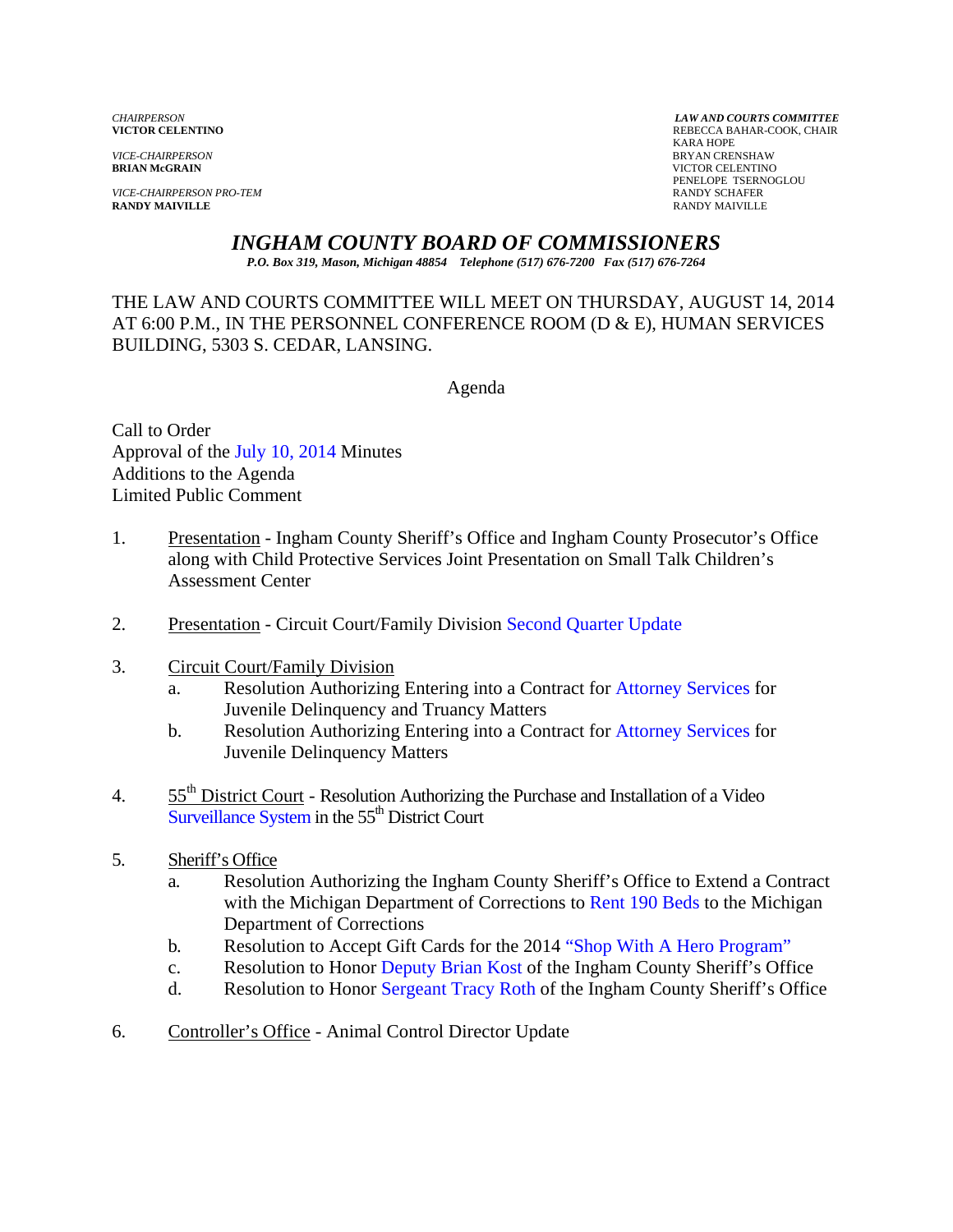- 7. Board Referrals
	- a. Letter from the State of Michigan Department of Human Services Regarding a Report Generated from the On-Site Program and Fiscal Review of the Child Care Fund (CCF) Programs and Expenditur[es on May 13 and 15, 2014](#page-27-0)
	- b. Letter from the State of Michigan Department of Human Services Regarding a Report Generated from the On-Site Program and Fiscal Review of the Child Care Fund (CCF) Programs and Expenditures [on April 23 and 25, 2014](#page-34-0)

Announcements Public Comment Adjournment

### **PLEASE TURN OFF CELL PHONES OR OTHER ELECTRONIC DEVICES OR SET TO MUTE OR VIBRATE TO AVOID DISRUPTION DURING THE MEETING**

The County of Ingham will provide necessary reasonable auxiliary aids and services, such as interpreters for the hearing impaired and audio tapes of printed materials being considered at the meeting for the visually impaired, for individuals with disabilities at the meeting upon five (5) working days notice to the County of Ingham. Individuals with disabilities requiring auxiliary aids or services should contact the County of Ingham in writing or by calling the following: Ingham County Board of Commissioners, P.O. Box 319, Mason, MI 48854 Phone: (517) 676-7200. A quorum of the Board of Commissioners may be in attendance at this meeting. Meeting information is also available on line at www.ingham.org.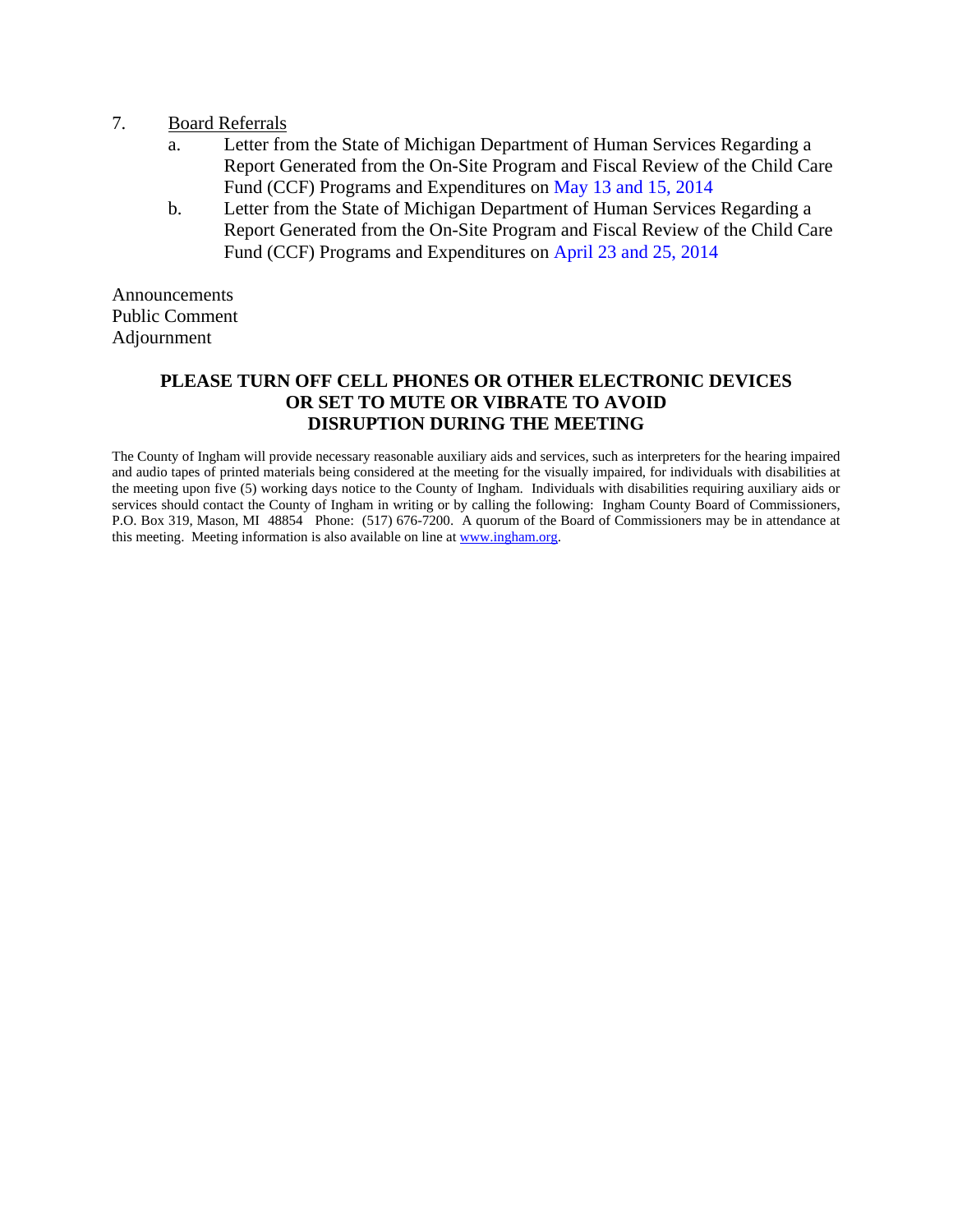### LAW & COURTS COMMITTEE July 10, 2014 Draft – Minutes

<span id="page-2-0"></span>

| <b>Members Present:</b> | Rebecca Bahar-Cook, Bryan Crenshaw, Victor Celentino, Penelope<br>Tsernoglou, Randy Schafer, and Randy Maiville. |
|-------------------------|------------------------------------------------------------------------------------------------------------------|
| Members Absent:         | Kara Hope.                                                                                                       |
| <b>Others Present:</b>  | John Neilsen, Lance Langdon, Sara Deprez, Manvir Grewal, Ryan Buck<br>and others.                                |

The meeting was called to order by Chairperson Bahar-Cook at 6:00 p.m. in the Personnel Conference Room "D & E" of the Human Services Building, 5303 S. Cedar Street, Lansing, Michigan.

### Approval of the June 10, 2014 Minutes

MOVED BY COMM. CRENSHAW, SUPPORTED BY COMM. MAIVILLE, TO APPROVE THE MINUTES OF THE JUNE 10, 2014 LAW & COURTS COMMITTEE MEETING AS PRESENTED.

MOTION CARRIED UNANIMOUSLY. Absent: Commissioner Hope.

### Additions to the Agenda

- 7. Controller's Office
	- a. Resolution to Adopt the 2015 Juvenile Justice Community Agency Process Calendar
	- b. Controller's Update on the Cunningham Decision

### Substitutions to the Agenda

- 2. Circuit Court-Family Division
	- b. Resolution for Authorization to Enter into a Three Year Contract with Various Residential Placements

### Limited Public Comment

None.

### MOVED BY COMM. CRENSHAW, SUPPORTED BY COMM. MAIVILLE, TO APPROVE A CONSENT AGENDA FOR THE FOLLOWING ACTION ITEMS:

2. Circuit Court-Family Division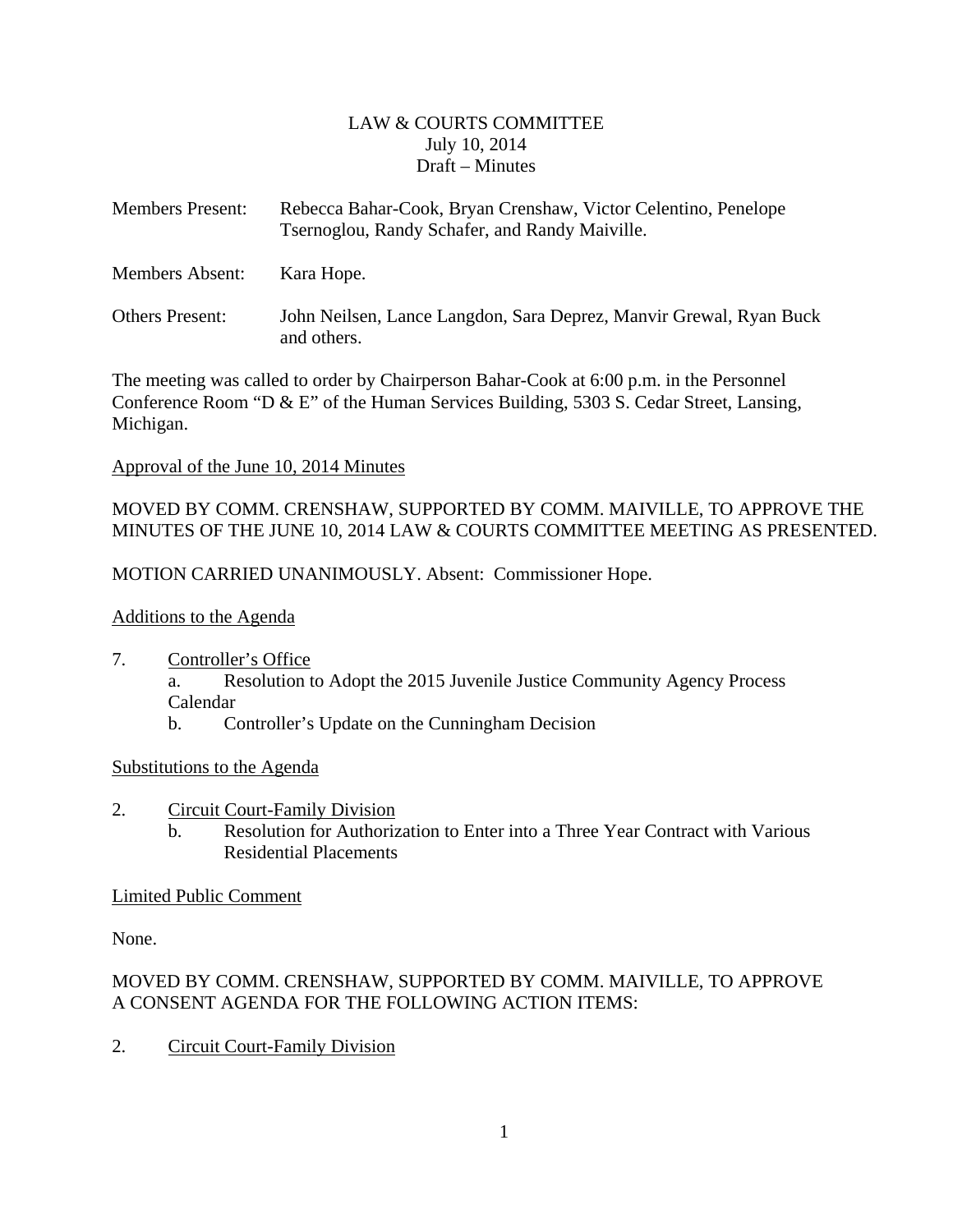- a. Resolution Authorizing an Amendment to the  $30<sup>th</sup>$  Circuit Court 2014/15 Child Care Fund Budget for the First Step Program and Subcontracting with Highfields, Inc. for the Parenting Wisely Curriculum
- 3. Prosecutor's Office Resolution to Authorize a Juvenile Accountability Grant from the Capital Region Community Foundation and Subcontract with the Resolution Services Center of Central Michigan
- 4. Sheriff's Office
	- a. Resolution Authorizing Participation with the Michigan Department of Human Services for a One Year Pilot Project for the Transportation of Specific Juveniles
	- b. Resolution to Authorize a Contract with G & L Process Services, Inc. to Provide Civil Process Service for the Ingham County Sheriff's Office
	- c. Resolution to Amend the Delhi Township Police Services Contract by Continuing a School Resource Officer
	- d. Resolution Honoring Deputy Jeffrey Shattuck of the Ingham County Sheriff's **Office**
- 5. Community Corrections Advisory Board Resolution Authorizing Submission of a Grant Application and Entering into a Contract with the Michigan Department of Corrections for Ingham County/City of Lansing Community Corrections and Entering into Program Subcontracts for FY 2014-2015
- 6. 9-1-1 Center Resolution Authorizing an Equipment Maintenance Contract Amendment with Harris Corporation for the Ingham County Public Safety Radio System Microwave Equipment

MOTION CARRIED UNANIMOUSLY. Absent: Commissioner Hope.

MOTION TO APPROVE THE ITEMS ON THE CONSENT AGENDA PASSED UNANIMOUSLY. Absent: Commissioner Hope.

1. Law & Courts Committee - Interviews for Ingham County/City of Lansing Community Correction Advisory Board (CCAB)

Manvir ("Mick") Grewal introduced himself to the Committee. The Committee members introduced themselves to Mr. Grewal. John Neilsen, Chief Deputy Controller, introduced himself to Mr. Grewal. Ryan Buck, Recording Secretary, introduced himself to Mr. Grewal.

Mr. Grewal presented on his professional background including his service on the Sobriety Court. He further stated that he could apply his defense attorney perspective in assisting the CCAB.

Chairperson Bahar-Cook asked if Mr. Grewal could attend the CCAB meetings that were scheduled every third Tuesday of every other month at noon.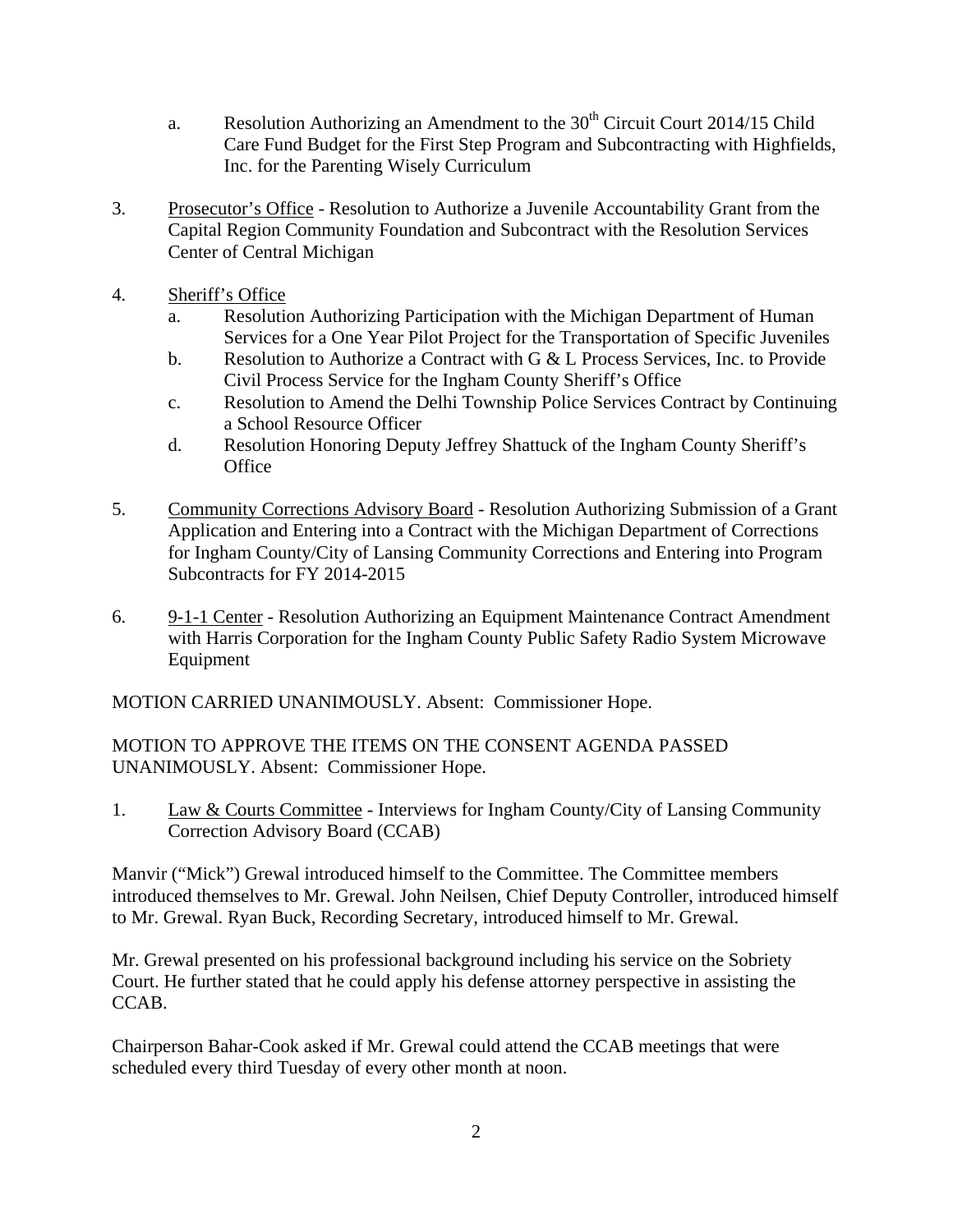Mr. Grewal stated that he could attend the meeting unless he was due in court.

Commissioner Crenshaw asked if Mr. Grewal was familiar with the CCAB's current programs.

Mr. Grewal stated that he was not familiar with them.

Commissioner Tsernoglou asked whether Mr. Grewal was on the court-appointed attorney list.

Mr. Grewal stated that he was no longer on the list, but his associate attorneys were.

COMM. MAIVILLE MOVED, SUPPORTED BY COMM. CELENTINO, TO RECOMMEND TO THE BOARD OF COMMISSIONERS THAT MANVIR ("MICK") GREWAL BE APPOINTED TO THE INGHAM COUNTY/CITY OF LANSING COMMUNITY CORRECTION ADVISORY BOARD.

MOTION CARRIED UNANIMOUSLY. Absent: Commissioner Hope.

### 2. Circuit Court-Family Division

b. Resolution for Authorization to Enter into a Three Year Contract with Various Residential Placements

COMM. CRENSHAW MOVED, SUPPORTED BY COMM. MAIVILLE, TO APPROVE THE RESOLUTION FOR AUTHORIZATION TO ENTER INTO A THREE YEAR CONTRACT WITH VARIOUS RESIDENTIAL PLACEMENTS.

Chairperson Bahar-Cook asked that Sara Deprez, Juvenile Services Director, provide background of this substitute resolution.

COMM. CRENSHAW MOVED, SUPPORTED BY COMM. MAIVILLE, TO AMEND THE ORIGINAL MOTION TO MAKE THE FOLLOWING CHANGE TO THE RESOLUTION DUE TO INCORRECT SPELLING:

### Mesabi Acacdemy **Academy**

This was considered a friendly amendment.

Ms. Deprez provided background on the adjustments in the per diem costs at the Boys Town, Abraxas, Sunny Crest Youth Ranch, D.A. Blodgett, and Mesabi Academy residential placement facilities. She further stated that the facilities with the higher per diem rates were facilities where more dangerous or secure placements were made.

### Discussion.

Commissioner Crenshaw asked which residential placement facility received the highest number of placements other than Highfields.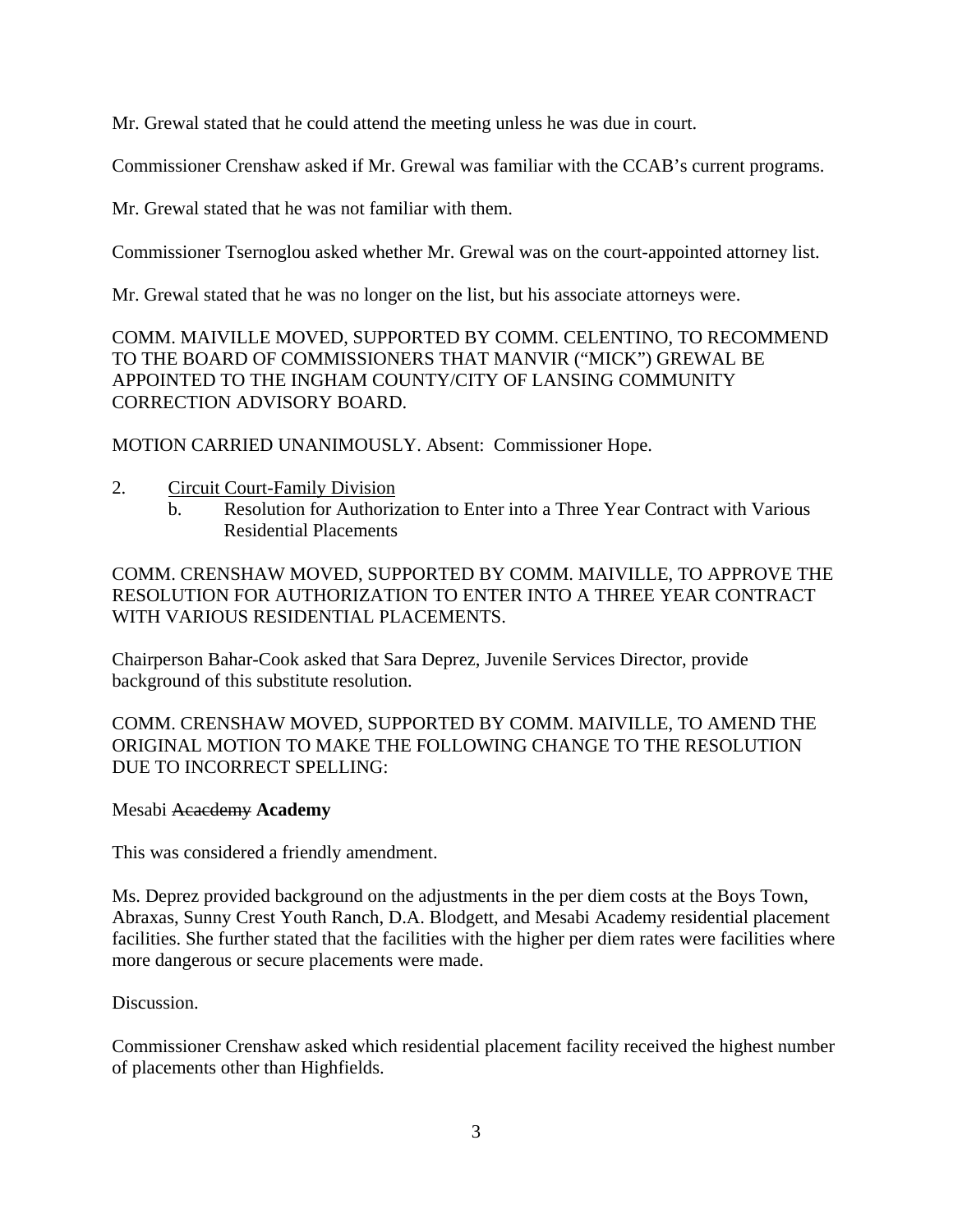Ms. Deprez stated that most placements were at a facility known as Bethany, which was located in Grand Rapids. She further gave specific placement numbers for each facility. Ms. Deprez stated that the number of placements had been reduced as of late.

Chairperson Bahar-Cook stated that the purse strings appreciated Ms. Deprez's information.

MOTION CARRIED UNANIMOUSLY. Absent: Commissioner Hope.

7a. Controller's Office - Resolution to Adopt the 2015 Juvenile Justice Community Agency Process Calendar

COMM. CRENSHAW MOVED, SUPPORTED BY COMM. CELENTINO, TO APPROVE THE RESOLUTION TO ADOPT THE 2015 JUVENILE JUSTICE COMMUNITY AGENCY PROCESS CALENDAR.

Mr. Neilsen presented a financial review of the Juvenile Justice Millage Plan 2014 through 2016. He further stated that there was a reduction in available revenue because property tax values and tax collection were reduced. Mr. Neilsen stated that the County was going into year two of a deficit reduction plan. He further stated that this year's cuts would be difficult for the Court to handle and the Court might have to cut its programming.

Mr. Neilsen stated that this millage was up for renewal in 2016.

Chairperson Bahar-Cook stated that the Court was very helpful when the economy tanked because the Court moved much of its operational funding over to the millage. She further stated that she thanked the Court for this move because it did help the County. Chairperson Bahar-Cook stated that the money pulled out of the millage here tonight would go directly to adjudicated youth. She further stated that it would be a great gesture to the Court to not allocate the entire millage amount.

Commissioner Celentino asked if there was a number in play.

Mr. Neilsen stated that in the past \$100,000 was allocated to this project. He further elaborated on the Committee's past actions on this issue. Mr. Neilsen stated that in 2014, the Committee allocated \$96,000.

Commissioner Celentino asked whether we could up the allocation to a full \$100,000.

Mr. Neilsen stated that it would not make a big impact.

### COMM. CELENTINO MOVED, SUPPORTED BY COMM. MAIVILLE, TO AMEND THE RESOLUTION AS FOLLOWS:

WHEREAS, the Ingham County Board of Commissioners wishes to adopt a Resolution to establish the 2015 Juvenile Justice Community Agency Process and to reserve Juvenile Justice Millage funds in the amount of \$ ------------- **100,000** for this purpose.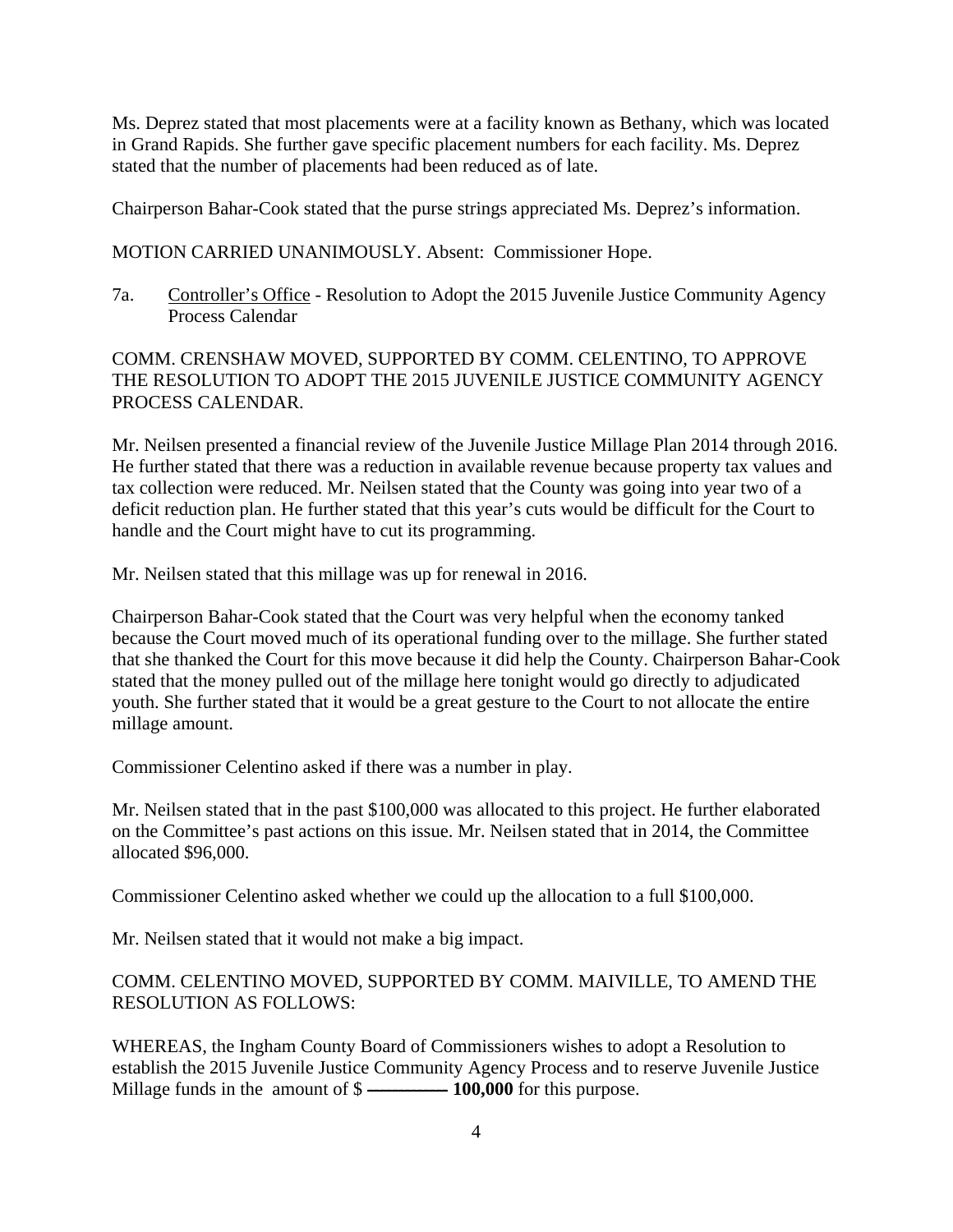Discussion.

### THE MOTION TO APPROVE THE RESOLUTION TO ADOPT THE 2015 JUVENILE JUSTICE COMMUNITY AGENCY PROCESS CALENDAR, AS AMENDED, CARRIED UNANIMOUSLY. Absent: Commissioner Hope.

7b. Controller's Update on the Cunningham Decision

Mr. Neilsen provided an update on the ramifications of the Michigan Supreme Court's decision in *People v. Cunningham*. He further stated that it had been estimated that this decision would cost \$600,000 in lost revenue to the District Court and \$180,000 in lost revenue to the Circuit Court.

Mr. Neilsen stated that an issue of retroactivity had arisen. He further stated that Peter Cohl, in his capacity as legal counsel to the Michigan Association of Counties, opined that the Courts could still collect fees that were set prior to June 18, 2014, but Mr. Cohl had further recommended holding the money in escrow just in case the Courts had to pay it back.

Commissioner Crenshaw asked where the escrow money would go if it was determined that we could keep it.

Mr. Neilsen stated that it would go back to the general fund.

Chairperson Bahar-Cook stated that this came to her attention right before the initial budget meeting with the Court and she had been in contact with State Representative Andy Schor. She further stated that Representative Schor had been proactive on this issue and had been speaking with the Republican Chairperson of the House Judiciary Committee about getting a legislative fix in place.

Mr. Neilsen stated that there was a good chance that there would be a legislative remedy to this issue.

Discussion.

8. Board Referral - Letter from McCartney & Company, P.C. Regarding the Annual Accounting for the Ingham County 9-1-1 Service District

Mr. Neilsen presented on the annual accounting for the Ingham County 9-1-1 Service District. He further that as of July 1, 2014 phone bills would be reduced by \$0.02.

Discussion.

Chairperson Bahar-Cook asked if the Clinton County 9-1-1 Service District had an outage.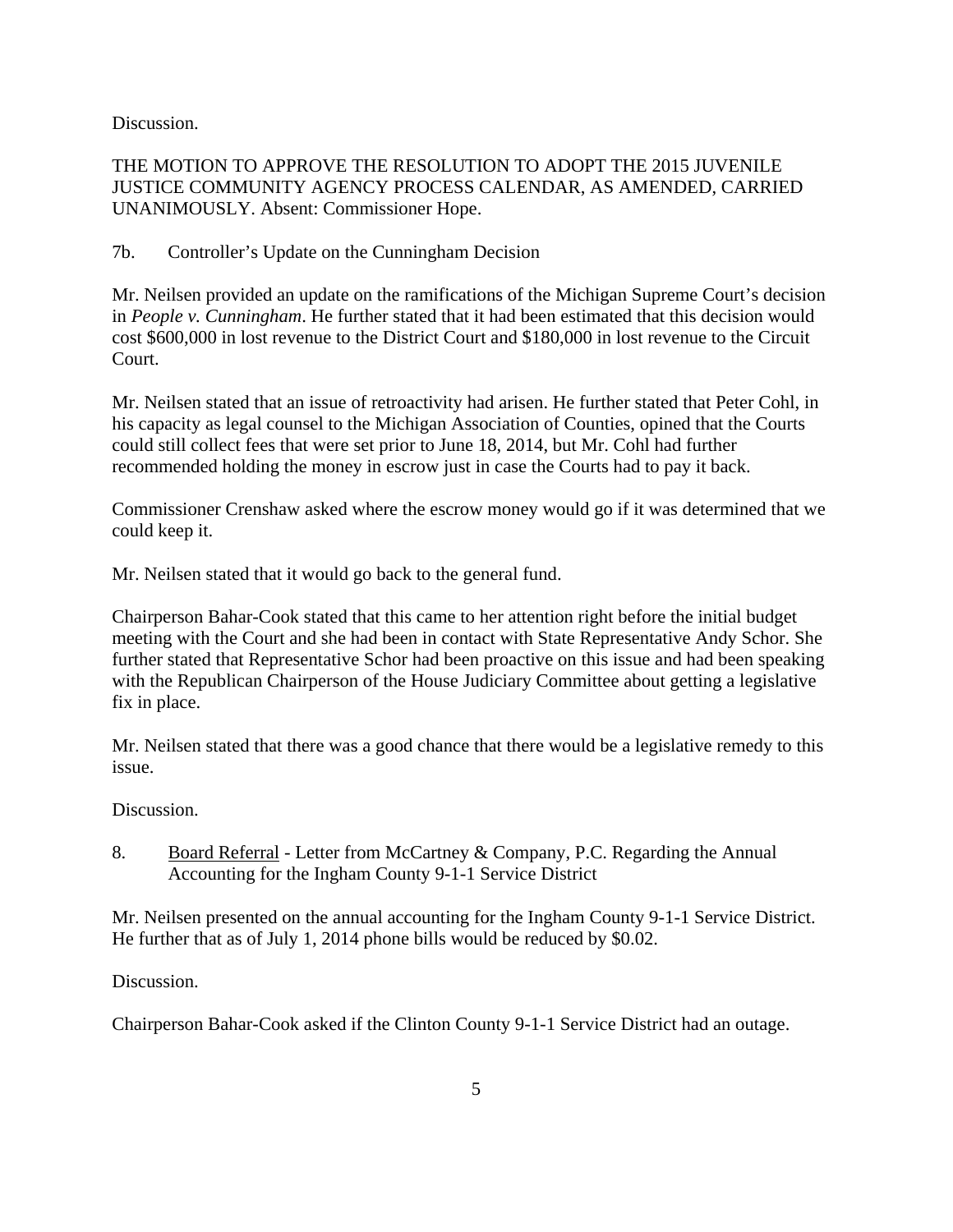Lance Langdon, 911 Director, stated that Clinton County did have an outage. He further stated that Shiawassee County 9-1-1 Service District assisted Clinton County with its outage. Mr. Langdon stated that Clinton County's system was currently incompatible with Ingham County's system so Ingham County could not assist.

Discussion.

### Announcements

Commissioner Maiville stated that the Ingham Academy Graduation Ceremony was scheduled for July 23rd at 2 p.m. with fundraiser Gala scheduled the following day.

Commissioner Maiville stated that our emergency management staff, including the 9-1-1 Service District staff, did an excellent job responding to the fire emergency in Leslie last Tuesday, July 8th.

Chairperson Bahar-Cook stated that the Animal Control Task Force had met and found four candidates to interview for the Animal Control Director position. She further stated that interviews were scheduled for August 7th.

### Public Comment

None.

The meeting was adjourned at approximately 6:39 p.m.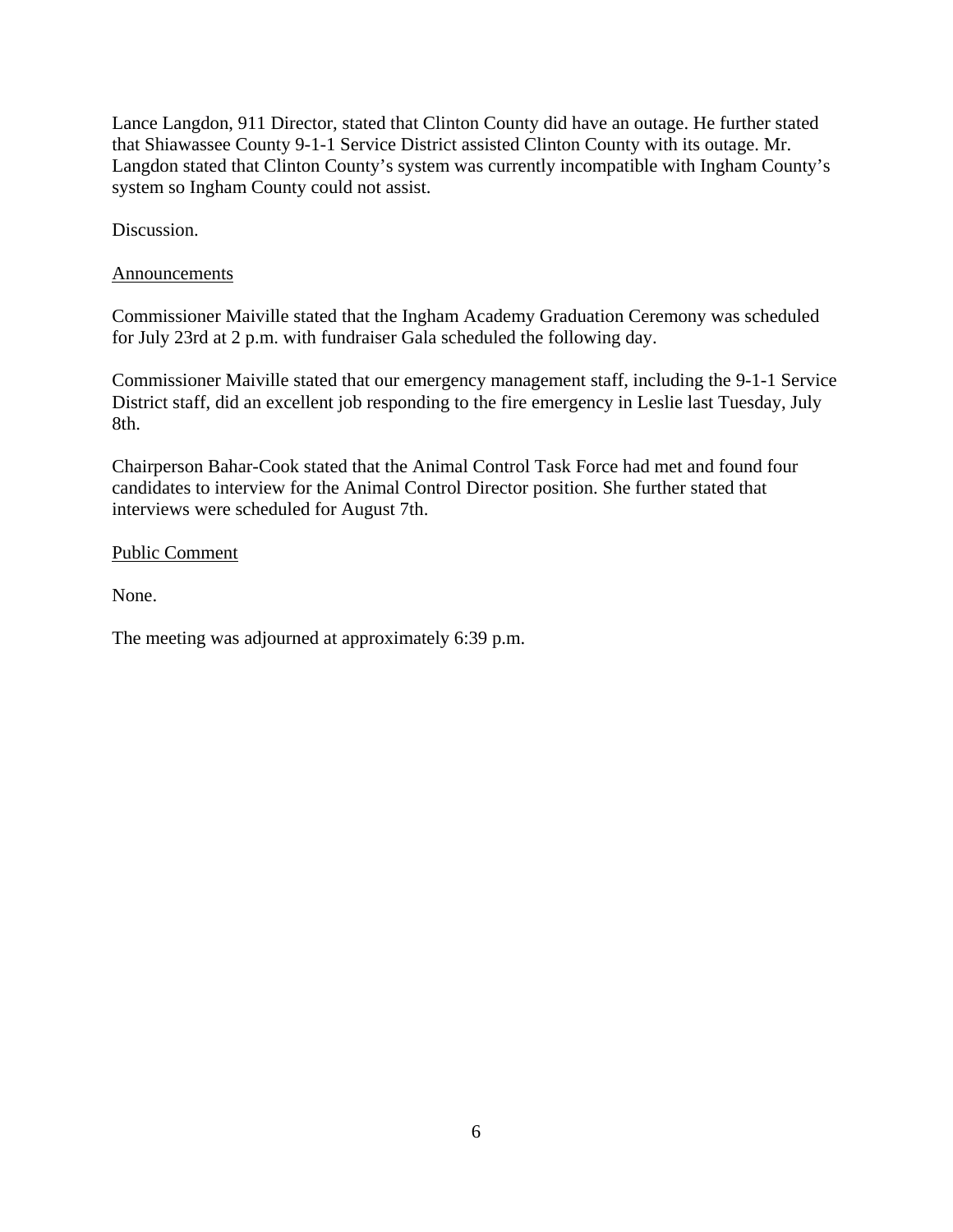## **AUGUST 14, 2014 LAW & COURTS AGENDA STAFF REVIEW SUMMARY**

### **PRESENTATIONS:**

- *1. Ingham County Sheriff's Office and Ingham County Prosecutor's Office along with Child Protective Services* - *Joint Presentation on Small Talk Children's Assessment Center*
- *2. Circuit Court/Family Division Second Quarter Update*

### **RESOLUTION ACTION ITEMS:**

### **The Chief Deputy Controller is recommending approval of the following resolutions/actions:**

- *3. Circuit Court/Family Division* 
	- *a. Resolution Authorizing Entering into a Contract for Attorney Services for Juvenile Delinquency and Truancy Matters*

This resolution authorizes a contract renewal with Mr. Peter Brown at a cost not to exceed \$25,000 (\$15,000 for delinquency matters and \$10,000 for truancy cases) to represent juvenile respondents in delinquency matters assigned to the Honorable Richard J. Garcia and to represent juvenile respondents in truancy matters brought to the Ingham County Circuit Court Family Division. The time period is September 1, 2014 through August 31, 2015 and funds are available within the Family Division's existing 2014 and proposed 2015 budgets.

> *b. Resolution Authorizing Entering into a Contract for Attorney Services for Juvenile Delinquency*

This resolution authorizes entering into a contract with Ms. Michelle Shannon at a cost not to exceed \$12,000 to represent juvenile respondents in delinquency matters assigned to the Honorable George Economy. The time period is September 1, 2014 through August 31, 2015 and funds are available within the Family Division's existing 2014 and proposed 2015 budgets.

*4. 55th District Court - Resolution to Authorize the Purchase and Installation of a Video Surveillance System in the 55th District Court* 

This resolution authorizes the purchase and installation of additional video surveillance cameras at the 55<sup>th</sup> District Court from VIDCOM Solutions at a cost not to exceed of \$40,000. Security will be improved primarily for the holding cells area and was recommended by SCAO after a security audit of the Court. Sufficient funds are available in the 2014 CIP Budget for this purpose.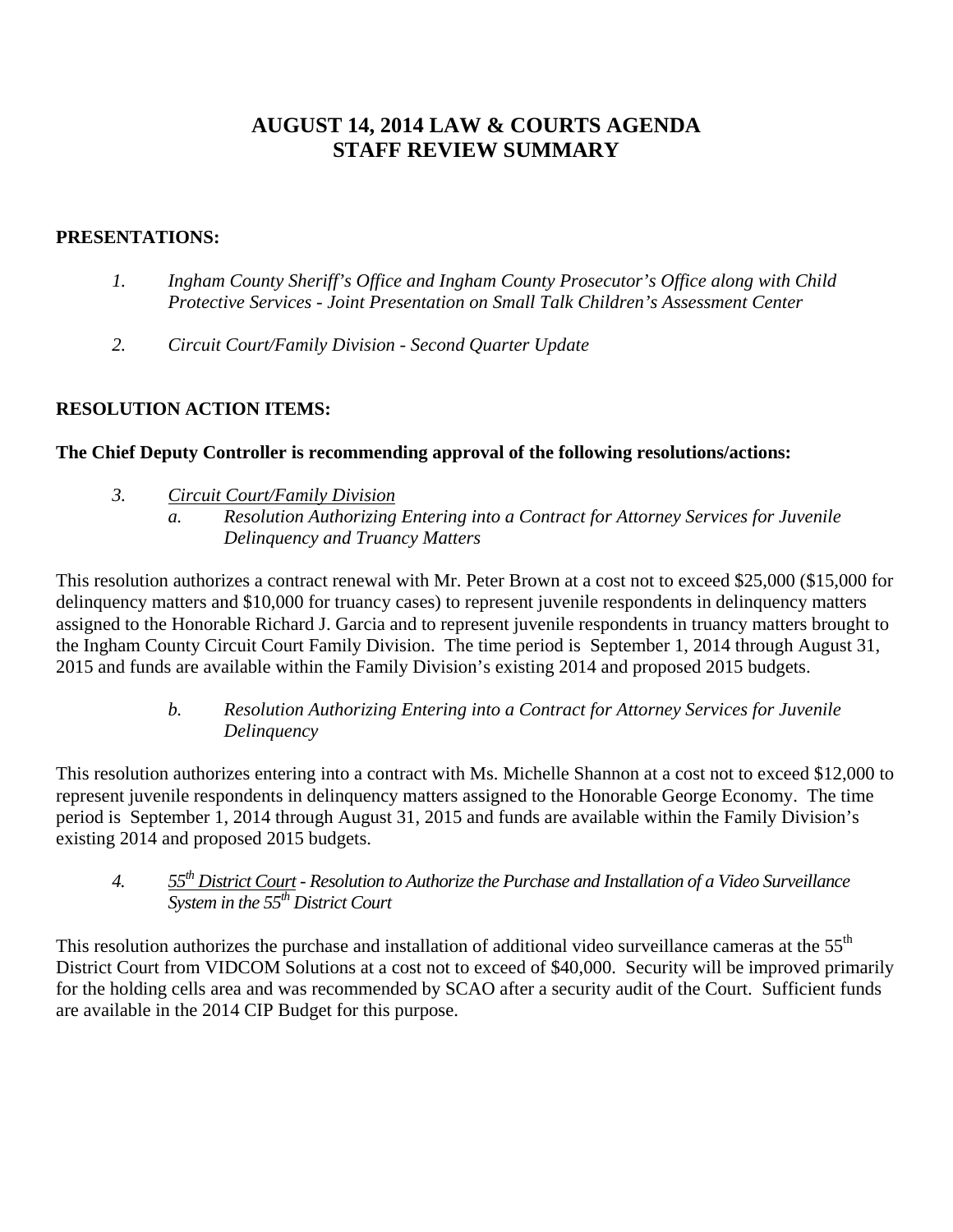- *5. Sheriff's Office* 
	- *a. Resolution Authorizing the Ingham County Sheriff's Office to Extend a Contract with the Michigan Department of Corrections to Rent 190 Beds to the Michigan Department of Corrections*

This resolution authorizes Ingham County and the Ingham County Sheriff's Office to renew the contract with the Michigan Department of Corrections to rent 190 beds at a cost of \$36.00 per day per bed for an additional two years effective October 1, 2012 through September 30, 2014. The revenue received from the renting of the beds is anticipated in the 2014 and 2015 budget with a two year total for additional revenue of \$4,993,200. This contract has been in place since August of 2004.

Financial Implications:

### **2014/2015 Budgeted annual revenue from this contract.**

190 beds x \$36 per day = \$6,840 per day x 365 days = \$2,496,600

### **2015/2016 Annual Revenue from this contact.**

190 beds x \$36 per day = \$6,840 per day x 365 days = \$2,496,600

*b. Resolution to Accept Gift Cards for the 2014 "Shop with a Hero Program"* 

This resolution authorizes the Ingham County Sheriff's Office to accept one hundred twenty-one \$10 Meijer gift cards and one \$25 Best Buy Gift card to be donated to the "Shop with a Hero Program' in 2014 for a total dollar value of \$1,235. The gift cards have been donated by Meijer, Best Buy, and Capital One Bank. The "Shop with a Hero" program pairs Law Enforcement Officers with low income children so they can jointly shop for gifts for the child.

- *c. Resolution To Honor Deputy Brian Kost Of The Ingham County Sheriff's Office*
- *d. Resolution To Honor Sergeant Tracy Roth Of The Ingham County Sheriff's Office*

These two resolutions are honorary for two retiring Sheriff's Office employees.

### **DISCUSSION ITEMS:**

- *6. 9-1-1 Center , Lance Langdon Discussion on Public Safety Radio System replacement/upgrade process*
- *7. Controller's Office Animal Control Director Update (no materials)*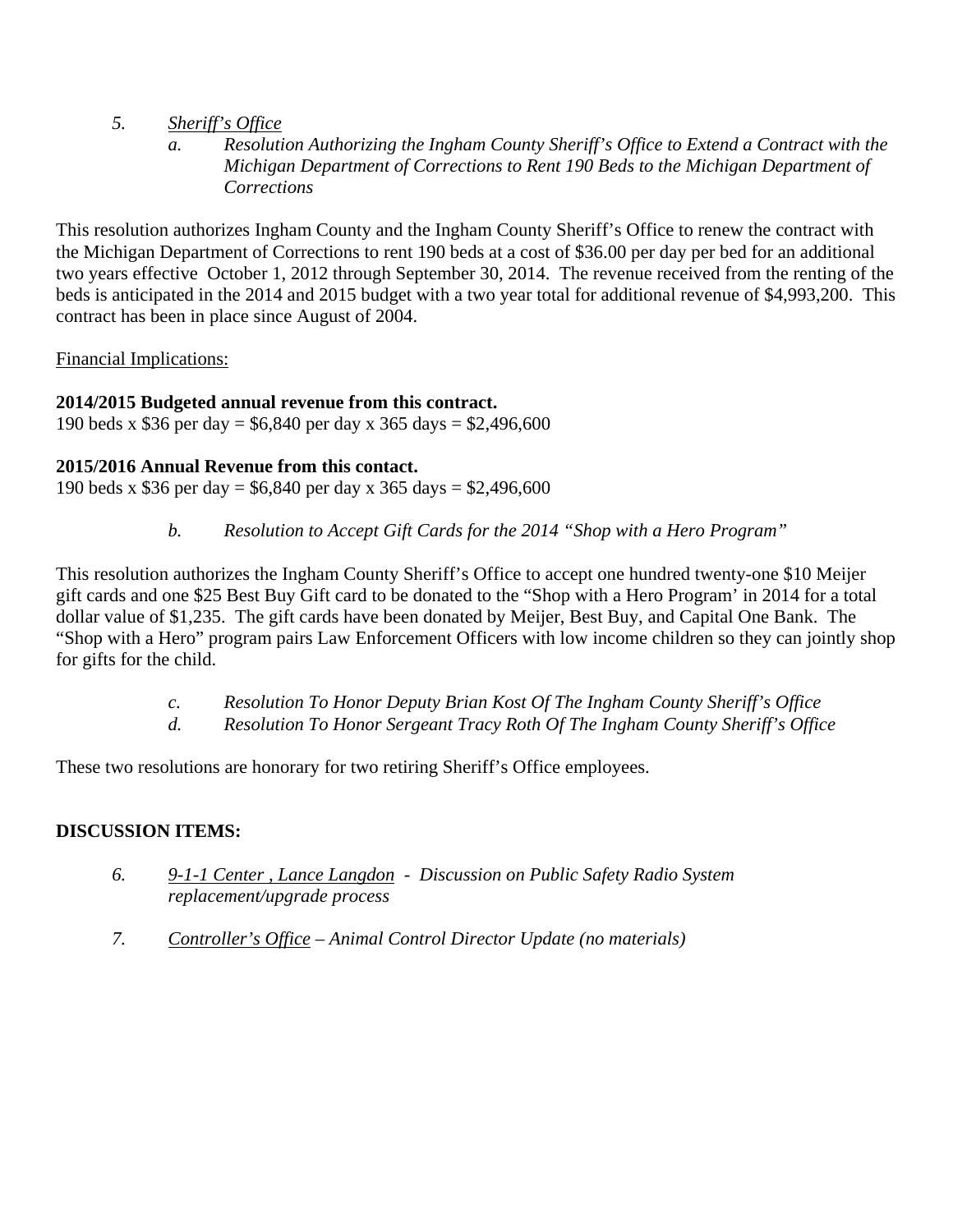### <span id="page-10-0"></span>HARD COPIES WILL BE HANDED OUT AT THE MEETING

| October 1, 2006 - December 31, 2006                                                                                                         |                                                                                                                                                                                                             | October 1, 2013 - December 31, 2013                                                                                                                       |                                                                                                           | January 1, 2014 - March 31, 2014                                                                                                          |                                                                                                           | April 1, 2014 - June 30, 2014                                                                                                     |                                                                                             |
|---------------------------------------------------------------------------------------------------------------------------------------------|-------------------------------------------------------------------------------------------------------------------------------------------------------------------------------------------------------------|-----------------------------------------------------------------------------------------------------------------------------------------------------------|-----------------------------------------------------------------------------------------------------------|-------------------------------------------------------------------------------------------------------------------------------------------|-----------------------------------------------------------------------------------------------------------|-----------------------------------------------------------------------------------------------------------------------------------|---------------------------------------------------------------------------------------------|
|                                                                                                                                             | <b>INTAKE DIVISION</b><br><b>INTAKE DIVISION</b>                                                                                                                                                            |                                                                                                                                                           | <b>INTAKE DIVISION</b>                                                                                    |                                                                                                                                           | <b>INTAKE DIVISION</b>                                                                                    |                                                                                                                                   |                                                                                             |
| 124 FORMAL DELINQUENCY<br><b>155 NEGLECT</b><br>142 Authorized                                                                              | PETITIONS RECEIVED DURING THIS PERIOD:<br>357<br>PETITIONS RECEIVED DURING THIS PERIOD: 357<br>78 INFORMAL DELINQUENCY<br>144 INFORMAL DELINQUENCY<br>90 FORMAL DELINQUENCY<br>123 NEGLECT<br>86 Authorized |                                                                                                                                                           |                                                                                                           | PETITIONS RECEIVED DURING THIS PERIOD:<br>258<br>82 INFORMAL DELINQUENCY<br>54 FORMAL DELINQUENCY<br>122 NEGLECT<br>74 Authorized         |                                                                                                           | 277<br>PETITIONS RECEIVED DURING THIS PERIOD:<br>79 INFORMAL DELINQUENCY<br>60 FORMAL DELINQUENCY<br>138 NEGLECT<br>95 Authorized |                                                                                             |
| 13 Not Authorized / Transferred                                                                                                             |                                                                                                                                                                                                             | 37 Not Authorized / Transferred                                                                                                                           |                                                                                                           | 44 Not Authorized / Transferred                                                                                                           |                                                                                                           | 43 Not Authorized / Transferred                                                                                                   |                                                                                             |
| PETITIONS DISPOSED DURING THIS PERIOD: 239<br>1). INFORMAL                                                                                  | 2). FORMAL                                                                                                                                                                                                  | PETITIONS DISPOSED DURING THIS PERIOD:<br>1). INFORMAL                                                                                                    | 372<br>2). FORMAL                                                                                         | PETITIONS DISPOSED DURING THIS PERIOD:<br>1). INFORMAL                                                                                    | 351<br>2). FORMAL                                                                                         | PETITIONS DISPOSED DURING THIS PERIOD:<br>1). INFORMAL                                                                            | 326<br>2). FORMAL                                                                           |
| 0 Consent Calendar                                                                                                                          | A). Delinquency                                                                                                                                                                                             | 5 Consent Calendar                                                                                                                                        | A). Delinquency                                                                                           | 3 Consent Calendar                                                                                                                        | A). Delinquency                                                                                           | 3 Consent Calendar                                                                                                                | A). Delinquency                                                                             |
| 2 Inactive                                                                                                                                  | 61 Admission / No Contest                                                                                                                                                                                   | 0 Inactive                                                                                                                                                | 64 Admission / No Contest                                                                                 | 2 Inactive                                                                                                                                | 85 Admission / No Contest                                                                                 | 0 Inactive                                                                                                                        | 70 Admission / No Contest                                                                   |
| 19 Transferred<br>22 Diverted                                                                                                               | 1 Bench Verdict<br><b>0 Designation Granted</b>                                                                                                                                                             | 15 Transferred<br>79 Diverted                                                                                                                             | 0 Bench Verdict<br>7 Designation Granted                                                                  | 15 Transferred<br>71 Diverted                                                                                                             | 0 Bench Verdict<br><b>0</b> Designation Granted                                                           | 13 Transferred<br>49 Diverted                                                                                                     | 3 Bench Verdict<br>5 Designation Granted                                                    |
| 43 Total                                                                                                                                    | 18 Dismissed                                                                                                                                                                                                | 99 Total                                                                                                                                                  | 33 Dismissed                                                                                              | 91 Total                                                                                                                                  | 45 Dismissed                                                                                              | $65$ Total                                                                                                                        | 29 Dismissed                                                                                |
|                                                                                                                                             | 0 Jury Verdict                                                                                                                                                                                              |                                                                                                                                                           | 0 Jury Verdict                                                                                            |                                                                                                                                           | 0 Jury Verdict                                                                                            |                                                                                                                                   | 3 Jury Verdict                                                                              |
| <b>Services Provided</b>                                                                                                                    | 0 Prosecutor Waiver                                                                                                                                                                                         | <b>Services Provided</b>                                                                                                                                  | 0 Prosecutor Waiver                                                                                       | <b>Services Provided</b>                                                                                                                  | 0 Prosecutor Waiver                                                                                       | <b>Services Provided</b>                                                                                                          | 0 Prosecutor Waiver                                                                         |
| 21 Community Service                                                                                                                        | 0 Nolle Prosequi                                                                                                                                                                                            | 0 Community Service                                                                                                                                       | 0 Nolle Prosequi                                                                                          | 9 Community Service                                                                                                                       | 1 Nolle Prosequi                                                                                          | 4 Community Service                                                                                                               | 0 Nolle Prosequi                                                                            |
| 1 Cost                                                                                                                                      | 0 Traditional Waiver                                                                                                                                                                                        | 0 Cost                                                                                                                                                    | <b>0 Traditional Waiver</b>                                                                               | 0 Cost                                                                                                                                    | Traditional Waiver                                                                                        | 0 Cost                                                                                                                            | 3 Traditional Waiver                                                                        |
| 10 Counseling / Anger Management                                                                                                            | 80 Total                                                                                                                                                                                                    | 2 Counseling / Anger Management                                                                                                                           | 104 Total                                                                                                 | 0 Counseling / Anger Management                                                                                                           | 132 Total                                                                                                 | 2 Counseling / Anger Management                                                                                                   | 113 Total                                                                                   |
| 3 Letters of Apology                                                                                                                        | <b>B).</b> Neglect                                                                                                                                                                                          | 1 Letters of Apology                                                                                                                                      | <b>B).</b> Neglect                                                                                        | 8 Letters of Apology                                                                                                                      | <b>B).</b> Neglect                                                                                        | 3 Letters of Apology                                                                                                              | B). Neglect                                                                                 |
| 4 MSU Diversion<br>3 Restitution                                                                                                            | 63 Admission / No Contest<br>10 Bench Verdict                                                                                                                                                               | 46 MSU Adolescence Project<br>4 Restitution                                                                                                               | 58 Admission / No Contest<br>20 Bench Verdict                                                             | 63 MSU Adolescence Project<br>4 Restitution                                                                                               | 44 Admission / No Contest<br>35 Bench Verdict                                                             | 64 MSU Adolescence Project<br>1 Restitution                                                                                       | 55 Admission / No Contest<br>25 Bench Verdict                                               |
| 1 School Progress                                                                                                                           | 30 Dismissed / Withdrawn                                                                                                                                                                                    | 0 School Progress                                                                                                                                         | 32 Dismissed / Withdrawn                                                                                  | 0 School Progress                                                                                                                         | 19 Dismissed / Withdrawn                                                                                  | 0 School Progress                                                                                                                 | 12 Dismissed / Withdrawn                                                                    |
| 1 Substance Abuse                                                                                                                           | 11 Not Authorized                                                                                                                                                                                           | $\underbrace{\overbrace{\hspace{1cm}}\hspace{1cm}}^{\bullet}$ Substance Abuse                                                                             | 0 Jury Verdict                                                                                            | 0 Substance Abuse                                                                                                                         | 0 Jury Verdict                                                                                            | 0 Substance Abuse                                                                                                                 | 0 Jury Verdict                                                                              |
| 32 Other                                                                                                                                    | 2 Transferred                                                                                                                                                                                               | 16 Other                                                                                                                                                  | 58 Not Authorized                                                                                         | 13 Other                                                                                                                                  | 30 Not Authorized                                                                                         | 9 Other                                                                                                                           | 56 Not Authorized                                                                           |
| 76 Total                                                                                                                                    | 116 Total                                                                                                                                                                                                   | 69 Total                                                                                                                                                  | 1 Transferred                                                                                             | 97 Total                                                                                                                                  | 0 Transferred                                                                                             | 83 Total                                                                                                                          | 0 Transferred                                                                               |
|                                                                                                                                             |                                                                                                                                                                                                             |                                                                                                                                                           | 169 Total                                                                                                 |                                                                                                                                           | 128 Total                                                                                                 |                                                                                                                                   | 148 Total                                                                                   |
| <b>NEGLECT DIVISION</b>                                                                                                                     |                                                                                                                                                                                                             | <b>NEGLECT DIVISION</b>                                                                                                                                   |                                                                                                           |                                                                                                                                           | <b>NEGLECT DIVISION</b>                                                                                   | <b>NEGLECT DIVISION</b>                                                                                                           |                                                                                             |
| PROGRAM ACTIVITY DURING THIS PERIOD:<br>1). PROGRAMS (JUVENILE STATS)                                                                       | 194                                                                                                                                                                                                         | PROGRAM ACTIVITY DURING THIS PERIOD:<br>1). PROGRAMS                                                                                                      | 200                                                                                                       | PROGRAM ACTIVITY DURING THIS PERIOD:<br>1). PROGRAMS                                                                                      | 222                                                                                                       | PROGRAM ACTIVITY DURING THIS PERIOD:<br>1). PROGRAMS                                                                              | 231                                                                                         |
| A). Intensive Neglect Services<br>20 Emergency Removal<br>113 Remain Active<br>11 Successful Dismissal<br>$\frac{11}{2}$ Other<br>146 Total | B). Family Support Services<br>35 Remain Active<br>7 Successful Dismissal<br>6 Other<br>48 Total                                                                                                            | A). Intensive Neglect Services<br>2 Emergency Removal<br>67 Remain Active<br>15 Successful Dismissal<br>$rac{1}{\sqrt{6}}$ Other<br>$\frac{90}{20}$ Total | <b>B). Family Support Services</b><br>72 Remain Active<br>13 Successful Dismissal<br>12 Other<br>97 Total | A). Intensive Neglect Services<br>5 Emergency Removal<br>73 Remain Active<br>20 Successful Dismissal<br>6 Other<br>$\overline{104}$ Total | <b>B). Family Support Services</b><br>68 Remain Active<br>11 Successful Dismissal<br>10 Other<br>89 Total | A). Intensive Neglect Services<br>10 Emergency Removal<br>76 Remain Active<br>23 Successful Dismissal<br>2 Other<br>111 Total     | <b>B). Family Support Services</b><br>70 Remain Active<br>8<br>Tother<br>Tother<br>85 Total |
|                                                                                                                                             |                                                                                                                                                                                                             | C). First Step Program<br>1 Remain Active<br>12 Successful Dismissal<br>$\frac{1}{13}$ Total                                                              |                                                                                                           | C). First Step Program<br>13 Remain Active<br>16 Successful Dismissal<br>$\overline{\phantom{a}}$ Other<br>29 Total                       |                                                                                                           | C). First Step Program<br>4 Remain Active<br>$\frac{31}{0}$ Successful Dismissal<br>35 Total                                      |                                                                                             |
| <b>DEMOGRAPHICS</b>                                                                                                                         |                                                                                                                                                                                                             | <b>DEMOGRAPHICS</b>                                                                                                                                       |                                                                                                           | <b>DEMOGRAPHICS</b>                                                                                                                       |                                                                                                           | <b>DEMOGRAPHICS</b>                                                                                                               |                                                                                             |
| A). Gender<br>C). Age<br>12 1-11 Months<br>86 Females<br>108 Males<br>6 1 Years                                                             | 4 9 Years<br>$\frac{0}{2}$ 18 Years<br>$0$ 19 Years<br>4 10 Years                                                                                                                                           | A). Gender<br>C). Age<br>6 1-11 Months<br>92 Females<br>108 Males<br>7 1 Years                                                                            | 6 9 Years<br>2 18 Years<br>510 Years<br>$0$ 19 Years                                                      | A). Gender<br>C). Age<br>106 Females<br>116 Males<br>12 1 Years                                                                           | 2 18 Years<br>4 1-11 Months<br>8 9 Years<br>0 19 Years<br><b>11 10 Years</b>                              | A). Gender<br>C). Age<br>100 Females<br>131 Males<br>11 1 Years                                                                   | 2 18 Years<br>5 1-11 Months<br>16 9 Years<br>0 19 Years<br>10 10 Years                      |
| B). Race<br>16 2 Years                                                                                                                      | 7 11 Years                                                                                                                                                                                                  | B). Race<br>8 2 Years                                                                                                                                     | 5.11 Years                                                                                                | B). Race<br>9 2 Years                                                                                                                     | 511 Years                                                                                                 | B). Race<br>11 2 Years                                                                                                            | <b>11 11 Years</b>                                                                          |
| 12 3 Years<br>0 Asian / Oriental                                                                                                            | 8 12 Years                                                                                                                                                                                                  | 10 3 Years<br>2 Asian / Oriental                                                                                                                          | 5 12 Years                                                                                                | 11 3 Years<br>0 Asian / Oriental                                                                                                          | 4 12 Years                                                                                                | 11 3 Years<br>0 Asian / Oriental                                                                                                  | 7 12 Years                                                                                  |
| 7 4 Years<br>27 Bi-Racial                                                                                                                   | 12 13 Years                                                                                                                                                                                                 | 27 Bi-Racial<br>4 4 Years                                                                                                                                 | 9 13 Years                                                                                                | 7 4 Years<br>34 Bi-Racial                                                                                                                 | 6 13 Years                                                                                                | 34 Bi-Racial<br>8 4 Years                                                                                                         | 7 13 Years                                                                                  |
| 79 Black<br>12 5 Years                                                                                                                      | 19 14 Years                                                                                                                                                                                                 | 83 Black<br>13 5 Years                                                                                                                                    | <b>11 14 Years</b>                                                                                        | 11 5 Years<br>79 Black                                                                                                                    | 12 14 Years                                                                                               | 84 Black<br>4 5 Years                                                                                                             | 10 14 Years                                                                                 |
| 5 Hispanic<br>11 6 Years<br>5 7 Years<br>0 Native American                                                                                  | 23 15 Years<br>16 16 Years                                                                                                                                                                                  | 24 Hispanic<br>5 6 Years<br>9 7 Years<br>O Native American                                                                                                | 26 15 Years<br>39 16 Years                                                                                | 27 Hispanic<br>13 6 Years<br>1 Native American<br>14 7 Years                                                                              | 20 15 Years<br>41 16 Years                                                                                | 17 6 Years<br>33 Hispanic<br>17 7 Years<br>O Native American                                                                      | 19 15 Years<br>40 16 Years                                                                  |
| 83 White<br>11 8 Years                                                                                                                      | 917 Years                                                                                                                                                                                                   | 64 White<br>7 8 Years                                                                                                                                     | 23 17 Years                                                                                               | 81 White<br>11 8 Years                                                                                                                    | 21 17 Years                                                                                               | 80 White<br>8 8 Years                                                                                                             | 17 17 Years                                                                                 |
|                                                                                                                                             |                                                                                                                                                                                                             | 0 Other                                                                                                                                                   |                                                                                                           | 0 Other                                                                                                                                   |                                                                                                           | 0 Other                                                                                                                           |                                                                                             |
|                                                                                                                                             |                                                                                                                                                                                                             | 2). PROGRAMS (ADULT STATS & INCLUDES DHS CASES)                                                                                                           | <b>DEMOGRAPHICS</b>                                                                                       | 2). PROGRAMS (ADULT STATS & INCLUDES DHS CASES)                                                                                           | <b>DEMOGRAPHICS</b>                                                                                       | 2). PROGRAMS (ADULT STATS & INCLUDES DHS CASES)                                                                                   | <b>DEMOGRAPHICS</b>                                                                         |
|                                                                                                                                             |                                                                                                                                                                                                             | A). Drug Court Services                                                                                                                                   | A). Gender<br>B). Race                                                                                    | A). Drug Court Services                                                                                                                   | A). Gender<br>B). Race                                                                                    | A). Drug Court Services                                                                                                           | A). Gender<br>B). Race                                                                      |
|                                                                                                                                             |                                                                                                                                                                                                             | 11 Remain Active                                                                                                                                          | 0 Asian / Oriental<br>11 Females                                                                          | 12 Remain Active                                                                                                                          | 11 Females<br>0 Asian / Oriental                                                                          | 11 Remain Active                                                                                                                  | 12 Females<br>0 Asian / Oriental                                                            |
|                                                                                                                                             |                                                                                                                                                                                                             | 2 Successful Dismissal                                                                                                                                    | 0 Bi-Racial<br>4 Males                                                                                    | 0 Successful Dismissal                                                                                                                    | 0 Bi-Racial<br>3 Males                                                                                    | 1 Successful Dismissal                                                                                                            | 0 Bi-Racial<br>3 Males                                                                      |
|                                                                                                                                             |                                                                                                                                                                                                             | 2 Unsuccessful Termination                                                                                                                                | 2 Black                                                                                                   | 2 Unsuccessful Termination                                                                                                                | 5 Black                                                                                                   | 3 Unsuccessful Termination                                                                                                        | 5 Black                                                                                     |
|                                                                                                                                             |                                                                                                                                                                                                             | 15 Total                                                                                                                                                  | 0 Hispanic                                                                                                | 14 Total                                                                                                                                  | 1 Hispanic                                                                                                | 15 Total                                                                                                                          | 1 Hispanic                                                                                  |
|                                                                                                                                             |                                                                                                                                                                                                             |                                                                                                                                                           | 0 Native American                                                                                         |                                                                                                                                           | 0 Native American                                                                                         |                                                                                                                                   | 0 Native American                                                                           |
|                                                                                                                                             |                                                                                                                                                                                                             |                                                                                                                                                           |                                                                                                           |                                                                                                                                           |                                                                                                           |                                                                                                                                   |                                                                                             |
|                                                                                                                                             |                                                                                                                                                                                                             |                                                                                                                                                           | 13 White<br>0 Other                                                                                       |                                                                                                                                           | 8 White<br>0 Other                                                                                        |                                                                                                                                   | 9 White<br>0 Other                                                                          |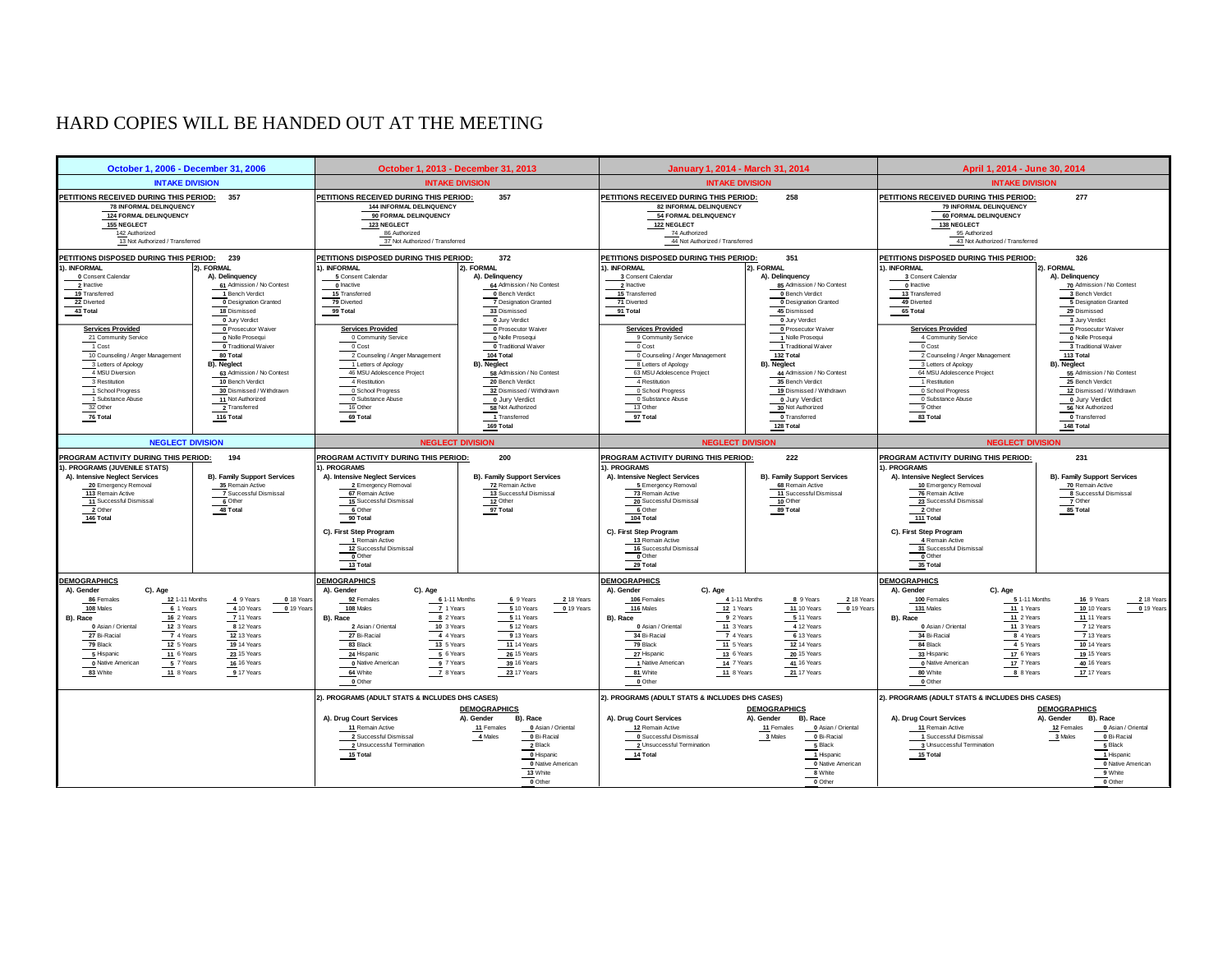| <b>DELINQUENCY DIVISION</b>                                          |                                                               |                                                                      | <b>DELINQUENCY DIVISION</b>                                   |                                                                          | <b>DELINQUENCY DIVISION</b>                                       | <b>DELINQUENCY DIVISION</b>                                          |                                                                      |
|----------------------------------------------------------------------|---------------------------------------------------------------|----------------------------------------------------------------------|---------------------------------------------------------------|--------------------------------------------------------------------------|-------------------------------------------------------------------|----------------------------------------------------------------------|----------------------------------------------------------------------|
| PROGRAM ACTIVITY DURING THIS PERIOD                                  |                                                               | PROGRAM ACTIVITY DURING THIS PERIOD                                  |                                                               | PROGRAM ACTIVITY DURING THIS PERIOD                                      |                                                                   | <b>PROGRAM ACTIVITY DURING THIS PERIOD</b>                           |                                                                      |
| 1). COURT ORDERED PROGRAMS 2). RESIDENTIAL PLACEMENT                 |                                                               | 1). COURT ORDERED PROGRAMS                                           | 2). RESIDENTIAL PLACEMENT                                     | 1). COURT ORDERED PROGRAMS                                               | 2). RESIDENTIAL PLACEMENT                                         | 1). COURT ORDERED PROGRAMS                                           | 2). RESIDENTIAL PLACEMENT                                            |
| 36 Aftercare                                                         | A). In-State                                                  | 24 Aftercare                                                         | A). In-State                                                  | 22 Aftercare                                                             | A). In-State                                                      | 23 Aftercare<br>A). In-State                                         |                                                                      |
| 42 Crossroads<br>86 In-Home Detention                                | 8 Clarinda Transitional Living Center                         | 11 Community Placement Program<br>195 In-Home Detention              | 0 Angel House                                                 | 9 Community Placement Program<br>181 In-Home Detention                   | 0 Angel House                                                     | 11 Community Placement Program                                       | 0 Angel House                                                        |
| 92 Intensive Probation Services                                      | 2 Florence Crittenton Services<br>1 Havenwyck Hospital RTC    | 39 Intensive Probation Services                                      | 1 Bethany Christian Services<br>0 Eaton County Youth Facility | 39 Intensive Probation Services                                          | 2 Bethany Christian Services<br>O Eaton County Youth Facility     | 215 In-Home Detention<br>40 Intensive Probation Services             | 5 Bethany Christian Services<br><b>0</b> Eaton County Youth Facility |
| 23 Sex Offender Program                                              | 6 Highfields                                                  | 23 Sex Offender Program                                              | o Eagle Village, Inc.                                         | 19 Sex Offender Program                                                  | o Eagle Village, Inc.                                             | 17 Sex Offender Program                                              | o Eagle Village, Inc.                                                |
| 209 Standard Probation                                               | 4 Maurice Spears                                              | 150 Standard Probation                                               | 0 Havenwyck Hospital RTC                                      | 147 Standard Probation                                                   | 0 Havenwyck Hospital RTC                                          | 158 Standard Probation                                               | 0 Havenwyck Hospital RTC                                             |
| 162 Truancy Court                                                    | 7 Peckham Footprints Group Home                               | 88 Truancy Court                                                     | 0 Highfields Phoenix Program                                  | 111 Truancy Court                                                        | 1 Highfields Phoenix Program                                      | 77 Truancy Court                                                     | 1 Highfields Phoenix Program                                         |
| 650 Total                                                            | 15 Shiawassee Detention Center                                | 530 Total                                                            | 1 Highfields Stabilization Program                            | 528 Total                                                                | 3 Highfields Stabilization Program                                | 541 Total                                                            | 2 Highfields Stabilization Program                                   |
|                                                                      | 3 St. Vincent's Home                                          |                                                                      | 0 Holy Cross Children's Services                              |                                                                          | 0 Holy Cross Children's Services                                  |                                                                      | 0 Holy Cross Children's Services                                     |
|                                                                      | 1 Turning Point Youth Center<br>5 Wedgwood Christian Services |                                                                      | 1 Lakeside Academy<br>3 Maurice Spears                        |                                                                          | 2 Lakeside Academy<br>2 Maurice Spears                            |                                                                      | 2 Lakeside Academy<br>1 Maurice Spears                               |
|                                                                      | $52$ Total                                                    |                                                                      | O New Hope Youth & Family Services                            |                                                                          | 0 New Hope Youth & Family Services                                |                                                                      | 0 New Hope Youth & Family Services                                   |
|                                                                      |                                                               |                                                                      | O Ottawa County Youth Facility                                |                                                                          | O Ottawa County Youth Facility                                    |                                                                      | O Ottawa County Youth Facility                                       |
|                                                                      |                                                               |                                                                      | 0 Pine Rest Christian Mental Health                           |                                                                          | 0 Pine Rest Christian Mental Health                               |                                                                      | 0 Pine Rest Christian Mental Health                                  |
|                                                                      |                                                               |                                                                      | 5 Spectrum Juvenile Justice Services                          |                                                                          | 1 Recovery High                                                   |                                                                      | 2 Recovery High                                                      |
|                                                                      |                                                               |                                                                      | 0 St. Vincent's Home                                          |                                                                          | 5 Spectrum Juvenile Justice Services                              |                                                                      | 6 Spectrum Juvenile Justice Services                                 |
|                                                                      |                                                               |                                                                      | 1 Starr Commonwealth                                          |                                                                          | 0 St. Vincent's Home                                              |                                                                      | 0 St. Vincent's Home                                                 |
|                                                                      |                                                               |                                                                      | 1 Turning Point Youth Center<br>Wedgwood Christian Services   |                                                                          | o Starr Commonwealth<br>O Turning Point Youth Center              |                                                                      | 0 Starr Commonwealth<br>0 Turning Point Youth Center                 |
|                                                                      |                                                               |                                                                      | $13$ Total                                                    |                                                                          | 0 Wedgwood Christian Services                                     |                                                                      | 0 Wedgwood Christian Services                                        |
|                                                                      |                                                               |                                                                      |                                                               |                                                                          | 16 Total                                                          |                                                                      | 19 Total                                                             |
|                                                                      | B). Out-of-State                                              |                                                                      | B). Out-of-State                                              |                                                                          |                                                                   |                                                                      |                                                                      |
|                                                                      | 5 Clarinda Academy                                            |                                                                      | 0 Abraxas Academy                                             |                                                                          | B). Out-of-State                                                  |                                                                      | B). Out-of-State                                                     |
|                                                                      | 2 Girls and Boys Town                                         |                                                                      | 4 Boys Town                                                   |                                                                          | 0 Abraxas Academy                                                 |                                                                      | $\overline{\phantom{a}}$ Abraxas Academy                             |
|                                                                      | 10 Glen Mills Schools                                         |                                                                      | O Clarinda Academy                                            |                                                                          | 4 Boys Town                                                       |                                                                      | 5 Boys Town                                                          |
|                                                                      | 6 Mingus Mountain Academy<br>13 Muncie Reception & Diagnostic |                                                                      | 2 Glen Mills Schools<br>O KidsPeace Mesabi Academy            |                                                                          | O Clarinda Academy<br>2 Glen Mills Schools                        |                                                                      | O Clarinda Academy<br>1 Glen Mills Schools                           |
|                                                                      | 6 Normative Services, Inc.                                    |                                                                      | 0 Midwest Center for Youth & Families                         |                                                                          | O KidsPeace Mesabi Academy                                        |                                                                      | O KidsPeace Mesabi Academy                                           |
|                                                                      | 7 Woodward Academy                                            |                                                                      | 1 Mingus Mountain Academy                                     |                                                                          | 0 Midwest Center for Youth & Families                             |                                                                      | 0 Midwest Center for Youth & Families                                |
|                                                                      | 49 Total                                                      |                                                                      | 0 Mountain Home                                               |                                                                          | 1 Mingus Mountain Academy                                         |                                                                      | 2 Mingus Mountain Academy                                            |
|                                                                      |                                                               |                                                                      | O Normative Services, Inc.                                    |                                                                          | 0 Mountain Home                                                   |                                                                      | 0 Mountain Home                                                      |
|                                                                      |                                                               |                                                                      | O Rite of Passage                                             |                                                                          | O Normative Services, Inc.                                        |                                                                      | O Normative Services, Inc.                                           |
|                                                                      |                                                               |                                                                      | 0 Woodward Academy<br>$7$ Total                               |                                                                          | 0 Rite of Passage<br>0 Woodward Academy                           |                                                                      | 0 Rite of Passage<br>0 Woodward Academy                              |
|                                                                      |                                                               |                                                                      |                                                               |                                                                          | $\frac{7}{2}$ Total                                               |                                                                      | 8 Total                                                              |
|                                                                      |                                                               |                                                                      | C). Local Group Homes                                         |                                                                          |                                                                   |                                                                      |                                                                      |
|                                                                      |                                                               |                                                                      | 7 Clarinda Transitional Living Center                         |                                                                          | C). Local Group Homes                                             |                                                                      | C). Local Group Homes                                                |
|                                                                      |                                                               |                                                                      | 6 Peckham Footprints Group Home                               |                                                                          | 7 Clarinda Transitional Living Center                             |                                                                      | 9 Clarinda Transitional Living Center                                |
|                                                                      |                                                               |                                                                      | $13$ Total                                                    |                                                                          | 11 Peckham Footprints Group Home<br>18 Total                      |                                                                      | 9 Peckham Footprints Group Home<br>18 Total                          |
| <b>DEMOGRAPHICS</b>                                                  |                                                               | <b>DEMOGRAPHICS</b>                                                  |                                                               | <b>DEMOGRAPHICS</b>                                                      |                                                                   | <b>DEMOGRAPHICS</b>                                                  |                                                                      |
| ). COURT ORDERED PROGRAMS                                            | 2). RESIDENTIAL PLACEMENT                                     | 1). COURT ORDERED PROGRAMS                                           | 2). RESIDENTIAL PLACEMENT                                     | ). COURT ORDERED PROGRAMS                                                | 2). RESIDENTIAL PLACEMENT                                         | . COURT ORDERED PROGRAMS                                             | 2). RESIDENTIAL PLACEMENT                                            |
| A). Gender<br>C). Age                                                | A). Gender<br>C). Age                                         | A). Gender<br>C). Age                                                | A), Gender<br>C). Age                                         | A). Gender<br>C). Age                                                    | A). Gender<br>C). Age                                             | A). Gender<br>C). Age                                                | A). Gender<br>C), Age                                                |
| 217 Females<br>0 7 Years                                             | 38 Females<br>$\frac{0}{2}$ 7 Years                           | 103 Females<br>$0$ 7 Years                                           | $_0$ 7 Years<br>18 Females                                    | 125 Females<br>0 7 Years                                                 | 22 Females<br>0 7 Years                                           | 107 Females<br>$_0$ 7 Years                                          | 22 Females<br>0 7 Years                                              |
| 433 Males<br>0 8 Years                                               | 62 Males<br>$\overline{\overline{\mathbf{0}}}$ 8 Years        | 234 Males<br>0 8 Years                                               | 15 Males<br>$0$ 8 Years                                       | 229 Males<br>0 8 Years                                                   | 18 Males<br>0 8 Years                                             | 215 Males<br>0 8 Years                                               | 22 Males<br>0 8 Years<br>$0.9$ Years                                 |
| 0 9 Years<br>2 10 Years<br>B). Race                                  | $\frac{0}{2}$ 9 Years<br>0 10 Year<br>B). Race                | 0 9 Years<br>0 10 Years<br>B), Race                                  | 0 9 Years<br>0 10 Years<br>B), Race                           | $0.9$ Years<br>0 10 Years<br>B), Race                                    | $0.9$ Years<br>0 10 Years<br>B), Race                             | $0.9$ Years<br>1 10 Years<br>B), Race                                | 0 10 Years<br>B). Race                                               |
| 2 Asian / Oriental<br>6 11 Years                                     | 0 Asian / Oriental<br>0 11 Year                               | 3 Asian / Oriental<br>2 11 Years                                     | 0 Asian / Oriental<br>0 11 Years                              | 3 Asian / Oriental<br>4 11 Years                                         | 0 Asian / Oriental<br>1 11 Years                                  | 3 Asian / Oriental<br>1 11 Years                                     | 1 Asian / Oriental<br>1 11 Years                                     |
| 2 Bi-Racia<br>40 12 Years                                            | 0 Bi-Racial<br>3 12 Year                                      | 18 Bi-Racial<br>7 12 Years                                           | 1 Bi-Racial<br>012 Years                                      | 17 Bi-Racial<br><b>10 12 Years</b>                                       | 2 Bi-Racial<br>0 12 Years                                         | 9 Bi-Racial<br><b>11 12 Years</b>                                    | 2 Bi-Racial<br>0 12 Years                                            |
| 316 Black<br>85 13 Years                                             | 55 Black<br>7 13 Year                                         | 170 Black<br>29 13 Years                                             | $20$ Black<br>113 Years                                       | 190 Black<br>36 13 Years                                                 | 19 Black<br>1 13 Years                                            | 177 Black<br>39 13 Years                                             | 21 Black<br>5 13 Year                                                |
| 65 Hispanic<br><b>115 14 Years</b>                                   | 14 Hispanic<br><b>17 14 Year</b>                              | 35 Hispanic<br>60 14 Years                                           | 2 Hispanic<br>114 Years                                       | 32 Hispanic<br><b>70</b> 14 Years                                        | 4 14 Years<br>3 Hispanic                                          | 24 Hispanic<br><b>57 14 Years</b>                                    | 2 Hispanic<br>3 14 Years                                             |
| <b>194 15 Years</b><br>0 Native American<br>145 16 Years             | 0 Native American<br>31 15 Year<br>32 White<br>32 16 Year     | 3 Native American<br><b>90 15 Years</b><br>108 White<br>95 16 Years  | 0 Native American<br>9 15 Years<br>10 White<br>8 16 Years     | 5 Native American<br>86 15 Years<br>106 White<br><b>92 16 Years</b>      | 0 Native American<br>5 15 Years<br>16 White<br><b>18 16 Years</b> | 6 Native American<br><b>76 15 Years</b><br>102 White<br>81 16 Years  | 0 Native American<br>8 15 Years<br>18 White<br><b>12 16 Year</b>     |
| 265 White<br>60 17 Years                                             | 10 17 Years                                                   | 49 17 Years<br>0 Other                                               | 10 17 Years<br>$0$ Other                                      | <b>52 17 Years</b><br>1 Other                                            | 9 17 Years<br>0 Other                                             | 47 17 Years<br>1 Other                                               | 0 Other<br>13 17 Years                                               |
| 3 18 Years                                                           | 1 18 Year                                                     | 5 18 Years                                                           | 4 18 Years                                                    | 4 18 Years                                                               | 2 18 Years                                                        | 9 18 Years                                                           | 2 18 Year                                                            |
| 0 19 Years                                                           | 0 19 Year                                                     | 019 Years                                                            | 0 19 Years                                                    | 0 19 Years                                                               | $0$ 19 Years                                                      | 0 19 Years                                                           | 0 19 Years                                                           |
|                                                                      |                                                               | 0 20 Years                                                           | 0 20 Years                                                    | 0 20 Years                                                               | 0 20 Years                                                        | 0 20 Years                                                           | 0 20 Years                                                           |
|                                                                      | <b>NEGLECT AND DELINQUENCY DIVISIONS</b>                      |                                                                      | <b>NEGLECT AND DELINQUENCY DIVISIONS</b>                      |                                                                          | <b>NEGLECT AND DELINQUENCY DIVISIONS</b>                          | <b>NEGLECT AND DELINQUENCY DIVISIONS</b>                             |                                                                      |
| ANSING ZIP CODES (Residency of Youth Served)                         |                                                               | ANSING ZIP CODES (Residency of Youth Served)                         |                                                               | <b>ANSING ZIP CODES</b><br>(Residency of Youth Served)                   |                                                                   | <b>ANSING ZIP CODES</b><br>(Residency of Youth Served)               |                                                                      |
| LANSING                                                              |                                                               | LANSING                                                              |                                                               | LANSING                                                                  |                                                                   | LANSING                                                              |                                                                      |
| 121 48906 - North                                                    | 26 48823 - East Lansing<br>149264 - Onondaga                  | 72 48906 - North                                                     | 148819 - Dansville<br>3 48895 - Williamston                   | 85 48906 - North                                                         | 0 48819 - Dansville<br>448895 - Williamston                       | 82 48906 - North<br>0 48819 - Dansville                              | 148895 - Williamston                                                 |
| 137 48910 - Central to Eastside                                      | 6 48840 - Haslett<br>15 49285 - Stockbridge                   | 106 48910 - Central to Eastside                                      | 15 48854 - Mason<br>5 49251 - Leslie                          | 113 48910 - Central to Eastside                                          | 21 48854 - Mason<br>4 49251 - Leslie                              | 131 48910 - Central to Eastside<br>26 48854 - Mason                  | 6 49251 - Leslie                                                     |
| 129 48911 - South<br>31 48842 - Holt                                 |                                                               | 131 48911 - South                                                    | $0.49264 - Onondaga$<br>8 48823 - East Lansing                | 128 48911 - South                                                        | 8 48823 - East Lansing<br>0 49264 - Onondaga                      | 150 48911 - South                                                    | $0.49264 - Onondaga$<br>11 48823 - East Lansing                      |
| 69 48912 - Central                                                   | 748864 - Okemos                                               | 55 48912 - East                                                      | 4 48840 - Haslett<br>0 49285 - Stockbridge                    | 58 48912 - East                                                          | 1 49285 - Stockbridge<br>6 48840 - Haslett                        | 67 48912 - East<br>5 48840 - Haslett                                 | 2 49285 - Stockbridge                                                |
| 68 48915 - Central                                                   | 148892 - Webberville                                          | 64 48915 - Central                                                   | 20 48842 - Holt                                               | 63 48915 - Central                                                       | 31 48842 - Holt                                                   | 57 48915 - Central<br>31 48842 - Holt                                |                                                                      |
| 26 48917 - West                                                      | 12 48895 - Williamston                                        | 19 48917 - West                                                      | 6 48864 - Okemos                                              | 14 48917 - West                                                          | 8 48864 - Okemos                                                  | 15 48917 - West<br>8 48864 - Okemos                                  |                                                                      |
| 6 48933 - Central                                                    | 8 49251 - Leslie                                              | 4 48933 - Central                                                    | 2 48892 - Webberville                                         | 7 48933 - Central                                                        | 248892 - Webberville                                              | 11 48933 - Central                                                   | 2 48892 - Webberville                                                |
|                                                                      | <b>INGHAM COUNTY YOUTH CENTER</b>                             |                                                                      | <b>INGHAM COUNTY YOUTH CENTER</b>                             |                                                                          | <b>INGHAM COUNTY YOUTH CENTER</b>                                 | <b>INGHAM COUNTY YOUTH CENTER</b>                                    |                                                                      |
| <b>IADMISSIONS</b><br>Total: 184                                     | 2). RELEASES Total: 162                                       | Total: 158<br>1). ADMISSIONS                                         | 2). RELEASES<br>Total: 138                                    | Total: 151<br>). ADMISSIONS                                              | 2). RELEASES<br>Total: 132                                        | Total: 134<br>). ADMISSIONS                                          | 2). RELEASES<br>Total: 111                                           |
| 11 Average Length of Stay (days)<br>38 # of youths exceeding 22 days |                                                               | 12 Average Length of Stay (days)<br>40 # of youths exceeding 24 days |                                                               | 13 Average Length of Stay (days)<br>$25$ # of youths exceeding $26$ days |                                                                   | 13 Average Length of Stay (days)<br>38 # of youths exceeding 26 days |                                                                      |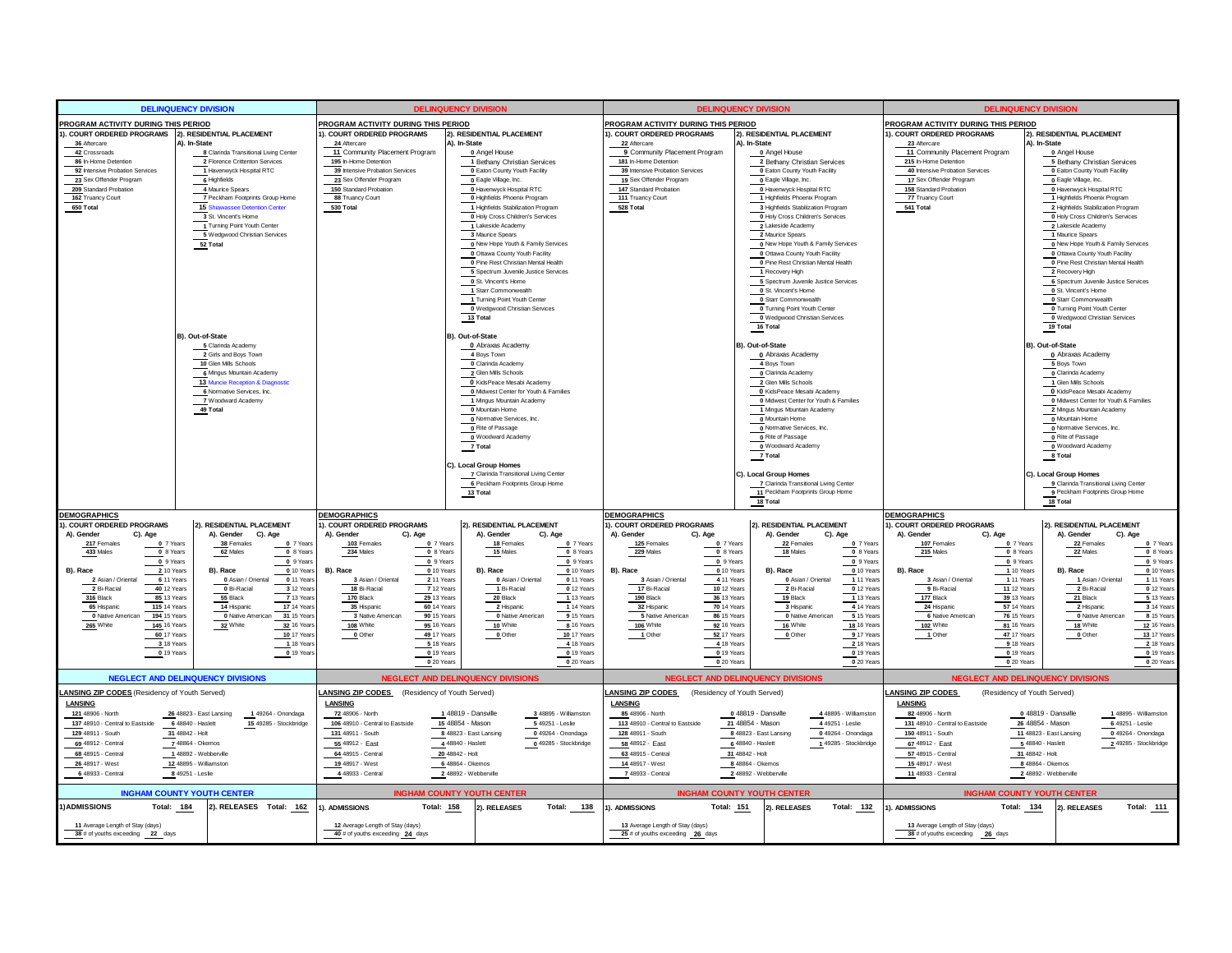|                                                                                                                                                                                  | <b>OTHER DETENTION</b>                                                                                                                                                                                               |                                                                                                                                                                                                                      |                                                                                                                                                                                                                          |                                                                                                                                                                                | <b>OTHER DETENTION</b>                                                                                                                                                                                                                   |                                                                                                                                                         |                                                                                                                                                                                                                         |                                                                                                                                                                                                       | <b>OTHER DETENTION</b>                                                                                                                                                                                                            |                                                                                                                                                                                                      |                                                                                                                                                                                                                                                                                        |
|----------------------------------------------------------------------------------------------------------------------------------------------------------------------------------|----------------------------------------------------------------------------------------------------------------------------------------------------------------------------------------------------------------------|----------------------------------------------------------------------------------------------------------------------------------------------------------------------------------------------------------------------|--------------------------------------------------------------------------------------------------------------------------------------------------------------------------------------------------------------------------|--------------------------------------------------------------------------------------------------------------------------------------------------------------------------------|------------------------------------------------------------------------------------------------------------------------------------------------------------------------------------------------------------------------------------------|---------------------------------------------------------------------------------------------------------------------------------------------------------|-------------------------------------------------------------------------------------------------------------------------------------------------------------------------------------------------------------------------|-------------------------------------------------------------------------------------------------------------------------------------------------------------------------------------------------------|-----------------------------------------------------------------------------------------------------------------------------------------------------------------------------------------------------------------------------------|------------------------------------------------------------------------------------------------------------------------------------------------------------------------------------------------------|----------------------------------------------------------------------------------------------------------------------------------------------------------------------------------------------------------------------------------------------------------------------------------------|
| 8 Eaton County Youth Facility<br>2 Ottawa County Youth Facility                                                                                                                  | PROGRAM ACTIVITY DURING THIS PERIOD                                                                                                                                                                                  | 10                                                                                                                                                                                                                   |                                                                                                                                                                                                                          | PROGRAM ACTIVITY DURING THIS PERIOD<br>3 Eaton County Youth Facility<br>0 Ottawa County Youth Facility                                                                         |                                                                                                                                                                                                                                          | $\overline{\mathbf{3}}$                                                                                                                                 |                                                                                                                                                                                                                         | PROGRAM ACTIVITY DURING THIS PERIOD<br><b>0 Eaton County Youth Facility</b><br>0 Ottawa County Youth Facility                                                                                         |                                                                                                                                                                                                                                   | $\mathbf{0}$                                                                                                                                                                                         |                                                                                                                                                                                                                                                                                        |
| <b>DEMOGRAPHICS</b><br>A). Gender<br>$0$ Females<br>10 Males                                                                                                                     | B). Race<br>0 Asian / Oriental<br>0 Bi-Racial<br>6 Black<br>0 Hispanic<br>1 Native American<br>3 White<br>$_0$ Other                                                                                                 | C). Age<br>0 7 Years<br>0 8 Years<br>$0.9$ Years<br>$0$ 10 Years<br>$0$ 11 Years<br>$0$ 12 Years<br>$\frac{0}{2}$ 13 Years                                                                                           | 14 Years<br>3.15 Years<br>6 16 Years<br>017 Years<br>0 18 Years<br>$0$ 19 Years                                                                                                                                          | <b>DEMOGRAPHICS</b><br>A). Gender<br>0 Females<br>3 Males                                                                                                                      | B). Race<br>0 Asian / Oriental<br>0 Bi-Racial<br>2 Black<br>0 Hispanic<br>0 Native American<br>1 White<br>$\underline{\qquad \qquad }$ Other                                                                                             | C). Age<br>0 7 Years<br>0 8 Years<br>0 9 Years<br>$0$ 10 Years<br>0 11 Years<br>0 12 Years<br>0 13 Years                                                | 14 Years<br>$0$ 15 Years<br>2 16 Years<br>0.17 Years<br>0 18 Years<br>$0$ 19 Years                                                                                                                                      | <b>DEMOGRAPHICS</b><br>A). Gender<br>$0$ Females<br>0 Males                                                                                                                                           | B). Race<br>0 Asian / Oriental<br>0 Bi-Racial<br>0 Black<br>O Hispanic<br>0 Native American<br>0 White<br>$\overline{\phantom{a}}$ Other                                                                                          | C). Age<br>0 7 Years<br>$0$ 8 Years<br>0 9 Years<br>0 10 Years<br>0 11 Years<br>0 12 Years<br>$\frac{0}{2}$ 13 Years                                                                                 | $0$ 14 Years<br>$0$ 15 Years<br>$0$ 16 Years<br>0.17 Years<br>$0$ 18 Years<br>$0$ 19 Years                                                                                                                                                                                             |
|                                                                                                                                                                                  | ACT 150 /220                                                                                                                                                                                                         |                                                                                                                                                                                                                      |                                                                                                                                                                                                                          |                                                                                                                                                                                | ACT 150 /220                                                                                                                                                                                                                             |                                                                                                                                                         |                                                                                                                                                                                                                         |                                                                                                                                                                                                       | ACT 150 /220                                                                                                                                                                                                                      |                                                                                                                                                                                                      |                                                                                                                                                                                                                                                                                        |
| <b>FAMILY DIVISION</b><br>1). ACT 150<br>$\frac{2}{64}$<br>2). DHS ACT 220                                                                                                       | PROGRAM ACTIVITY DURING THIS PERIOD:<br>66                                                                                                                                                                           | <b>WAIVER GENERAL 2</b>                                                                                                                                                                                              |                                                                                                                                                                                                                          | PROGRAM ACTIVITY DURING THIS PERIOD:<br><b>FAMILY DIVISION</b><br>1). ACT 150<br>$\frac{1}{64}$<br>2). DHS ACT 220                                                             | 65                                                                                                                                                                                                                                       | <b>WAIVER GENERAL 2</b>                                                                                                                                 |                                                                                                                                                                                                                         | PROGRAM ACTIVITY DURING THIS PERIOD:<br><b>FAMILY DIVISION</b><br>). ACT 150<br>$\frac{2}{60}$<br>2). DHS ACT 220                                                                                     | 62                                                                                                                                                                                                                                | <b>WAIVER GENERAL 3</b>                                                                                                                                                                              |                                                                                                                                                                                                                                                                                        |
| <b>DEMOGRAPHICS</b><br>A). Gender<br>0 Females<br>2 Males<br>B), Race<br>0 Asian / Oriental<br>0 Bi-Racial<br>1 Black<br>0 Hispanic<br>0 Native American<br>1 White<br>$0$ Other | C). Age<br>0 7 Years<br>$0$ 8 Years<br>0 9 Years<br>0 10 Years<br>0 11 Years<br>$\frac{1}{2}$ 12 Years<br>0 13 Years<br>0 14 Years<br>0 15 Years<br>0 16 Years<br>1 17 Years<br>0 18 Years<br>19 Years<br>0 20 Years | A), Gender<br>$\overline{\phantom{a}}$ Females<br>$\frac{2}{2}$ Males<br>B). Race<br>0 Asian / Oriental<br>$0$ Bi-Racial<br>1 Black<br><b>O</b> Hispanic<br>1 Native American<br>$\underbrace{\hspace{1cm}} 0$ White | C). Age<br>0 7 Years<br>$0$ 8 Years<br>0 9 Years<br>0 10 Years<br>0 11 Years<br>0 12 Years<br>0 13 Years<br>0 14 Years<br>0 15 Years<br>1 16 Years<br>0 17 Years<br>1 18 Years<br>$\frac{0}{2}$ 19 Years<br>$0.20$ Years | <b>DEMOGRAPHICS</b><br>A). Gender<br>0 Females<br>1 Males<br>B), Race<br>0 Asian / Oriental<br>0 Bi-Racial<br>1 Black<br>0 Hispanic<br>0 Native American<br>0 White<br>0 Other | C). Age<br>0 7 Years<br>$0$ 8 Years<br>0 9 Years<br>0 10 Years<br>0 11 Years<br>$\overline{0}$ 12 Years<br>0 13 Years<br>0 14 Years<br>0 15 Years<br>$0$ 16 Years<br>1 17 Years<br>$0$ 18 Years<br>$0$ <sup>19</sup> Years<br>0 20 Years | A). Gender<br>0 Females<br>2 Males<br>B), Race<br>0 Asian / Oriental<br>0 Bi-Racial<br>1 Black<br>0 Hispanic<br>1 Native American<br>0 White<br>0 Other | C). Age<br>0 7 Years<br>$_0$ 8 Years<br>0 9 Years<br>0 10 Years<br>0 11 Years<br>0 12 Years<br>0 13 Years<br>0 14 Years<br>0 15 Years<br>0 16 Years<br>1 17 Years<br>1 18 Years<br>$\frac{0}{19}$ Years<br>$0.20$ Years | <b>DEMOGRAPHICS</b><br>A). Gender<br>0 Females<br>2 Males<br>B). Race<br>0 Asian / Oriental<br>0 Bi-Racial<br>2 Black<br>0 Hispanic<br>0 Native American<br>0 White<br>$\overline{\phantom{a}}$ Other | C). Age<br>0 7 Years<br>0 8 Years<br>0 9 Years<br>0 10 Years<br>0 11 Years<br>$\overline{0}$ 12 Years<br>0 13 Years<br>1 14 Years<br>0 15 Years<br>0 16 Years<br>1 17 Years<br>0 18 Years<br>$\frac{0}{2}$ 19 Years<br>0 20 Years | A). Gender<br>$\overline{\mathbf{0}}$ Females<br>3 Males<br>B), Race<br>0 Asian / Oriental<br>0 Bi-Racial<br>2 Black<br>0 Hispanic<br>1 Native American<br>0 White<br>$\overline{\phantom{a}}$ Other | C). Age<br>0 7 Years<br>$\overline{\phantom{a}}$ 8 Years<br>0 9 Years<br>$0$ 10 Years<br>0 11 Years<br>$\overline{0}$ 12 Years<br>0 13 Years<br>0 14 Years<br>0 15 Years<br>$-1$ 16 Years<br>1 17 Years<br>$\overline{\phantom{0}}$ 18 Years<br>$\frac{1}{1}$ 19 Years<br>$0,20$ Years |
|                                                                                                                                                                                  | <b>INGHAM COUNTY FAMILY CENTER</b>                                                                                                                                                                                   |                                                                                                                                                                                                                      |                                                                                                                                                                                                                          |                                                                                                                                                                                | <b>INGHAM COUNTY FAMILY CENTER</b>                                                                                                                                                                                                       |                                                                                                                                                         |                                                                                                                                                                                                                         |                                                                                                                                                                                                       | <b>INGHAM COUNTY FAMILY CENTER</b>                                                                                                                                                                                                |                                                                                                                                                                                                      |                                                                                                                                                                                                                                                                                        |
| 76 Ingham Academy Day Treatment<br>68 Pride Program                                                                                                                              | PROGRAM ACTIVITY DURING THIS PERIOD                                                                                                                                                                                  | 177<br>33 Peckham Crossroads Program<br>12 Attending Ingham Academy & Pride Program                                                                                                                                  |                                                                                                                                                                                                                          | PROGRAM ACTIVITY DURING THIS PERIOD<br>75 Ingham Academy Day Treatment<br>62 Pride Program                                                                                     |                                                                                                                                                                                                                                          | 172<br>35 Peckham Crossroads Program<br>11 Attending Ingham Academy & Pride Program                                                                     |                                                                                                                                                                                                                         | PROGRAM ACTIVITY DURING THIS PERIOD<br>70 Ingham Academy Day Treatment<br>62 Pride Program                                                                                                            |                                                                                                                                                                                                                                   | 173<br>41 Peckham Crossroads Program<br>10 Attending Ingham Academy & Pride Program                                                                                                                  |                                                                                                                                                                                                                                                                                        |
| <b>DEMOGRAPHICS</b><br>A). Gender<br>51 Females<br>111 Males                                                                                                                     | B). Race<br>0 Asian / Oriental<br>7 Bi-Racial<br>91 Black<br>17 Hispanic<br>1 Native American<br>46 White<br>$\overline{\mathbf{0}}$ Other                                                                           | C). Age<br>2 12 Years<br>2 13 Years<br><b>14 14 Years</b><br>30 15 Years<br>66 16 Years<br>37 17 Years<br>10 18 Years<br>1 19 Years                                                                                  | D). Grade**<br>$\frac{3}{2}$ 8 <sup>th</sup><br>$\frac{13}{9}$ 9 <sup>th</sup><br>$\frac{46}{35}$ 10 <sup>th</sup><br>$10^{12^{th}}$<br>**Ingham Academ<br>Students ONLY                                                 | <b>DEMOGRAPHICS</b><br>A). Gender<br>54 Females<br>104 Males                                                                                                                   | B), Race<br>$\overline{\phantom{a}}$ Asian / Oriental<br>8 Bi-Racial<br>86 Black<br>20 Hispanic<br>4 Native American<br>40 White<br>$0$ Other                                                                                            | C). Age<br>0 12 Years<br>4 13 Years<br><b>13 14 Years</b><br>21 15 Years<br>41 16 Years<br>44 17 Years<br>27 18 Years<br>8 19 Years                     | D). Grade <sup>**</sup><br>$\frac{5}{6}$ $8^{th}$<br>$-21.9^{th}$<br>47 10 <sup>th</sup><br>$\frac{41}{30}$ 11 <sup>th</sup><br>$\overline{7}$ 12 <sup>th</sup><br>**Ingham Academ<br>Students ONL'                     | <b>DEMOGRAPHICS</b><br>A). Gender<br>54 Females<br>104 Males                                                                                                                                          | B), Race<br>0 Asian / Oriental<br>7 Bi-Racial<br>85 Black<br>20 Hispanic<br>3 Native American<br>43 White<br>$0$ Other                                                                                                            | C). Age<br>12 Years<br>5 13 Years<br><b>14 14 Years</b><br>25 15 Years<br>55 16 Years<br>49 17 Years<br>9 18 Years<br>0 19 Years                                                                     | D). Grade**<br>$\frac{6}{5}$ $8^{5}$<br>$-26.9^{\text{th}}$<br>$\frac{41}{25}$ 10 <sup>th</sup><br>$\frac{4}{4}$ 12 <sup>th</sup><br>**Ingham Academy<br>Students ONLY                                                                                                                 |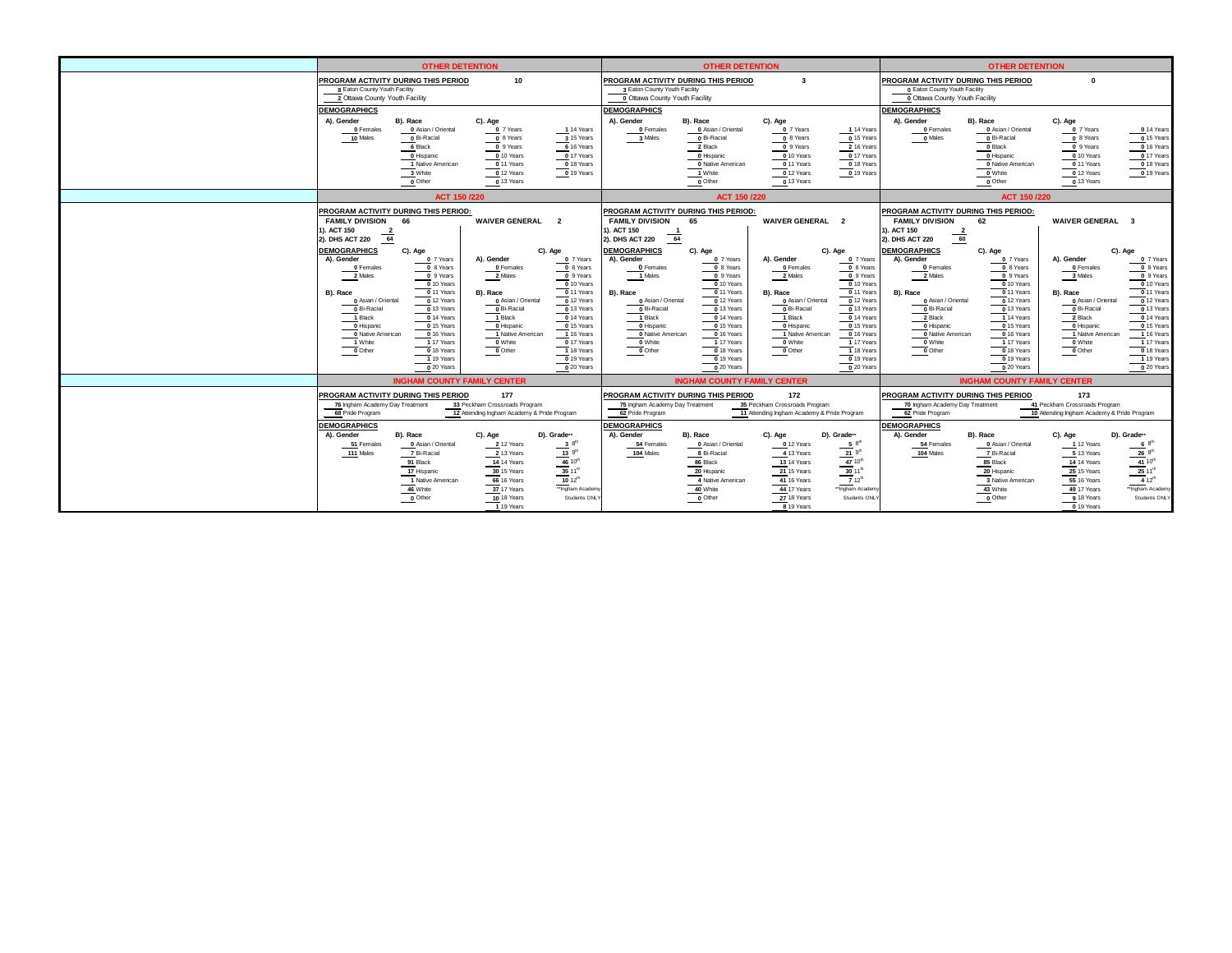**Agenda Item 3a** 

# <span id="page-13-0"></span>**MEMORANDUM**

- TO: Law and Courts and Finance Committees
- FROM: Maureen Winslow, Deputy Court Administrator
- DATE: August 5, 2014

### RE: **Resolution to Extend Contract for Attorney Services**

The resolution presented with this memo is requesting the authority to enter into a contract with Mr. Peter Brown for another year to provide legal representation on juvenile delinquency cases on Judge Richard J. Garcia's docket as well as truancy matters assigned to the Family Division.

Attorney Peter Brown has provided the above stated services since September 1, 2010. In addition to budget savings, the cases have been handled in an appropriate and efficient manner.

The contract will be in effect from September 1, 2014 through August 31, 2015 and all funds will be taken out of the Family Division's existing 2014 and 2015 budgets.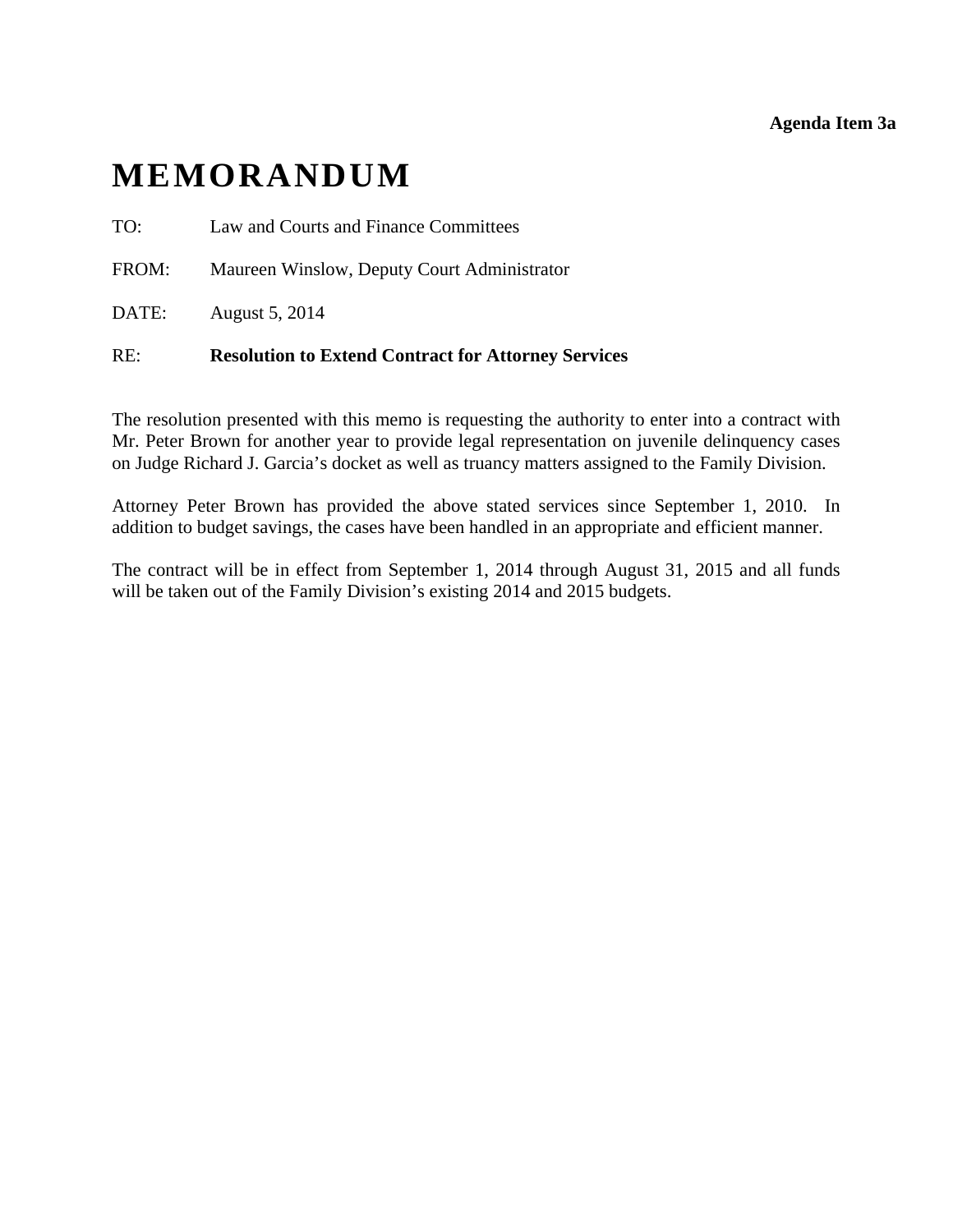Introduced by the Law and Courts and Finance Committees of the:

### INGHAM COUNTY BOARD OF COMMISSIONERS

### **RESOLUTION AUTHORIZING ENTERING INTO A CONTRACT FOR ATTORNEY SERVICES FOR JUVENILE DELINQUENCY AND TRUANCY MATTERS**

WHEREAS, the Ingham County Circuit Court Family Division, by statute and Constitution, must provide legal counsel to juvenile respondents in juvenile delinquency cases who are indigent; and

WHEREAS, the Ingham County Circuit Court Family Division, in an attempt to reduce costs for attorney fees, has provided required legal representation to indigent juveniles on a contractual basis for all juvenile delinquency cases assigned to the Honorable Richard J. Garcia and all truancy matters assigned to the Family Division; and

WHEREAS, the attorney who has been under contract to perform the legal duties on the above stated cases is Mr. Peter Brown who has provided the legal services in an appropriate and efficient manner; and

WHEREAS, the Circuit Court Family Division would like to extend the contract for Attorney Peter Brown to provide legal representation on juvenile delinquency cases assigned to Judge Richard J. Garcia for one year in the amount of \$15,000 as well as truancy matters assigned to the Family Division in the amount of \$10,000.

THEREFORE, be it resolved, that the Ingham County Board of Commissioners authorizes entering into a contract with Mr. Peter Brown at a cost not to exceed \$25,000 to represent juvenile respondents in delinquency matters assigned to the Honorable Richard J. Garcia and to represent juvenile respondents in truancy matters brought to the Ingham County Circuit Court Family Division.

BE IT FURTHER RESOLVED, the contract duration will be for the time period of September 1, 2014 through August 31, 2015.

BE IT FURTHER RESOLVED, the contract amounts of \$15,000 for delinquency matters and \$10,000 for truancy cases shall be taken out of the Family Division's existing 2014 and 2015 budgets.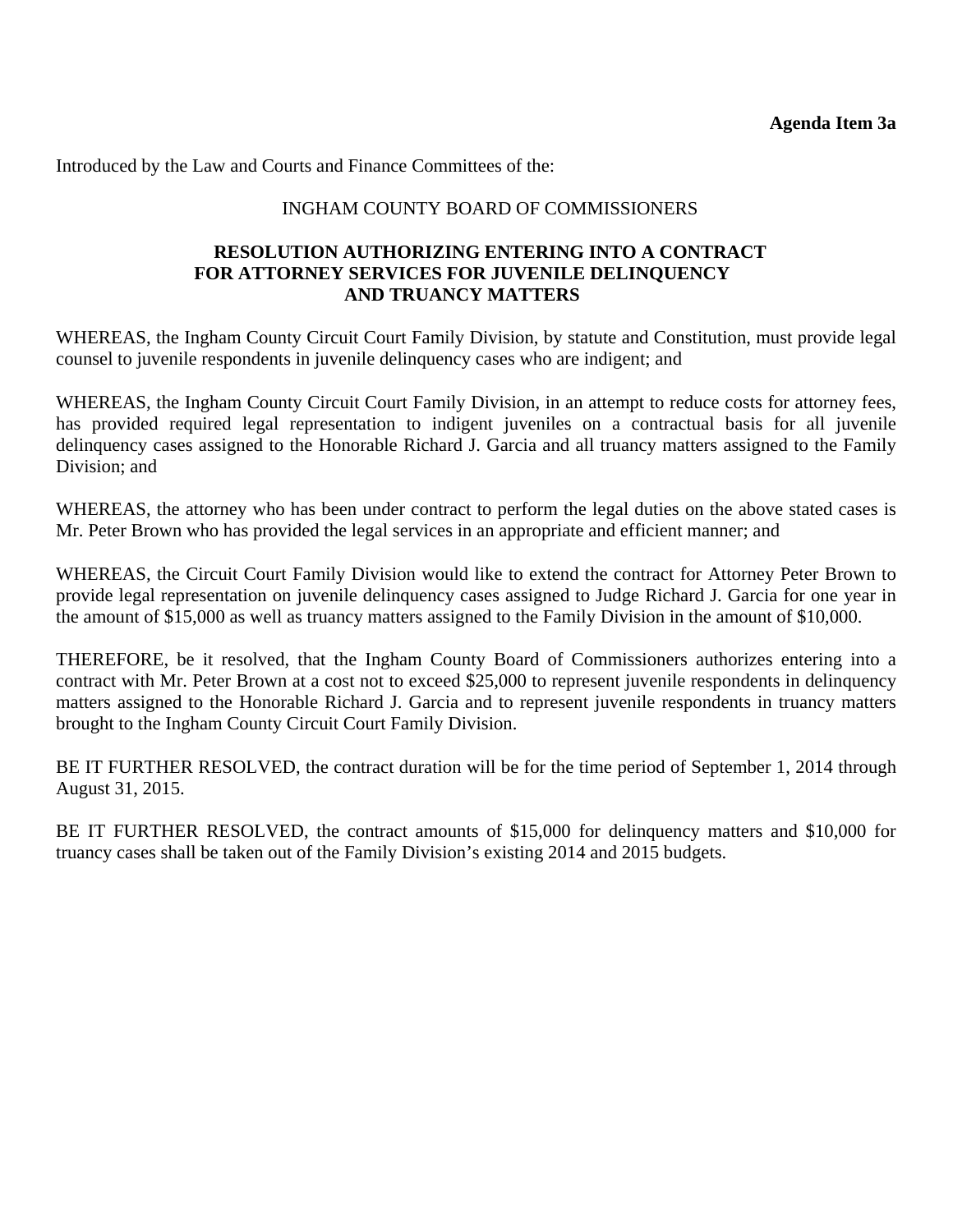### **Agenda Item 3b**

# <span id="page-15-0"></span>**MEMORANDUM**

TO: Law and Courts and Finance Committees

FROM: Maureen Winslow, Deputy Court Administrator

DATE: August 5, 2014

### RE: **Resolution to Enter Into a Contract for Attorney Services**

The resolution presented with this memo is requesting the authority to enter into a contract with Ms. Michelle Shannon for another year to provide legal representation on juvenile delinquency cases on Judge George Economy's docket in the Family Division. It is believed having one attorney perform this legal service adds to the efficiency of cases as they are fully aware of the services and resources available through this Court and in the community that are useful for the clients.

The amount of the one year contract would be \$12,000.

The contract will be in effect from September 1, 2014 through August 31, 2015.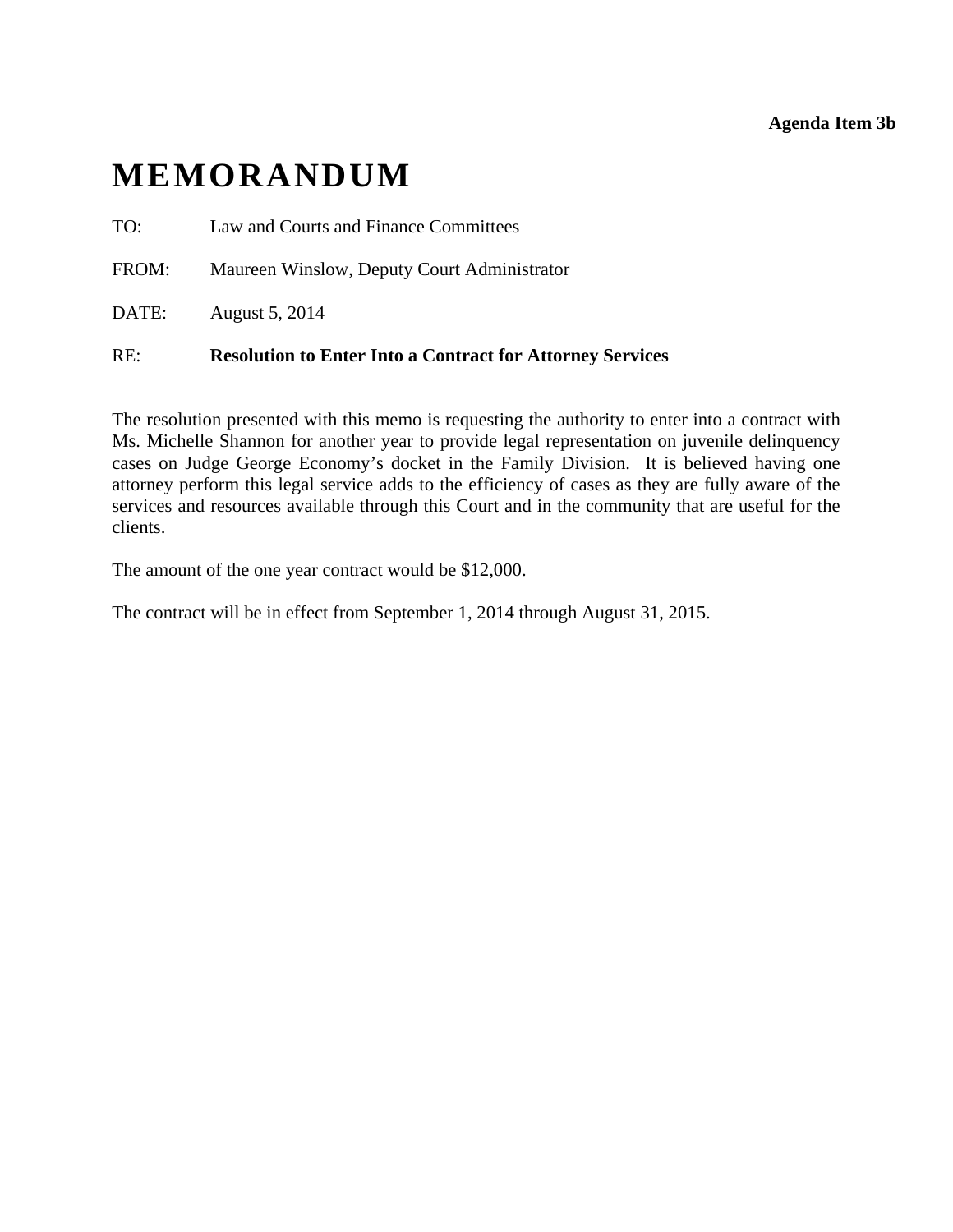Introduced by the Law and Courts and Finance Committees of the:

### INGHAM COUNTY BOARD OF COMMISSIONERS

### **RESOLUTION AUTHORIZING ENTERING INTO A CONTRACT FOR ATTORNEY SERVICES FOR JUVENILE DELINQUENCY MATTERS**

WHEREAS, the Ingham County Circuit Court Family Division, by statute and Constitution, must provide legal counsel to juvenile respondents in juvenile delinquency cases who are indigent; and

WHEREAS, the Ingham County Circuit Court Family Division, in an attempt to reduce costs for attorney fees and provide appropriate and efficient legal services, proposes entering into a contract with Attorney Michelle Shannon for all juvenile delinquency matters assigned to the Honorable George Economy; and

WHEREAS, the term of the contract with Ms. Michelle Shannon would be for one year, beginning September 1, 2014 and expiring on August 31, 2015; and

WHEREAS, the payment provided to Attorney Michelle Shannon for providing legal representation on juvenile delinquency cases assigned to Judge George Economy would be at a cost not to exceed \$12,000.

THEREFORE BE IT RESOLVED, that the Ingham County Board of Commissioners authorizes entering into a contract with Ms. Michelle Shannon at a cost not to exceed \$12,000 to represent juvenile respondents in delinquency matters assigned to the Honorable George Economy.

BE IT FURTHER RESOLVED, the contract duration will be for the time period of September 1, 2014 through August 31, 2015.

BE IT FURTHER RESOLVED, the contract amount of \$12,000 shall be taken out of the Family Division's existing 2014 and 2015 budgets.

BE IT FURTHER RESOLVED, that the Chairperson of the Ingham County Board of Commissioners is hereby authorized to sign any necessary contract documents on behalf of the County after approval as to form by the County Attorney.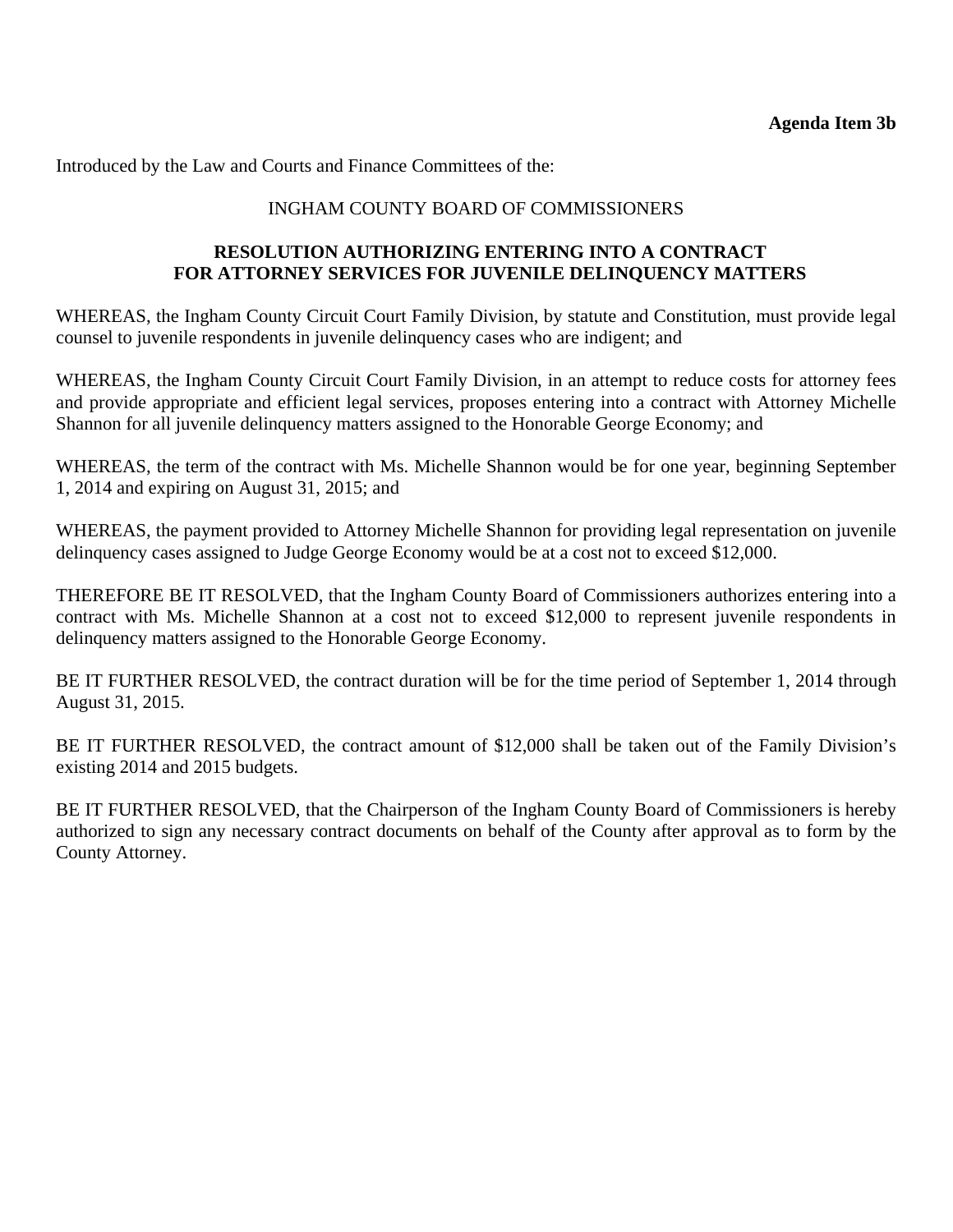### **Agenda Item 4**

### <span id="page-17-0"></span>*Ingham County Innovation and Technology Department* **Michael E. Ashton, Chief Information Officer - Email: mashton@ingham.org**

| To:   | Law & Courts and Finance Committees                                                                       |
|-------|-----------------------------------------------------------------------------------------------------------|
| From: | Michael Ashton – Chief Information Officer<br>Mike Dillon - 55 <sup>th</sup> District Court Administrator |
| Date: | July $31^{\rm st}$ , 2014                                                                                 |
| Re:   | Video Surveillance System                                                                                 |

A video surveillance system is designed to monitor behavior and serves as an identification system. In addition, the system can be a deterrent to anti-social and/or criminal activity within the courthouse. The installation of a video surveillance system in the courthouse will significantly enhance court security measures.

In 2012 the State Court Administrative Office conducted a security audit and recommended the installation of a video surveillance system in the courthouse.

\$40,689 has been allocated in the 2014 budget for the purchase and installation of a video surveillance system in the court.

We respectfully request that the Board of Commissioners adopt a resolution authorizing the purchase and installation of a video surveillance in the 55<sup>th</sup> District Court, in the amount not to exceed \$40,000 from VIDCOM Solutions. VIDCOM is the current vendor the county wide Video Surveillance system and is the authorized vendor for serving the county's video surveillance system.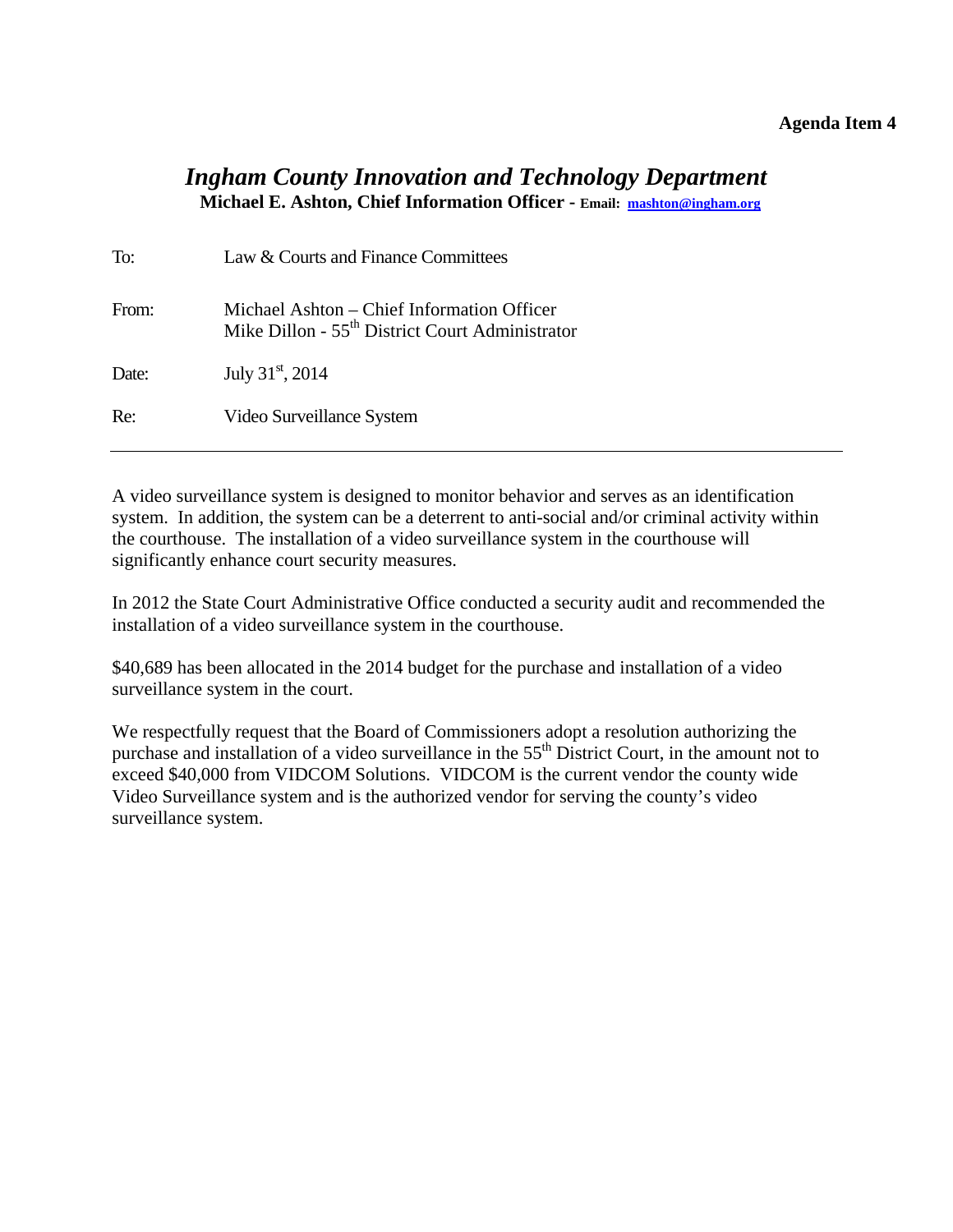Introduced by the Law & Courts and Finance Committees of the:

### INGHAM COUNTY BOARD OF COMMISSIONERS

### **RESOLUTION AUTHORIZING THE PURCHASE AND INSTALLATION OF**  A VIDEO SURVEILLANCE SYSTEM IN THE 55<sup>th</sup> DISTRICT COURT

WHEREAS, in 2012 the State Court Administrative Office conducted a security audit and recommended the installation of a video surveillance system in the courthouse; and

WHEREAS, a video surveillance system entails the strategic placement of security cameras for instant viewing and/or later recall for detection, recognition, and identification of incidents and the movement of people in the courthouse; and

WHEREAS, a video surveillance system can be a deterrent to anti-social and/or criminal activity within the courthouse; and

WHEREAS, a video surveillance system will allow for a quicker response to a security incident by court security personnel; and

WHEREAS, a video surveillance system allows for court security personnel to continuously monitor the behavior of inmates who are being held waiting in the holding area of the courthouse; and

WHEREAS, a video surveillance system will allow for the court to produce video evidence to refute any allegations of misconduct made against court personnel; and

WHEREAS, a video surveillance system greatly enhances the security measures of the court; and

WHEREAS, the Ingham County Board of Commissioners have approved funding (2014 Budget) in the amount of \$40,689 for the purchase and installation of a video surveillance system.

THEREFORE BE IT BE RESOLVED, that the Board of Commissioners authorizes the County to purchase and have installed additional video surveillance cameras at the 55<sup>th</sup> District Court from VIDCOM Solutions at a cost not to exceed of \$40,000 from the 2014 CIP Account # 66413799 97800066413799 978000.

BE IT FURTHER RESOLVED, that the Controller is authorized to make any necessary budget adjustments related to this resolution.

BE IT FURTHER RESOLVED, that the Chairperson of the Ingham County Board of Commissioners is authorized to sign any contract/purchase order documents with VIDCOM Solutions consistent with this resolution and approved as to form by the County Attorney.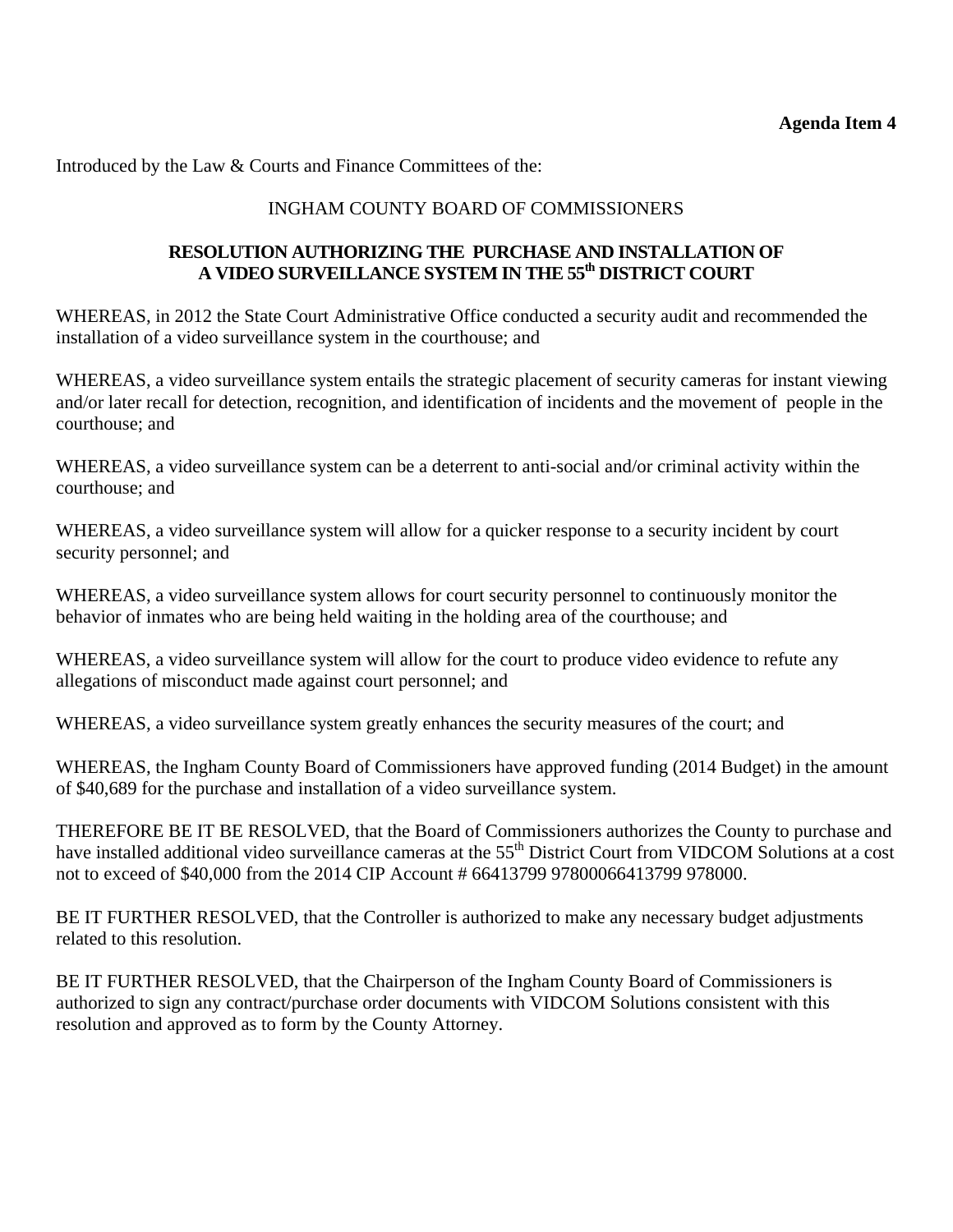### **Agenda Item 5a**

<span id="page-19-0"></span>

| TO:          | Law & Courts and Finance Committees |
|--------------|-------------------------------------|
| <b>FROM:</b> | Under Sheriff Allan Spyke           |
| DATE:        | July 14, 2014                       |
| RE:          | <b>MDOC Bed Contract</b>            |

Commissioners,

This resolution will authorize Ingham County and the Ingham County Sheriff's Office to extend the contract with the Michigan Department of Corrections to rent 190 beds at a cost of \$36.00 per day per bed for an additional two years effective the fiscal years October 1, 2014 through September 30, 2016.

The funds received by the county for leasing these contractual beds are used to reduce the general fund cost of operating the jail. In addition, these funds are used to finance the operational costs for six deputies and the construction and debt cost of the Low Security 90 bed wing at the Jail that the County opened in 2004.

Financial Implications:

### **2014/2015 Budgeted annual revenue from this contract.**

190 beds x \$36 per day = \$6,840 per day x 365 days = \$2,496,600

### **2015/2016 Annual Revenue from this contact.**

190 beds x \$36 per day = \$6,840 per day x 365 days = \$2,496,600

The revenue received from the renting of the beds is anticipated in the 2015 budget.

Other Implications: This contract has been in place since August 2, 2004.

I recommend your approval.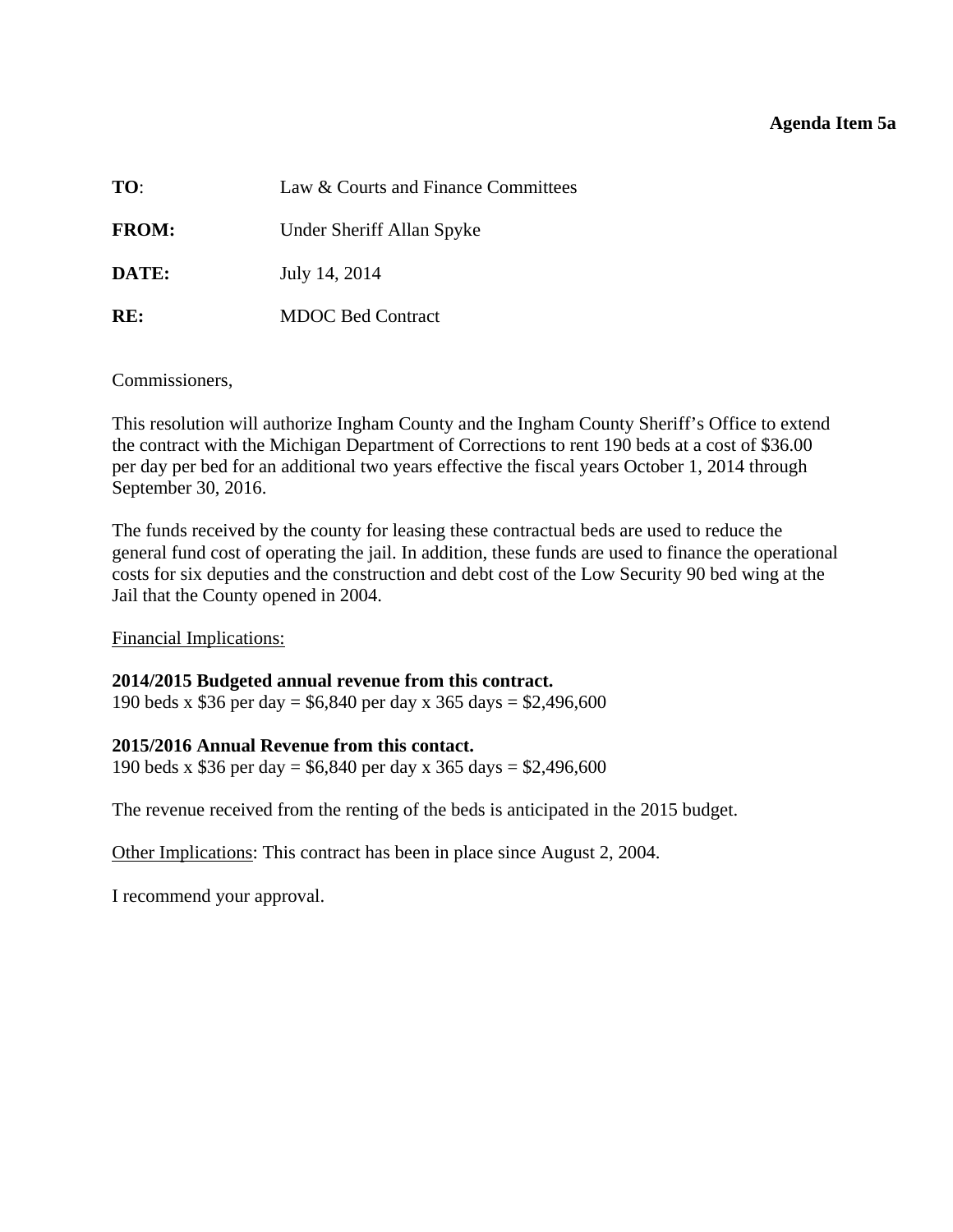Introduced by the Law & Courts and Finance Committees of the:

### INGHAM COUNTY BOARD OF COMMISSIONERS

### **RESOLUTION AUTHORIZING THE INGHAM COUNTY SHERIFF'S OFFICE TO EXTEND A CONTRACT WITH THE MICHIGAN DEPARTMENT OF CORRECTIONS TO RENT 190 BEDS TO THE MICHIGAN DEPARTMENT OF CORRECTIONS**

WHEREAS, the Ingham County Board of Commissioners has established a design rated capacity of 665 beds, (601 beds are currently utilized due to the previous closure of Post 3) which includes 472 County beds (401 County beds are being utilized as a result of the previous closure) and 190 contractual beds; and

WHEREAS, the funds received by the county for leasing these contractually are used to reduce the general fund cost of operating the jail; and

WHEREAS, the Ingham County Board of Commissioners has approved renewing the contract through September 30, 2014; and

WHEREAS, the Ingham County Sheriff's Office has negotiated a two year extension of the agreement with the Michigan Department of Corrections to rent 190 beds as a cost of \$36.00 per day per bed effective October 1, 2014 through September 30, 2016; and

WHEREAS, the revenue received from the renting of the beds is anticipated in the 2015 budget.

THEREFORE BE IT RESOLVED, that the Ingham County Board of Commissioners authorizes Ingham County and the Ingham County Sheriff's Office to extend the contract with the Michigan Department of Corrections to rent 190 beds at a cost of \$36.00 per day per bed effective October 1, 2014 through September 30, 2016 for an additional revenue of up to \$4,993,200.

BE IT FURTHER RESOLVED, the Ingham County Board of Commissioners authorizes the Board Chairperson and the Sheriff to sign all necessary contract documents consistent with this resolution upon review and approval as to form by the County Attorney.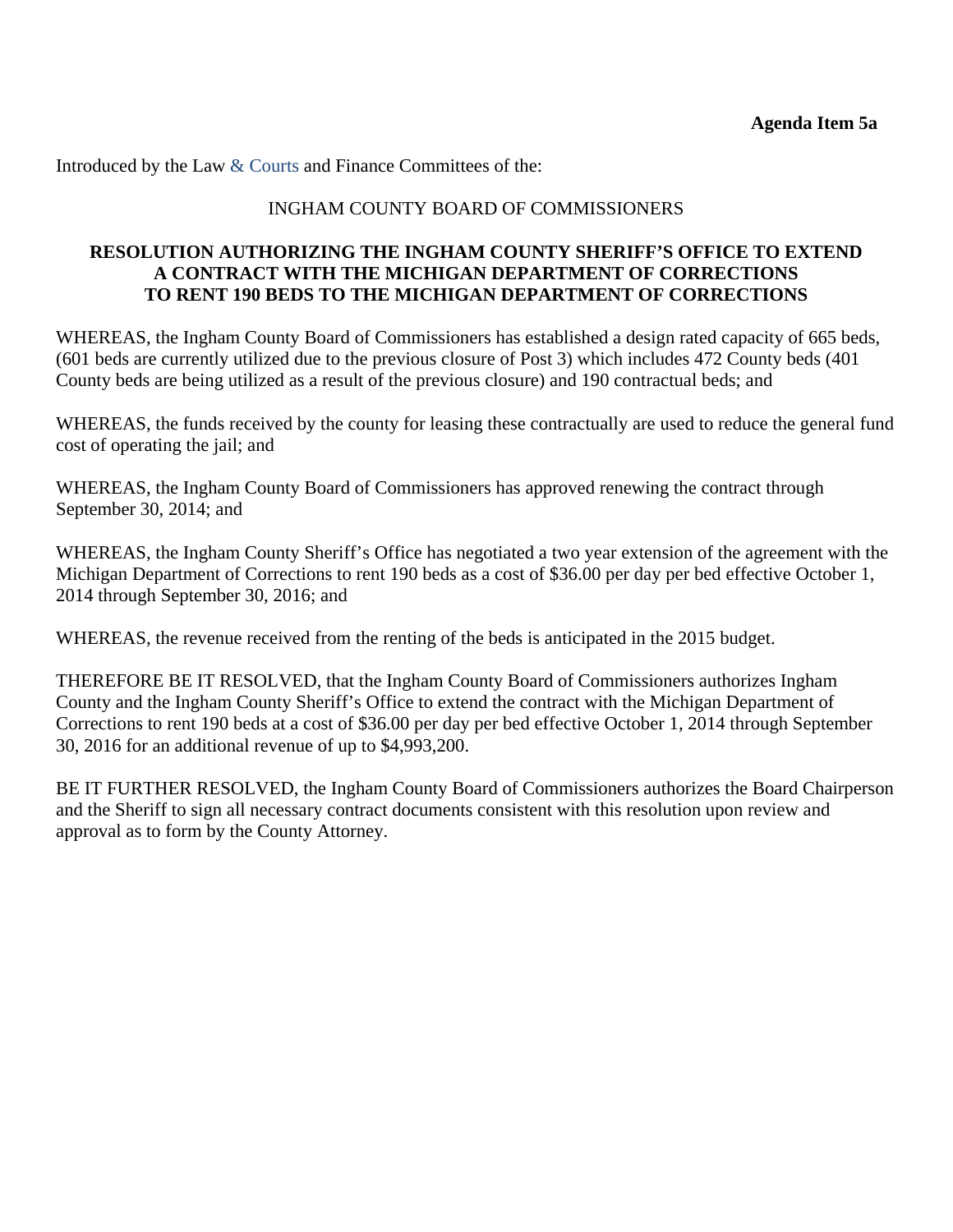### **Agenda Item 5b**

# **M E M O R A N D U M**

<span id="page-21-0"></span>

| TO:          | Law & Courts Committee<br><b>Finance Committee</b>              |
|--------------|-----------------------------------------------------------------|
| <b>FROM:</b> | Major Joel Maatman                                              |
| <b>DATE:</b> | July 14, 2014                                                   |
| RE:          | Accepting Donations from Meijer, Best Buy, and Capital One Bank |

This resolution requests permission for the Ingham County Sheriff's Office to accept, then donate to the 2014 "Shop with a Hero Program", one hundred and twenty one ten dollar (\$10) Meijer gift cards and a twenty five dollar (\$25) Best Buy gift card.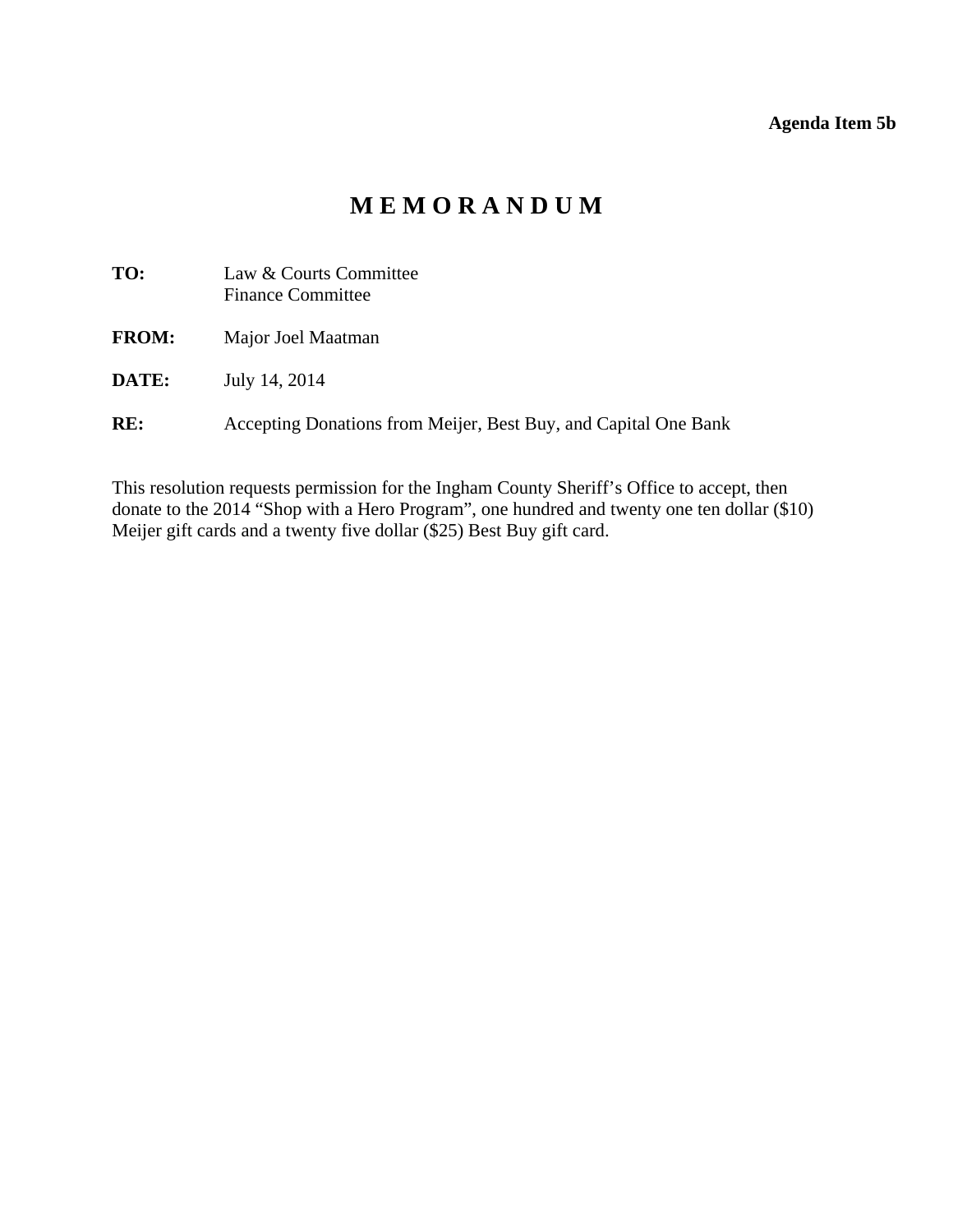Introduced by the Law & Courts and Finance Committees of the:

### INGHAM COUNTY BOARD OF COMMISSIONERS

### **RESOLUTION TO ACCEPT GIFT CARDS FOR THE 2014 "SHOP WITH A HERO PROGRAM"**

WHEREAS, on December 20, 2012 the Ingham County Sheriff's Office investigated a gift card fraud against the Meijer store in Mason, Michigan; and

WHEREAS, on the same date Deputy Andy Daenzer stopped the suspect's vehicle shortly after the call went out on the Meijer's fraud, arrested the suspect, and recovered one hundred twenty-one \$10 dollar Meijer gift cards and a \$25 Best Buy Gift card; and

WHEREAS, due to Deputy Daenzer's traffic stop and subsequent investigation the suspect pled guilty to felony fraud charges in Ingham County Circuit Court; and

WHEREAS, the victims in this case, Meijer and Capital One Bank, have offered to donate the above gift cards to the Ingham County "Shop with a Hero" program to distribute to the needy children of Ingham County which the program serves.

THEREFORE BE IT RESOLVED, that the Ingham County Board of Commissioners approves the Ingham County Sheriff's Office's acceptance of the one hundred twenty-one \$10 Meijer gift cards and one \$25 Best Buy Gift card to be donated to the "Shop with a Hero Program" in 2014 for a total dollar value of \$1,235.

BE IT FURTHER RESOLVED, that the Ingham County Board of Commissioners and the Sheriff would like to thank Meijer, Best Buy, and Capital One Bank for their generous donation to the Ingham County "Shop with a Hero" program.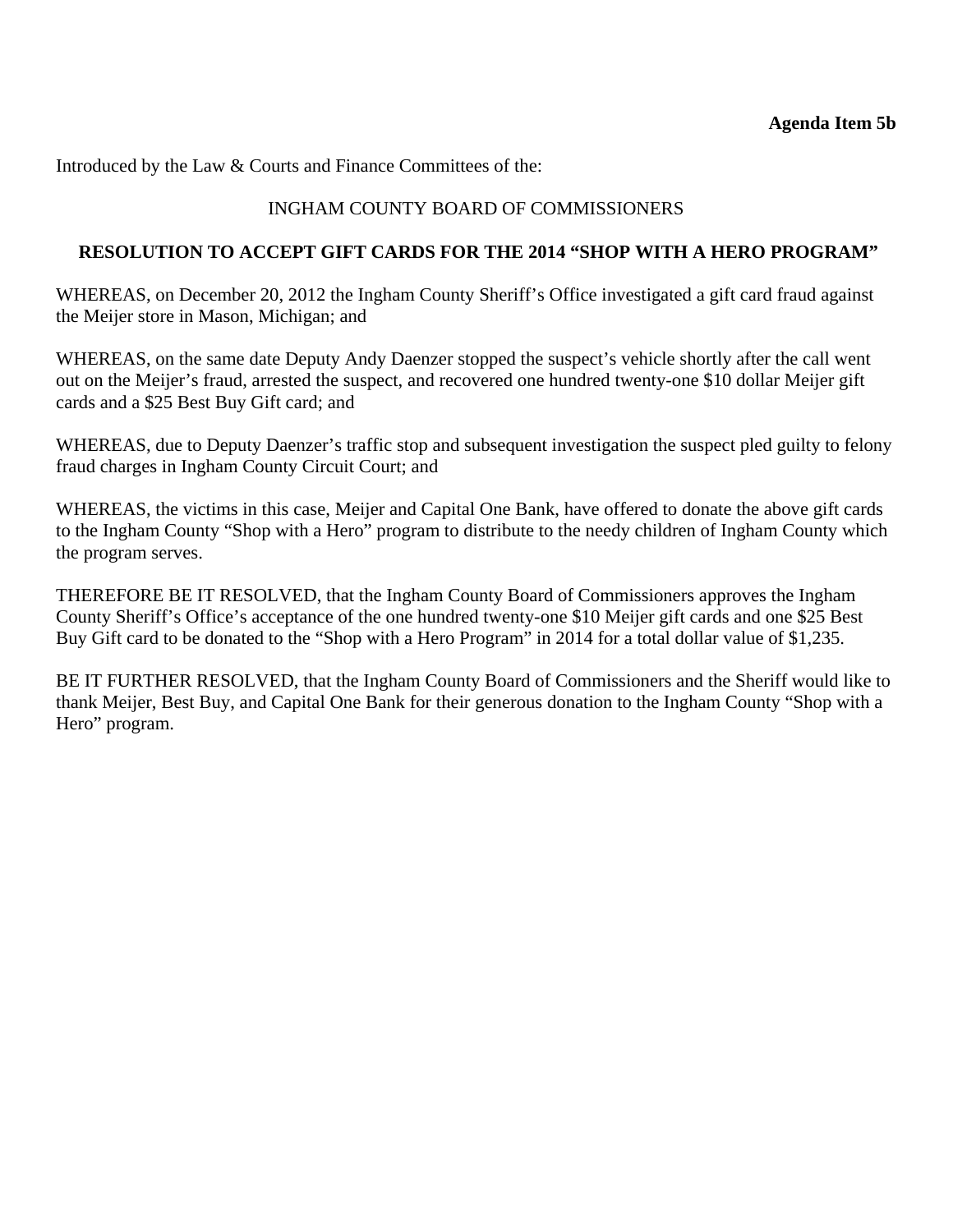### **Agenda Item 5c**

<span id="page-23-0"></span>**TO:** Law and Court Committee

**FROM:** Major Sam L. Davis

**DATE:** July 9, 2014

RE: Retirement Resolution for Deputy Brian Kost

Summary of Proposed Action: This resolution will honor Deputy Brian Kost of the Ingham County Sheriff's Office for dedicating 25 years of his career to corrections. He represented the Ingham County Sheriff's Office with honor and integrity.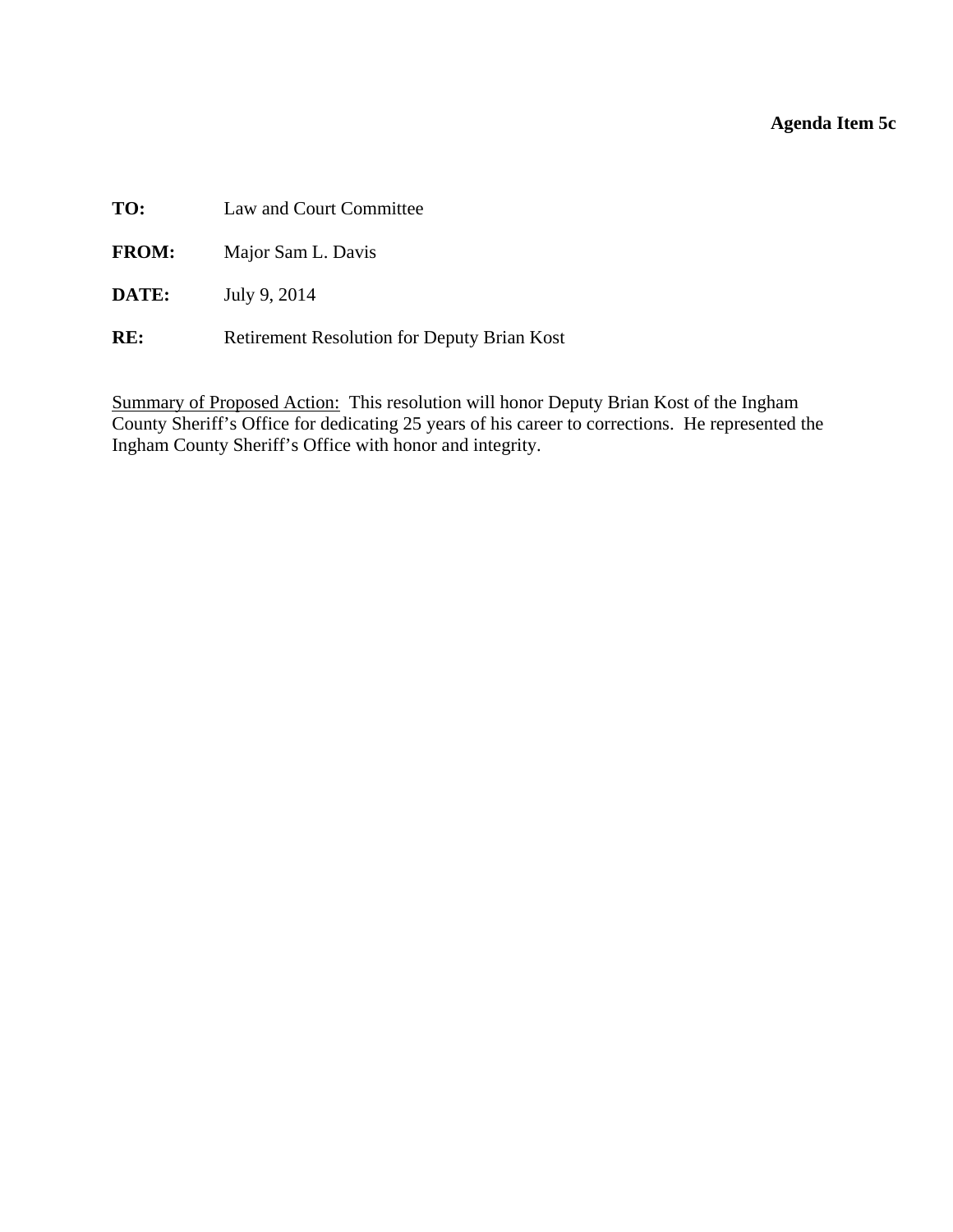Introduced by the Law and Court Committee of the:

### INGHAM COUNTY BOARD OF COMMISSIONERS

### **RESOLUTION TO HONOR DEPUTY BRIAN KOST OF THE INGHAM COUNTY SHERIFF'S OFFICE**

WHEREAS, Deputy Kost was hired by the Ingham County Sheriff's Office as a Deputy in 1989 and assigned to the Corrections Division; and

WHEREAS, Deputy Kost was selected to work the Education Officer Assignment in Corrections for a period of two years starting in 1994; and

WHEREAS, during his career Deputy Kost was professional, dedicated, and very knowledgeable when it came to the operations of the Ingham County Sheriff's Office; and

WHEREAS, over his 25 year career with the Ingham County Sheriff's Office, Deputy Kost received numerous letters of recognition; and

WHEREAS, after 17 years of dedicated service to the Ingham Sheriff's Office Deputy Kost is retiring on July 27, 2014.

THEREFORE BE IT RESOLVED, that the Ingham County Board of Commissioners hereby honors Deputy Brian Kost for his 25 years of dedicated service to the citizens of Ingham County and wishes him continued success in all of his future endeavors.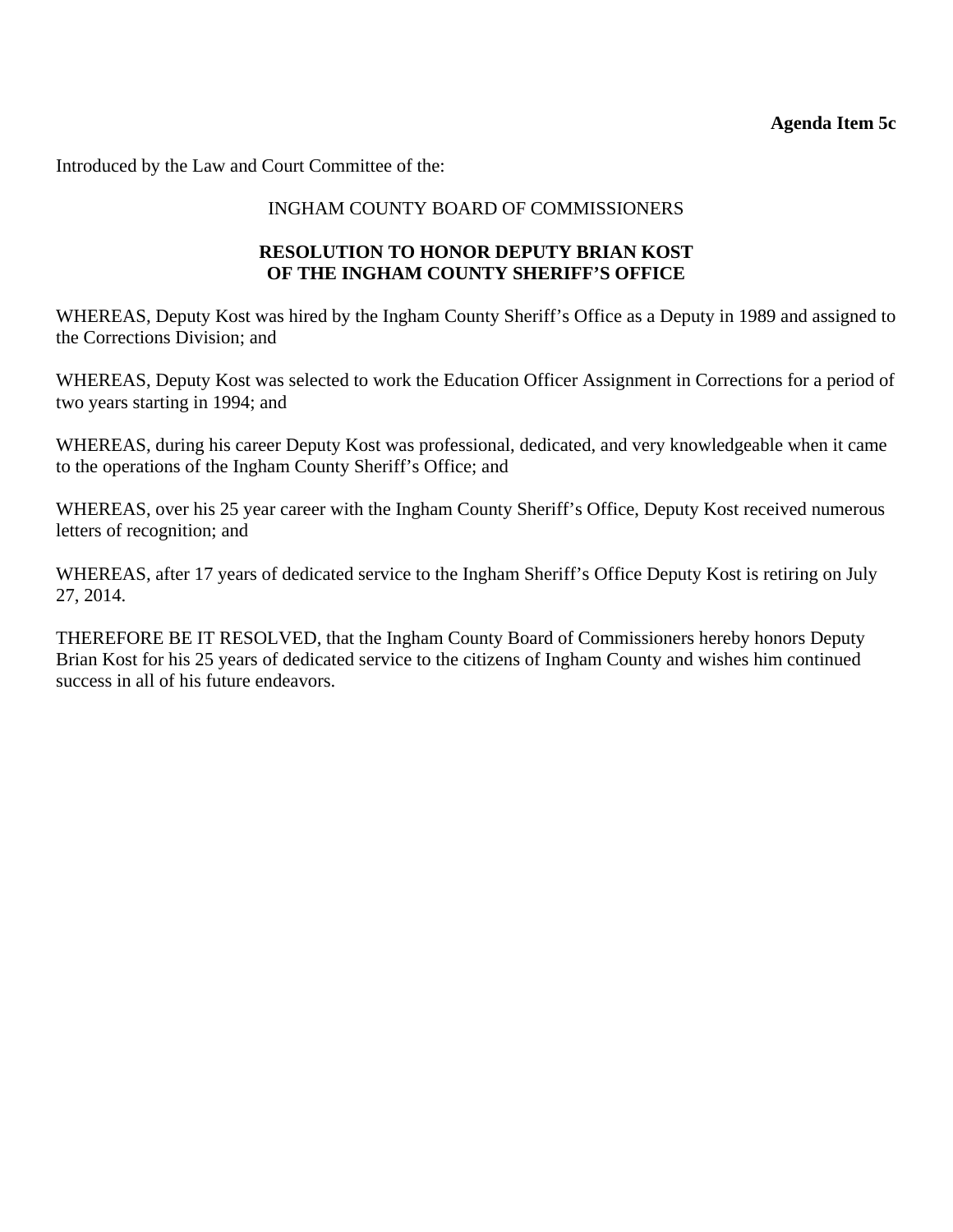### **Agenda Item 5d**

<span id="page-25-0"></span>**TO:** Law and Court Committee

**FROM:** Major Sam Davis

**DATE:** July 9, 2014

**RE;** Retirement Resolution for Sergeant Tracy Roth

Summary of Proposed Action: This resolution will honor Sergeant Tracy Roth of the Ingham County Sheriff's Office for dedicating 23 and half years of his career to corrections. He represented the Ingham County Sheriff's Office with honor and integrity.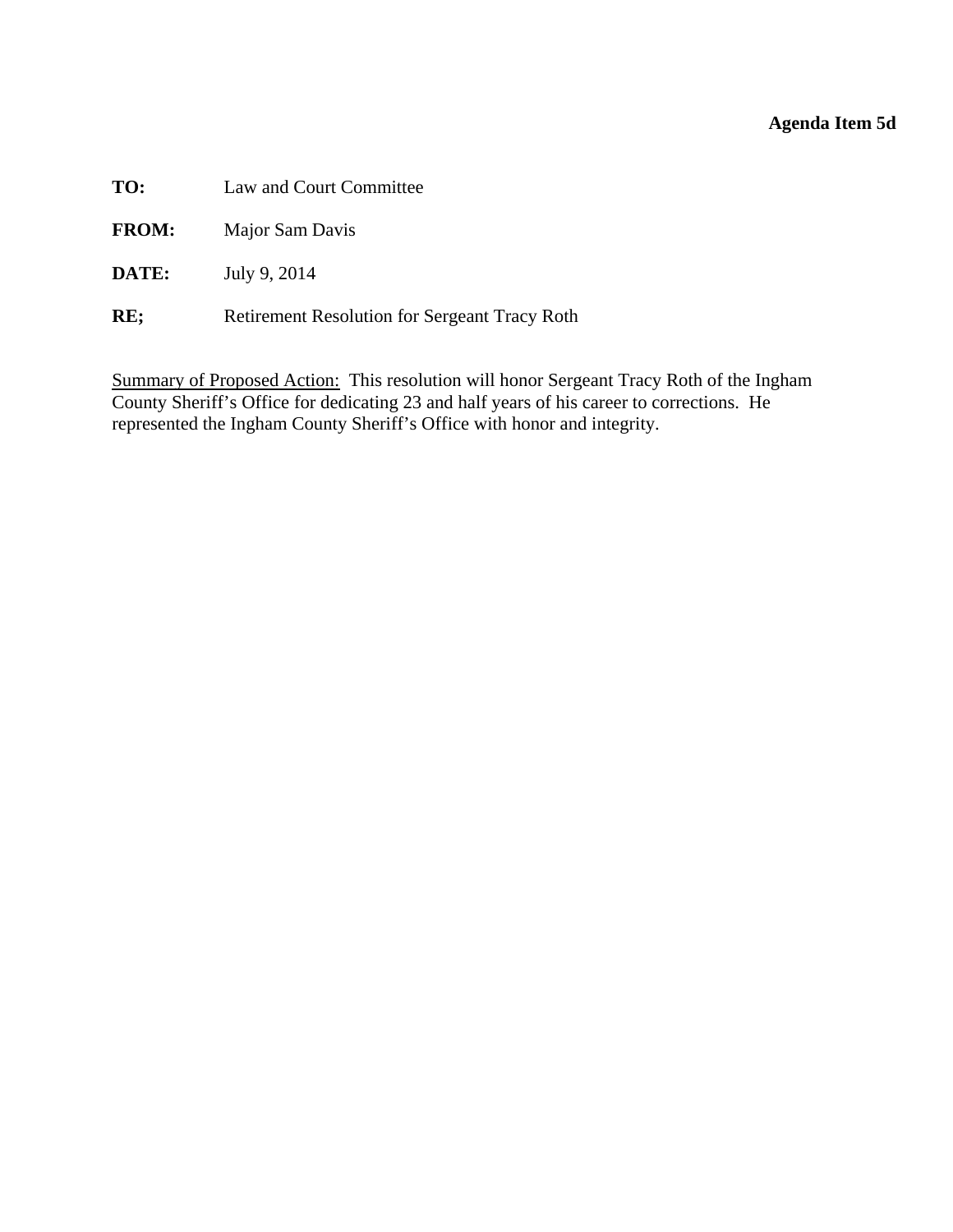Introduced by the Law and Court Committee of the:

### INGHAM COUNTY BOARD OF COMMISSIONERS

### **RESOLUTION TO HONOR SERGEANT TRACY ROTH OF THE INGHAM COUNTY SHERIFF'S OFFICE**

WHEREAS, Sergeant Tracy Roth was hired by the Ingham County Sheriff's Office in 1991 and assigned to the Corrections Division; and

WHEREAS, Sergeant Roth was assigned as a Lobby Control Officer in 1992; and

WHEREAS, Sergeant Roth was assigned to the Receiving Section of the Ingham County Jail in 1994; and

WHEREAS, Sergeant Roth was recognized with a Unit Citation in 2000 for his work in the Receiving Section; and

WHEREAS, Sergeant Roth was recognized with a Life Saving Award in 2000 for saving the life of an inmate; and

WHEREAS, Sergeant Roth was promoted to the rank of Sergeant in 2012; and

WHEREAS, throughout his career Sergeant Roth was a dedicated employee and well respected by his peers; and

WHEREAS, during his career Sergeant Roth was professional, dedicated, and very knowledgeable when it came to the operations of the Ingham County Sheriff's Office; and

WHEREAS, Sergeant Roth received numerous letters of recognition throughout his career with the Sheriff's Office; and

WHEREAS, after 23 and a half years of dedicated service to the Ingham County Sheriff's Office Sergeant Roth is retiring on July 7, 2014.

THEREFORE BE IT RESOLVED, that the Ingham County Board of Commissioners hereby honors Sergeant Tracy Roth for his 23 and a half years of dedicated service to the citizens of Ingham County and wishes him continued success in all of his future endeavors.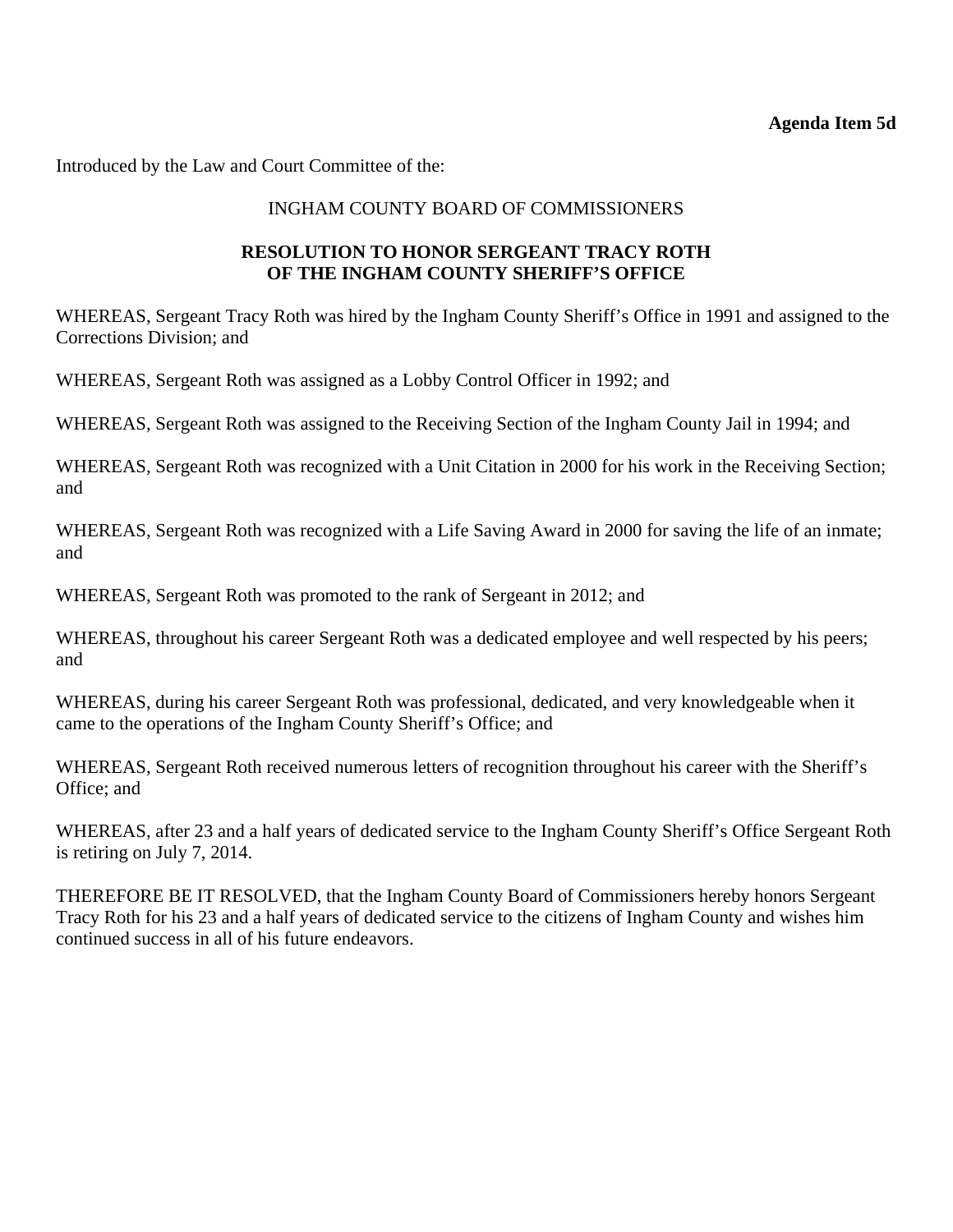AGENDA ITEM  $#$   $\sqrt{a}$ 



**RICK SNYDER GOVERNOR** 

**STATE OF MICHIGAN** DEPARTMENT OF HUMAN SERVICES LANSING

MAURA D. CORRIGAN **DIRECTOR** 

June 13, 2014

Carol Keyhoe, Director Ingham County Department of Human Services 5303 S. Cedar St. Lansing, MI 48909

**JUL 01 2014** 

**RECEIVED** 

Dear Carol Keyhoe:

Enclosed is the report generated from the on-site program and fiscal review of the Child Care Fund (CCF) programs and expenditures on May 13 and 15, 2014.

Thank you for the cooperation extended during the review process.

Sincerely,

Angela Jenkins, CCFMU Specialist

cc: CCF Program/Fiscal File Honorable Janelle A. Lawless, Judge Maureen Winslow, Deputy Court Administrator Deb Nolan, County Commissioner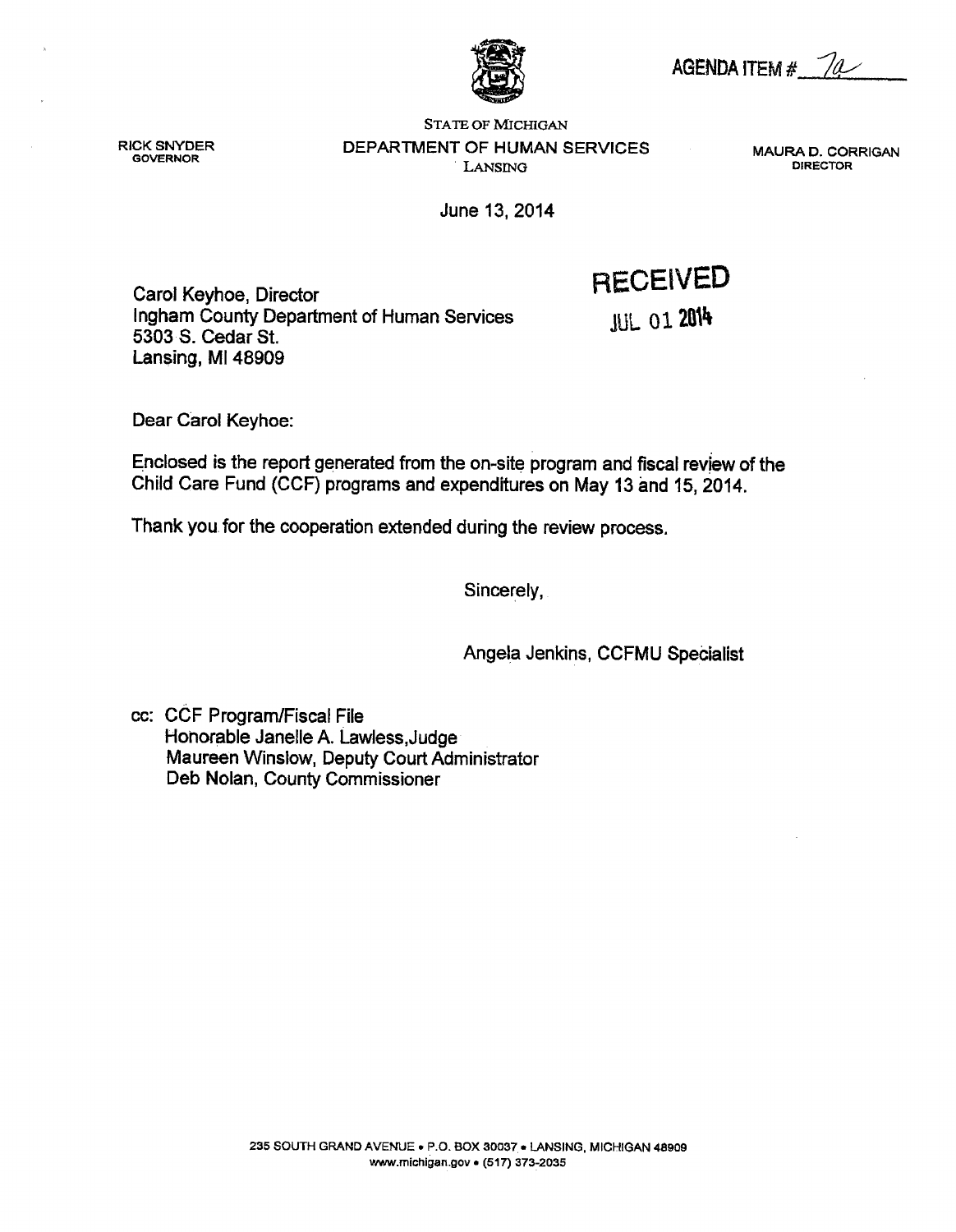### Michigan Department of Human Services **CCF Monitoring Unit**

### **Compliance Report**

#### $\overline{L}$ Identifying Information:

| County/Tribe Name:          | Ingham County                          |
|-----------------------------|----------------------------------------|
| <b>Administrative Unit:</b> | Department of Human Services           |
| <b>Contractor Address:</b>  | 5303 S. Cedar St.<br>Lansing, MI 48909 |
| Location of Review:         | 5303 S. Cedar St.<br>Lansing, MI 48909 |

#### $\mathbf{R}$ . **Purpose of the Report:**

The purpose of the report is to record the findings from the Child Care Fund Monitoring Unit (CCFMU) Compliance Review for programming funded by the CCF.

#### III. Methodology:

Date(s) of Review:

5/13/14 and 5/15/14

**Staff Conducting Review:** 

Angela Jenkins, CCFMU Specialist

Period of Review:

Fiscal Year 2014

The following areas were reviewed for CCF compliance:

### A. FISCAL REVIEW

The expenditures were reviewed for the following CCF standards and criteria:

- Expenditures are not for judicial costs.
- Non-scheduled payments are not for basic family needs otherwise available through public assistance programs.
- Vouchers have two signatures.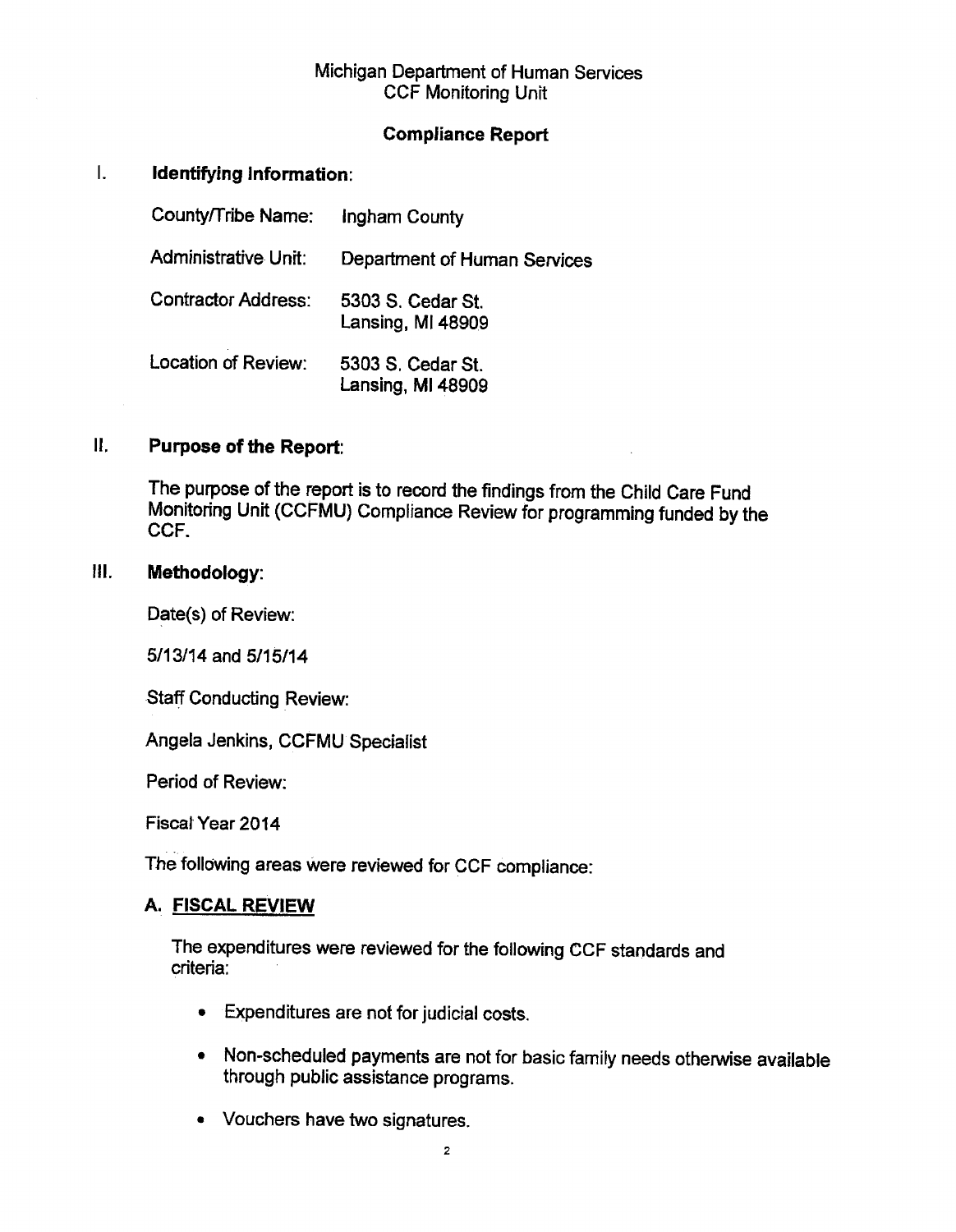- Vouchers for foster care include a Determination of Care form if needed.
- Clothing inventory available for initial/semi-annual clothing purchases.
- Out-of-home care amounts match the posted daily rates.
- In-Home Care charges allowable as tested against the Annual Plan and Budget.
- Payroll amounts documented with a clear audit trail of allowable amounts as tested against the Annual Plan and Budget.
- Time studies completed and the hours claimed are allowable as tested against the Annual Plan and Budget.
- . Indirect cost accounted for correctly and the process used to derive the cost is easily identified.
- Receipts are accounted for and are properly placed on the correct line of the DHS-207/206b
- Vouchers are reviewed for proper authorization, back-up documentation, and proper submittal on the monthly DHS-207/206b reports.

# **B. IN-HOME CARE PROGRAM REVIEW**

The review included an assessment of the programs as described in the Annual Plan and Budget and the results are reflective of the period reviewed. The areas of review included the following:

- Youth/Families Served (projected verses served).
- Service Focus prevent placement, early return from placement (focus stated in the plan, focus reflected in the cases reviewed).
- Target Population youth/families to be served as stated in Annual Plan and Budget. Population served as indicated by test sample.
- Area of Impact area(s) of intended impact as stated in the Annual Plan and Budget as reflected in data summary and impact on the county's totals.
- Fiscal expenditures approved in the Annual Plan and Budget and expenditures made as evidenced by the reviewed vouchers.
- Documentation files and support forms meet the standards for record keeping as defined by the CCF.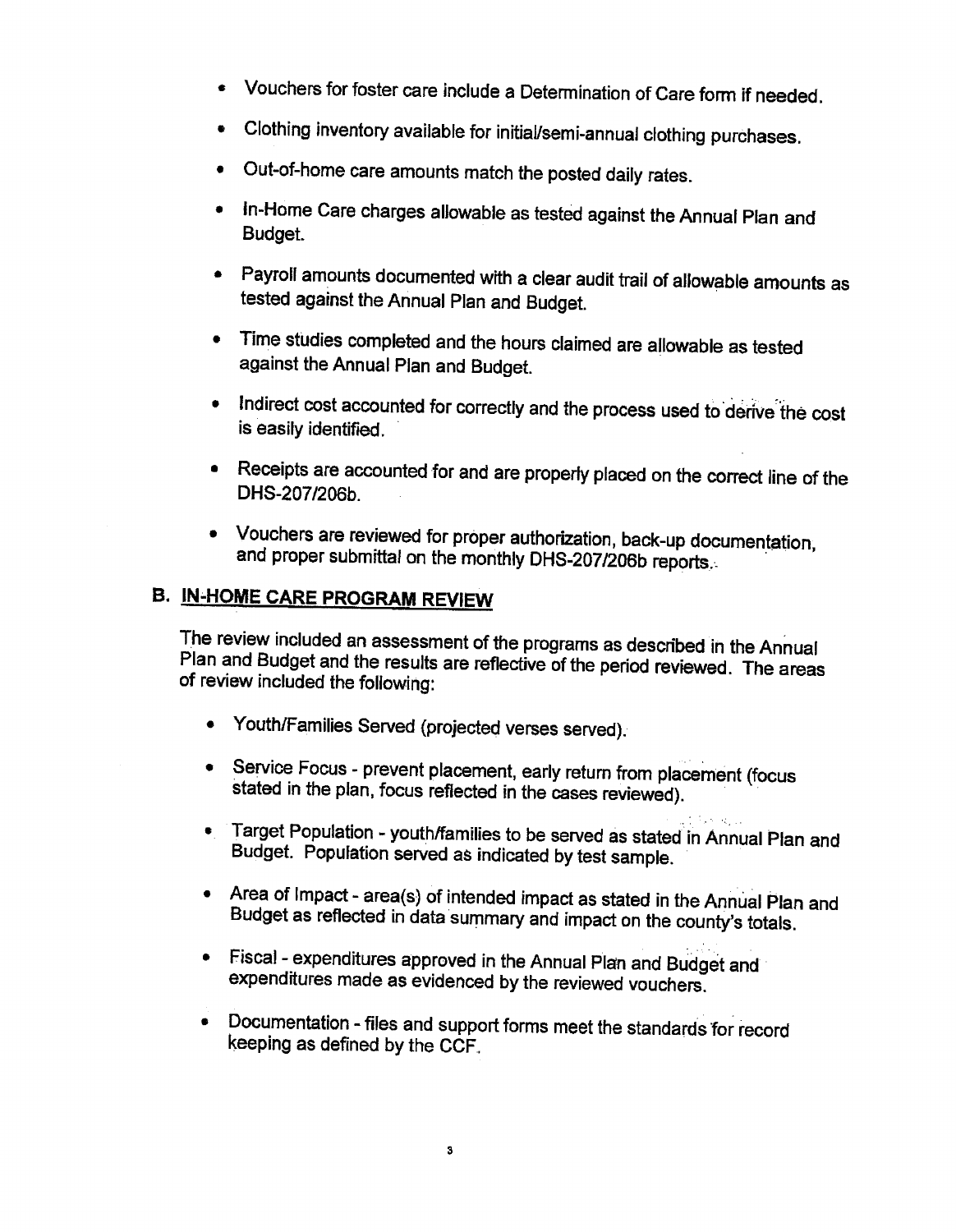Programs reviewed:

|    | <b>Court Service</b><br>Components              | <b>CCF</b><br><b>Expenditure</b> | <b>Other Public</b><br>Funding | Gross<br><b>Expenditure</b> |
|----|-------------------------------------------------|----------------------------------|--------------------------------|-----------------------------|
|    | DHS-Impact 14                                   | \$215,403.00                     | \$0.00                         | \$215,403.00                |
| l2 | In-Home Care<br>Psychological<br>Services/Other | \$60,000.00                      | \$0.00                         | \$60,000.00                 |

#### IV. **Findings:**

### **Fiscal Review**

Months reviewed for the fiscal review:

October, 2013-Random sampling

- Expenditures were not for judicial costs.  $\bullet$
- Non-scheduled payments were not for basic family needs otherwise available  $\bullet$ through public assistance programs.
- All vouchers had the two signature sign off system in place.  $\bullet$
- Determination of Care forms for all youth receiving an elevated foster care rate were authorized current to within six months.
- Clothing inventories were available for youth receiving a clothing allowance.
- All vouchers for out-of-home care costs were within the allowable posted rate and were for the correct amount of days.
- All vouchers for In-Home Care were in compliance and were allowable as tested against the Annual Plan and Budget.
- Payroli amounts were documented with a clear audit trail of allowable amounts as tested against the Annual Plan and Budget.
- Indirect costs are accounted for correctly and easily identified by the process used to derive the cost.

 $\mathcal{O}(\mathcal{O}_\mathcal{P})$  . We have

- All of the vouchers reviewed had appropriate supporting documentation to meet the CCF policies.
- All receipts were properly recorded and submitted to the state on the monthly DHS-207 report.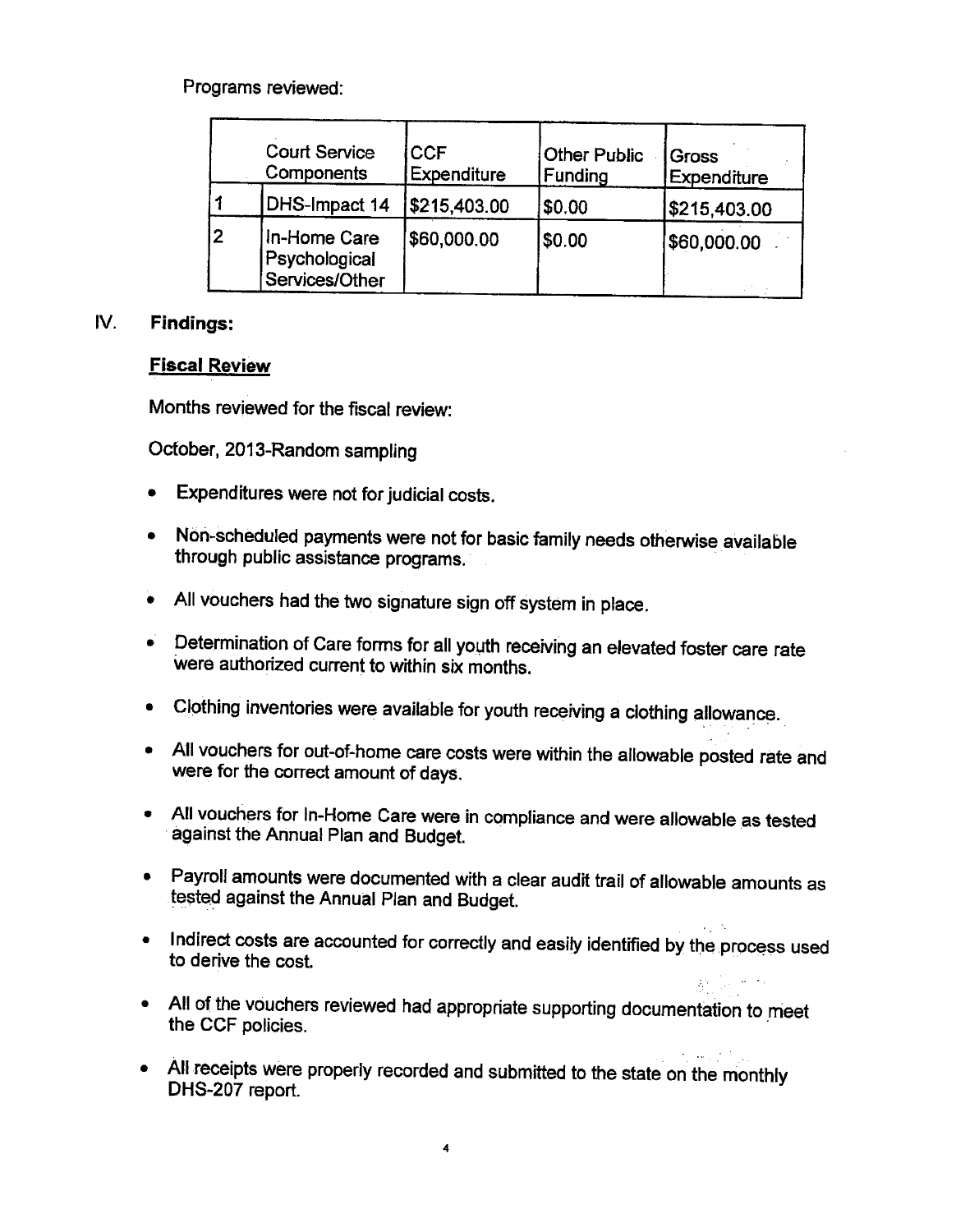• All vouchers were properly classified into the appropriate CCF account and properly submitted to the state.

# **General Review of In-Home Care Programs with Descriptions**

### In-home Care Psychological Services/Other:

The program provides psychological assessments and other treatment for foster children and parents of children in the foster care system as well as families with open CPS cases (Category I, II and III) and to facilitate family reunification and safe return of children. The services are provided by therapists within the community. Other services include transportation for parents and youth, through mileage reimbursement and bus passes, when it is part of the Service Plan.

### DHS-Impact 14:

The Impact program is a community based intervention. The services include intensive home based treatment, wraparound services and family advocacy. Families are involved with a team that consists of the family guidance therapist, the wrap around facilitator, a parent advocate and the Department of Human Services caseworker

### **In-Home Care Case File Review**

### In-home Care Psychological Services/Other:

Ten (10) cases were reviewed to ensure compliance with the CCF rules, policies, and handbook.

- The number of youth served were within the projected number reported on the Annual Plan and Budget.
- The elements of the program meet the service focus requirements to provide services as an alternative to placement and to reduce the days in out-of-home care.
- The programs goal is to work with youth in the home or in placement to reduce the number of days in foster care, detention, and residential treatment.
- The fiscal expenditures supporting this program were consistent with those identified and approved in the Child Care Fund, Annual Plan and Budget.
- The documentation within each of the program files (complaints,  $\bullet$ referrals, current orders, assessments, updated reports, contact sheets, etc.) meet the In-Home Care Requirements for record keeping.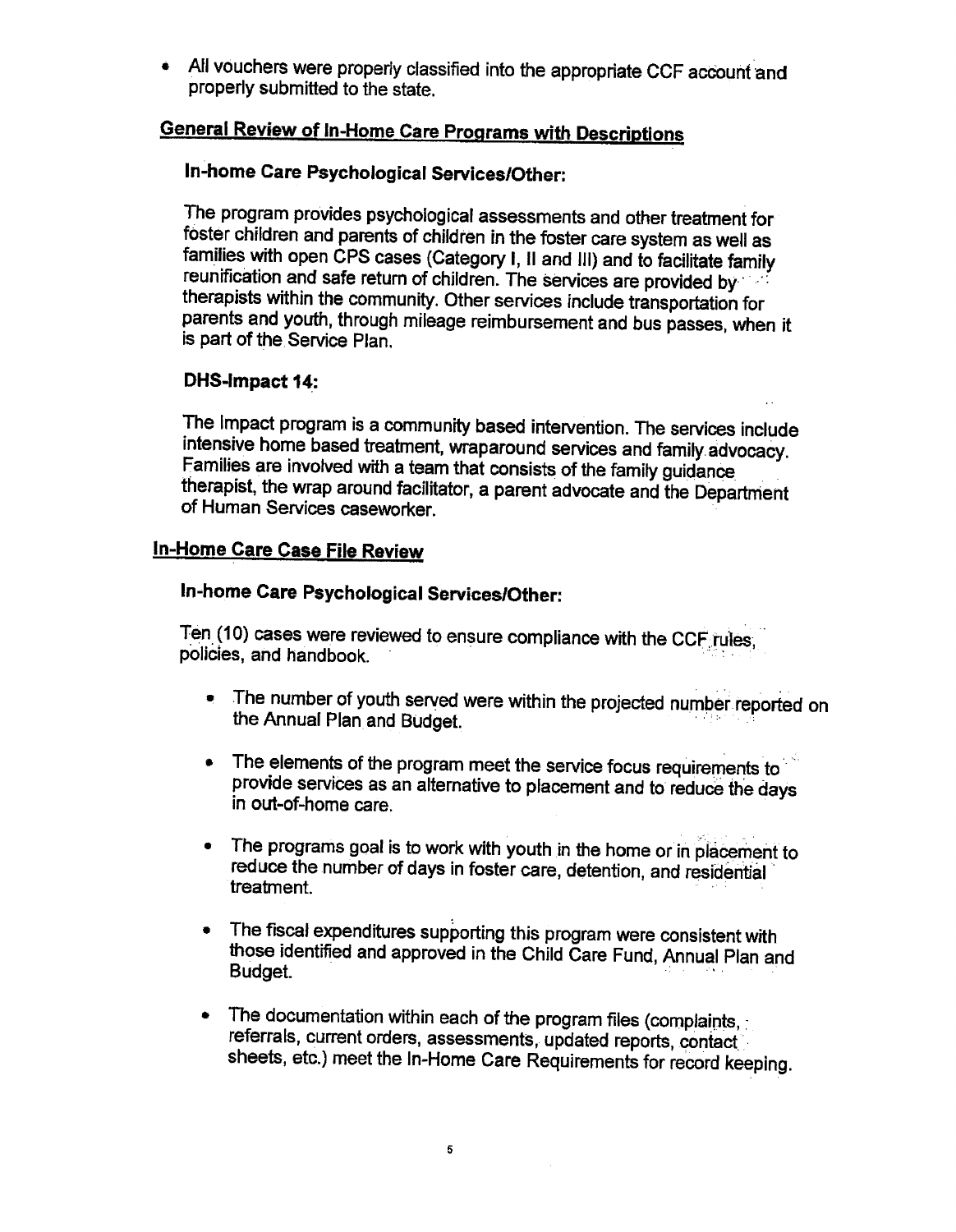### DHS-Impact 14:

 $\mathbf{j}$ 

Five (5) cases were reviewed to ensure compliance with the CCF rules. policies, and handbook.

- The number of youth served were within the projected number reported on the Annual Plan and Budget.
- The elements of the program meet the service focus requirements to provide services as an alternative to placement and to reduce the days in out-of-home care.
- The program goals are to work with youth in the home or in placement to reduce the number of days in foster care, detention, and residential treatment.
- The fiscal expenditures supporting this program were consistent with those identified and approved in the Child Care Fund, Annual Plan and Budget.
- Three cases did not meet In-home care requirements for record  $\bullet$ keeping. There were no provider closure reports in the case file.

### **Formal Exit Conference Date:**

 $5/13/14$ 

### **CCFMU Staff Present at Exit Conference:**

Angela Jenkins, CCFMU Specialist

### **Staff Present at Exit Conference:**

Carol Keyhoe. Director Jennifer Kennedy, Ingham County Office Manager Kate Warner-Steele, Departmental Specialist 13

#### Areas Found to be in Non-Compliance with CCF Rules and Regulations: V.

• The documentation within three cases in the Impact program was missing case closure reports. During the on-site review all the information was not present and ready for the specialist to review. Therefore, a second day was scheduled with the local office to complete the on-site review. This allowed Ingham County Department of Human Services the opportunity to provide documents that were lacking complete information.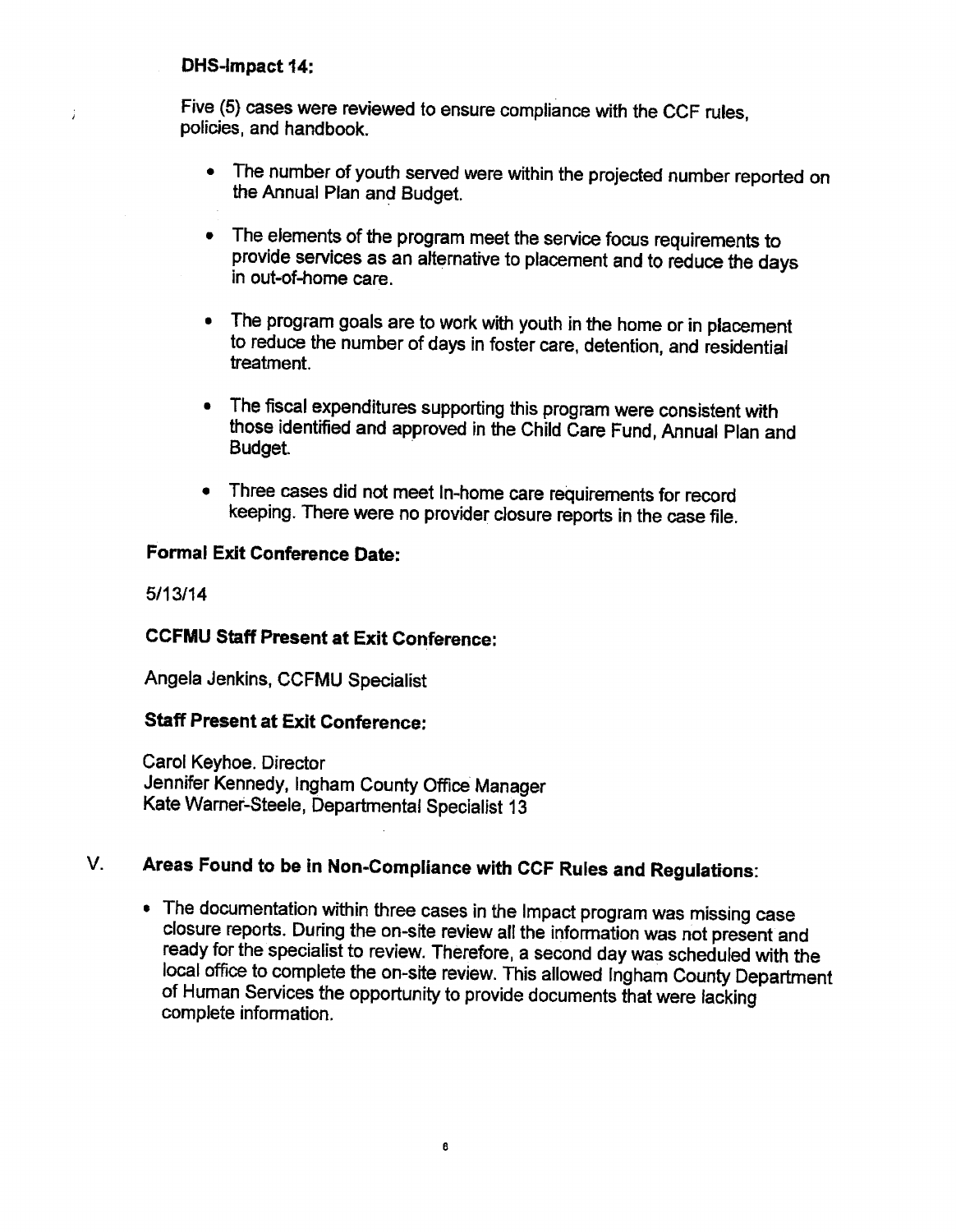#### $VI<sub>1</sub>$ **Corrections Required**

• Ingham County Department of Human Services is expected to have and keep all required documents in the case files. All documentation will be available for on-site review at the scheduled time and date. Failure to meet this requirement will result in a corrective action plan (CAP). This will include a plan to be incompliance with the In-Home Care requirements for record keeping.

Thank you for the cooperation extended by you and your staff in completing the Compliance Review. Feel free to call me at 517-373-7774 if you have any questions.

Angela Jenkins, CCFMU Specialist **CCF Monitoring Unit** Date: 6/13/14

Magdalen Momas 6, 24.14

Magdalen Thomas, CCFMU Manager **CCF Monitoring Unit** Date: 6/13/14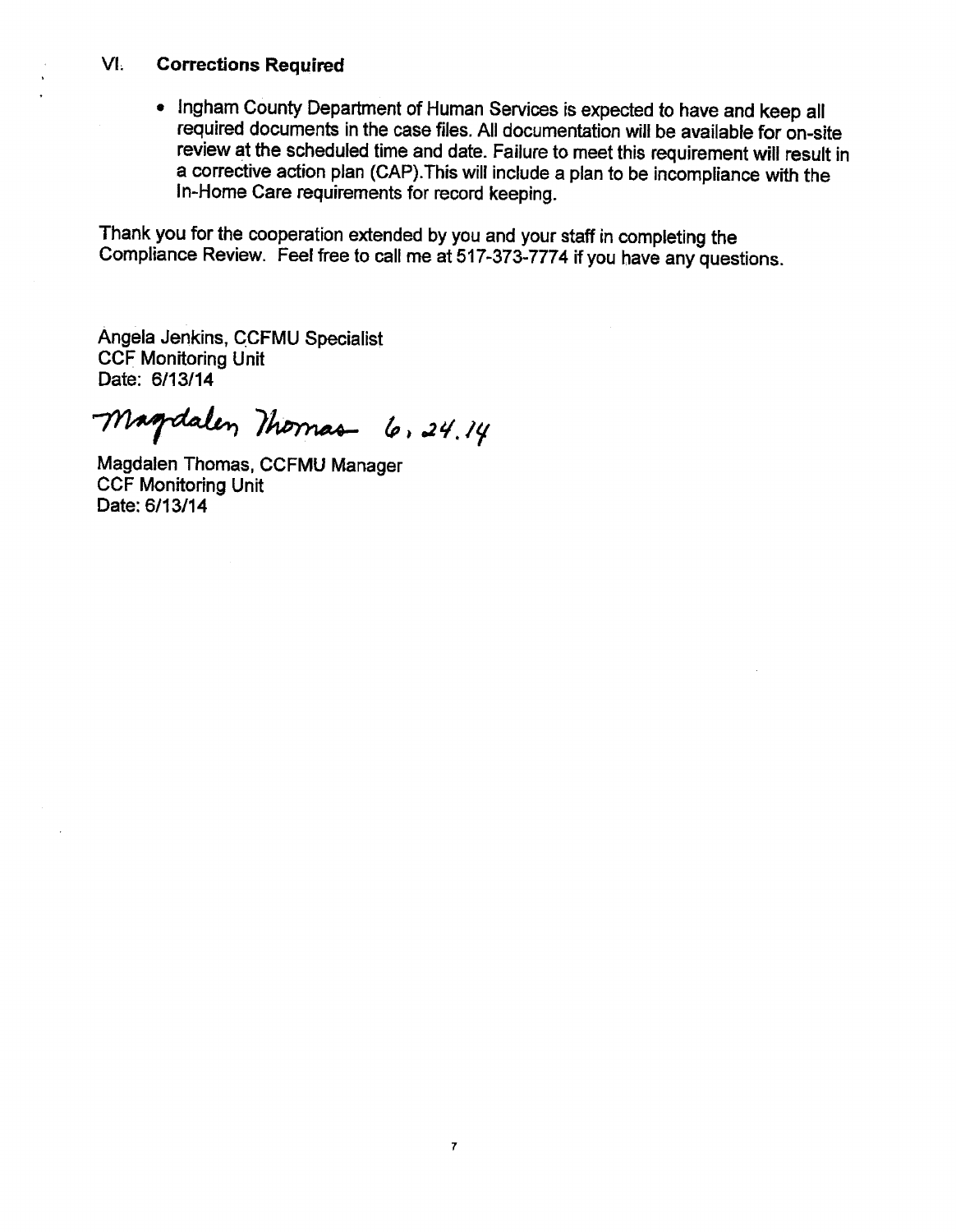AGENDA ITEM #

**RICK SNYDER GOVERNOR** 

**STATE OF MICHIGAN** DEPARTMENT OF HUMAN SERVICES LANSING

MAURA D. CORRIGAN **DIRECTOR** 

June 12, 2014

# **RECEIVED**

**JUL 01 2014** 

**Ingham County Circuit Court** 303 W Kalamazoo St. Lansing, MI 48933

Honorable Janelle A. Lawless

Dear Judge Lawless:

Enclosed is the report generated from the on-site program and fiscal review of the Child Care Fund (CCF) programs and expenditures on April 23<sup>rd</sup> & 25<sup>th</sup>, 2014.

Thank you for the cooperation extended during the review process.

Sincerely,

Angela Jenkins, CCFMU Specialist

cc: CCF Program/Fiscal File Maureen Winslow, Deputy Court Administrator Deb Nolan, County Commissioner Carol Keyhoe, DHS Director David Rainone, Court Administrator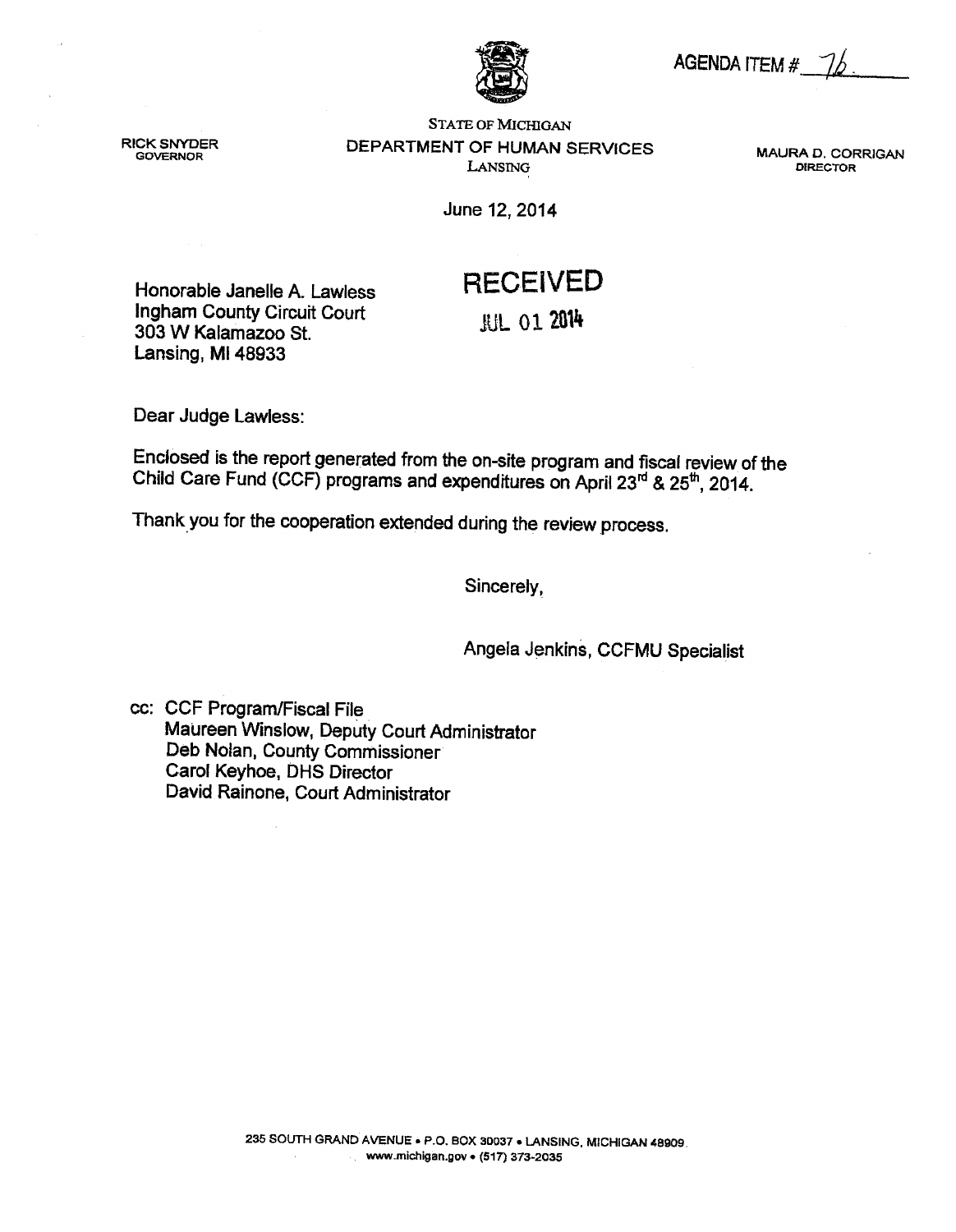### Michigan Department of Human Services **CCF Monitoring Unit**

### **Compliance Report**

#### $\mathbf{L}$ Identifying Information:

County/Tribe Name: Ingham **Administrative Unit:** Court **Contractor Address:** 303 W. Kalamazoo St. Lansing, MI 48933 Location of Review: 303 W. Kalamazoo St. Lansing, MI 48933

#### Ш. **Purpose of the Report:**

The purpose of the report is to record the findings from the Child Care Fund Monitoring Unit (CCFMU) Compliance Review for programming funded by the CCF.

#### $\mathbf{H}$ . Methodology:

Date(s) of Review:

April 23rd & 25th, 2014

**Staff Conducting Review:** 

Angela Jenkins, CCFMU Specialist Noel Thelen, CCFMU Specialist

Period of Review:

Fiscal Year 2014

The following areas were reviewed for CCF compliance:

### A. FISCAL REVIEW

The expenditures were reviewed for the following CCF standards and criteria:

- **Expenditures are not for judicial costs.**
- Non-scheduled payments are not for basic family needs otherwise available through public assistance programs.
- Vouchers have two signatures.
- Vouchers for foster care include a Determination of Care form if needed.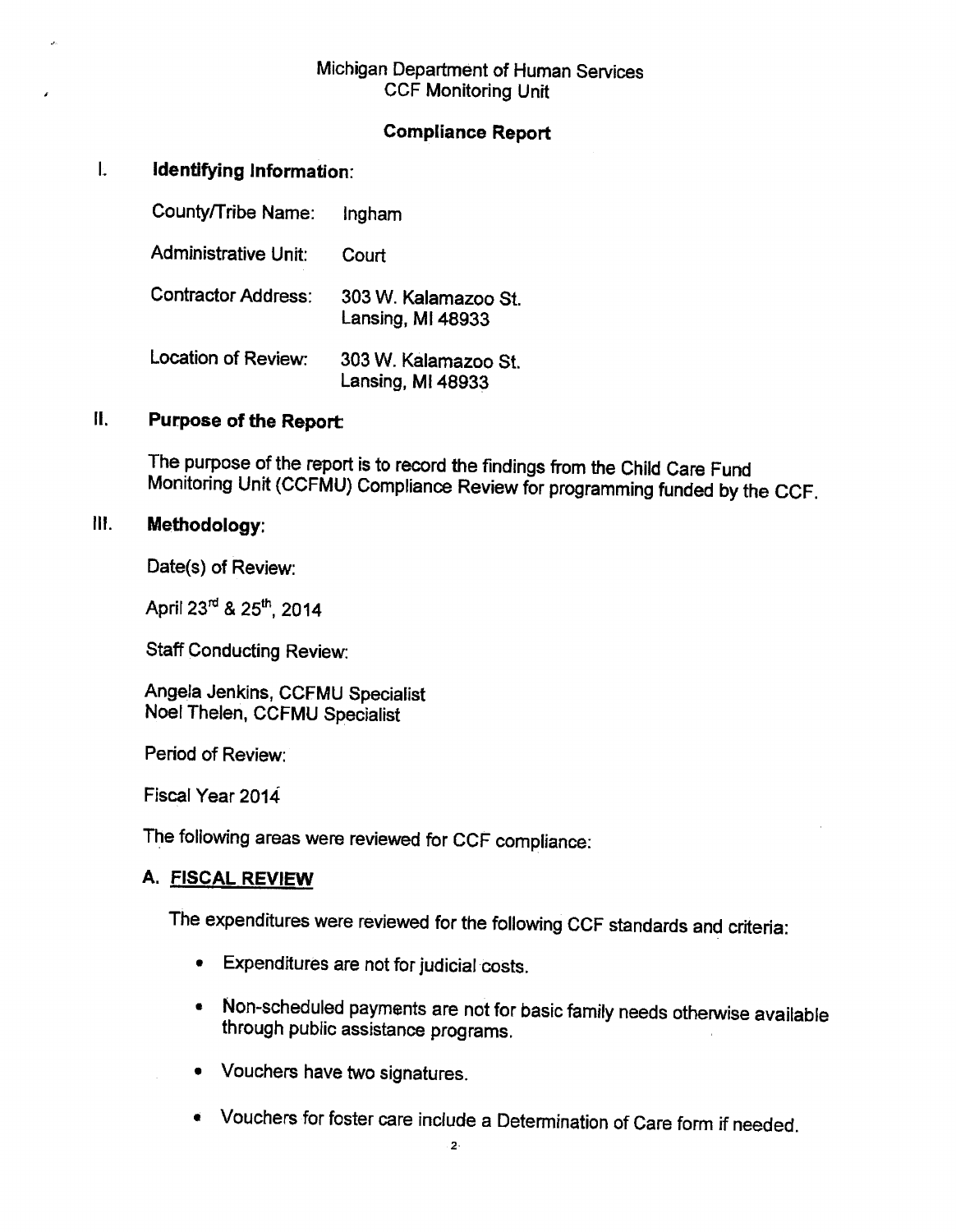- Out-of-home care amounts match the posted daily rates.
- In-Home Care charges allowable as tested against the Annual Plan and  $\bullet$ Budget.
- Payroll amounts documented with a clear audit trail of allowable amounts as tested against the Annual Plan and Budget.
- Time studies completed and the hours claimed are allowable as tested against the Annual Plan and Budget.
- Indirect cost accounted for correctly and the process used to derive the cost is  $\bullet$ easily identified.
- Receipts are accounted for and are properly placed on the correct line of the DHS-207/206b
- Vouchers are reviewed for proper authorization, back-up documentation, and proper submittal on the monthly DHS-207/206b reports.

# **B. IN-HOME CARE PROGRAM REVIEW**

 $\mathbb{R}^3$ 

The review included an assessment of the programs as described in the Annual Plan and Budget and the results are reflective of the period reviewed. The areas of review included the following:

- Youth/Families Served (projected verses served).
- Service Focus prevent placement, early return from placement (focus stated in the plan, focus reflected in the cases reviewed).
- Target Population youth/families to be served as stated in Annual Plan and Budget. Population served as indicated by test sample.
- Area of Impact area(s) of intended impact as stated in the Annual Plan and Budget as reflected in data summary and impact on the county's totals.

 $\mathcal{N}_{\mathcal{A}}$ 

- Fiscal expenditures approved in the Annual Plan and Budget and expenditures made as evidenced by the reviewed vouchers.
- Documentation files and support forms meet the standards for record  $\bullet$ keeping as defined by the CCF.  $\mathcal{L}^{\text{max}}_{\text{max}}$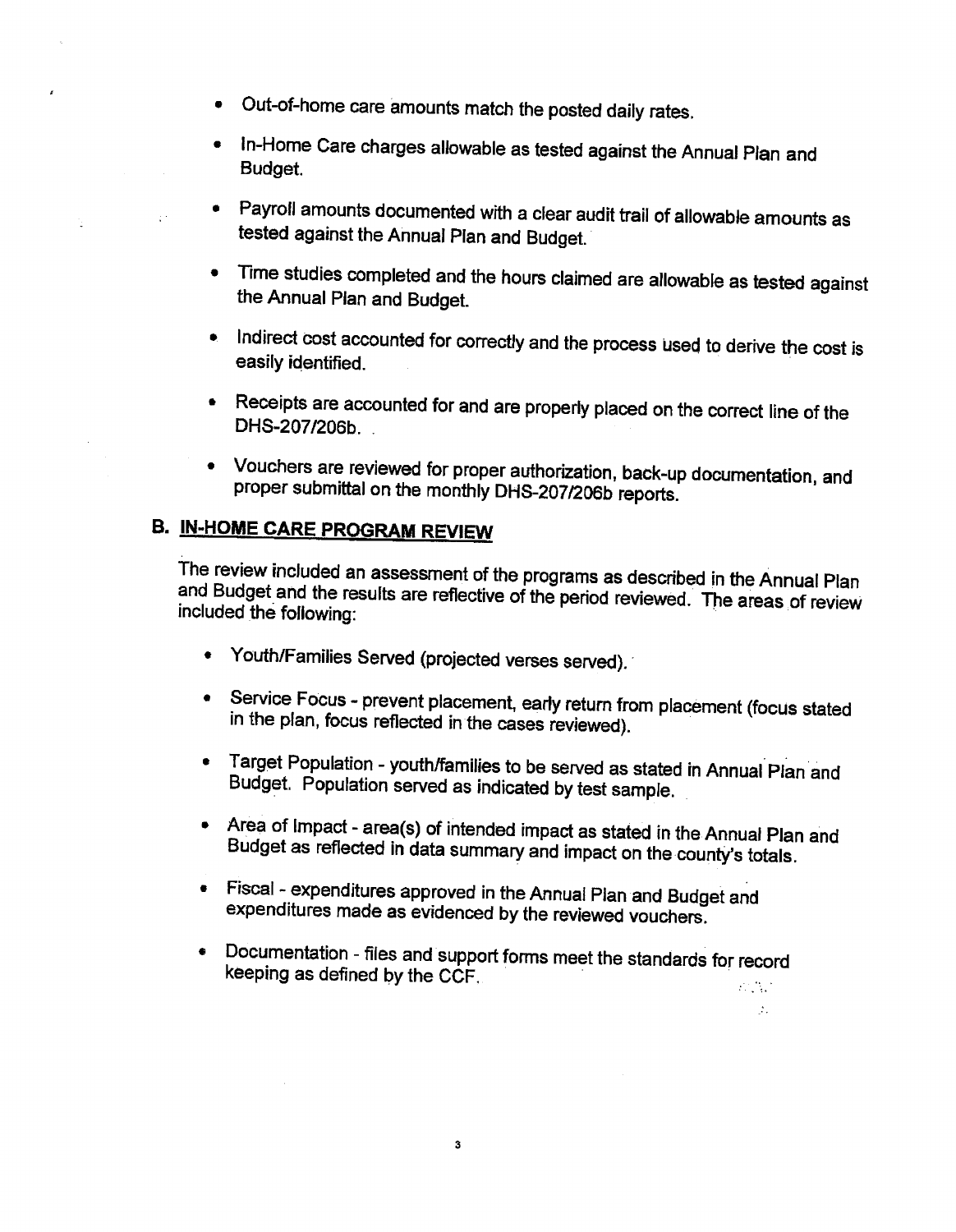Programs reviewed:

|                | <b>Court Service</b><br>Components          | <b>CCF</b><br><b>Expenditure</b> | <b>Other Public</b><br><b>Funding</b> | Gross<br>Expenditure |
|----------------|---------------------------------------------|----------------------------------|---------------------------------------|----------------------|
| 1              | In-Home Detention                           | \$277,415.00                     | \$0.00                                | \$277,415.00         |
| $\overline{2}$ | Evening Reporting                           | \$500,796.00                     | \$0.00                                | \$500,796.00         |
| 3              | <b>Intensive Neglect</b><br><b>Services</b> | \$1,182,855.00                   | \$0.00                                | \$1,182,855.00       |
| 4              | Ingham<br>Academy/Day<br>Treatment          | \$2,609,781.00                   | \$0.00                                | \$2,609,781.00       |
| 5              | Juvenile<br><b>Assessment Center</b>        | \$188,381.00                     | \$0.00                                | \$188,381.00         |
| 6              | <b>MSU Adolescent</b><br>Project            | \$155,398.00                     | \$0.00                                | \$155,398.00         |
| 7              | Community<br>Programs / Services            | \$413,915.00                     | \$0.00                                | \$413,915.00         |
| 8              | Intensive Probation                         | \$292,528.00                     | \$0.00                                | \$292,528.00         |
| 9              | Sexual Offenders                            | \$350,582.00                     | \$0.00                                | \$350,582.00         |
| 10             | Truancy                                     | \$245,196.00                     | \$0.00                                | \$245,196.00         |
| !11            | Aftercare                                   | \$411,313.00                     | \$0.00                                | \$411,313.00         |

#### IV. **Findings:**

### **Fiscal Review**

Months reviewed for the fiscal review:

February, 2014 - Random sampling

- Expenditures were not for judicial costs.
- . Non-scheduled payments were not for basic family needs otherwise available through public assistance programs.
- All vouchers had the two signature sign off system in place.
- Determination of Care forms for all youth receiving an elevated foster care rate were authorized current to within six months.
- There were no clothing allowances for the month reviewed therefore, no inventories required.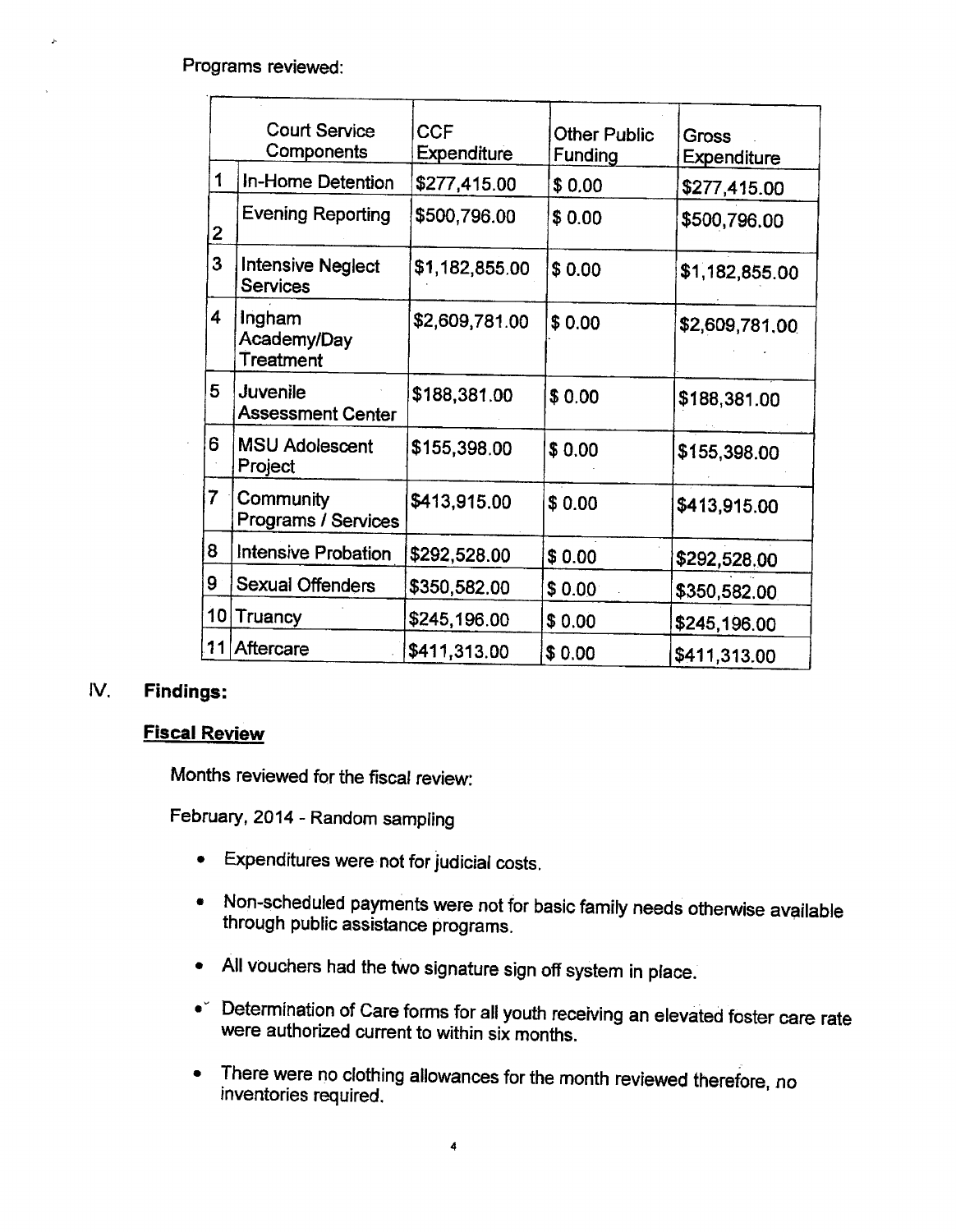- All vouchers for out-of-home care costs were within the allowable posted rate and were for the correct amount of days.
- All vouchers for In-Home Care were in compliance and were allowable as tested against the Annual Plan and Budget.
- Payroll amounts were documented with a clear audit trail of allowable amounts as tested against the Annual Plan and Budget.
- Indirect costs are accounted for correctly and easily identified by the process used to derive the cost.
- All of the vouchers reviewed had appropriate supporting documentation to meet the CCF policies.
- All receipts were properly recorded and submitted to the state on the monthly DHS-207 report.
- All vouchers were properly classified into the appropriate CCF account and properly submitted to the state.

### **General Review of In-Home Care Programs with Descriptions**

### In-Home Detention:

The In-Home Detention staff have daily contact with youth/family and schools. The Program is used as an alternative to secure detention or as early release. In-Home Detention provides intensive probationary supervision and counseling for youth who are adjudicated court wards. The program operates utilizing a team concept, are available on a 24 hour a day (on-call) basis, and are committed to helping at risk youth succeed.

### **Evening Reporting:**

This program makes a positive difference in the lives of youth, primarily through providing safe, supervised educational and recreational programming. The program support academic achievement through providing safe, supervised educational and recreational programming that supports academic achievement. The program serves male and female youth from ages 11 to 18.

### **Intensive Neglect Services:**

Intensive Neglect services and support services provides enhanced treatment and casework services to families petitioned to the court due to child abuse/neglect. The families petitioned to the court due to child abuse/neglect. There are weekly support groups for parents and their children. The supports are psychological services, use of community resources and a group for parents and their children. Psychological services, use of community resources, and a recreational component all support this.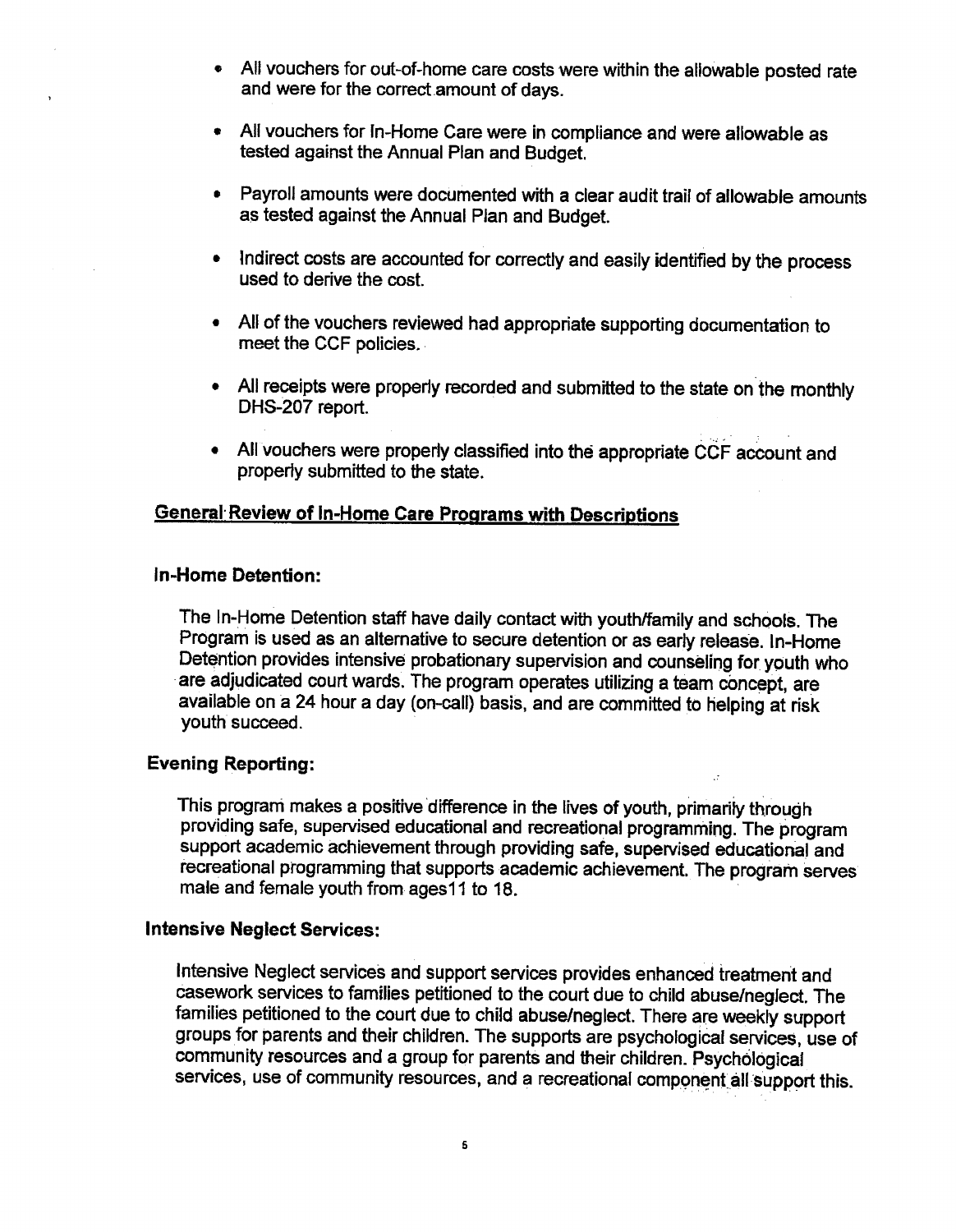### Ingham Academy/ Day Treatment:

 $\overline{\mathbf{3}}$ 

The Day Treatment Program focuses on ensuring that youth have the opportunity to receive the fundamental tools needed to excel academically and within their community. The program is to provide youth with an individualized learning environment that will offer both educational and community supports to meet each youth's needs. The Ingham Intermediate School District provides the educational programming, while Highfields, Inc. oversees behavior management, including cognitive behavioral group therapy.

### **Juvenile Assessment Center:**

All youth petitioned to the Court for delinquent behavior are eligible for the initial YLS assessment, administered by either the Intake Referees (informal cases) or the Juvenile Court Officers (formal cases). The initial assessment will often precede any determination regarding sanctions, interventions or placement options. Follow-up YLS assessments are given for youth within the formal jurisdiction of the court, at structured intervals, to assess the progress of the youth and the effectiveness of current programming as it relates to current risk and needs.

### **MSU Adolescent Project:**

The primary goals of the program are to provide youth petitioned to the Court with a mentor who provides a healthy tutorial relationship with the juvenile to eliminate criminal behavior. Intensive services are provided by Michigan State University Student-Advocates, under the supervision of Dr. William Davidson, University Distinguished Professor and two graduate assistants. The Student-Advocate may assist their assigned juvenile in a variety of areas including improving relationships with parents and/or school personnel, improving school performance, finding jobs or developing constructive free time activities.

### **Community Programs/Services:**

An array of services to meet the needs of troubled youth and allows them to address their problematic behavior while still residing in their home. Substance abuse assessments and treatment will be provided for Court youth, as well as anger management, intervention for youth charged with domestic violence, a short-term, inhome behavioral workshop to address behavior problem as well as other treatment interventions meant to work with youth in their family home.

### Intensive Probation:

The Intensive Probation program provides intensive probationary supervision and counseling for youth who are adjudicated court wards and otherwise be committed to the Michigan Department of Human Services. Some youth would be placed in private residential care or would otherwise have been placed in family foster care and are subsequently identified as being able to remain home with aid of intensive supervision.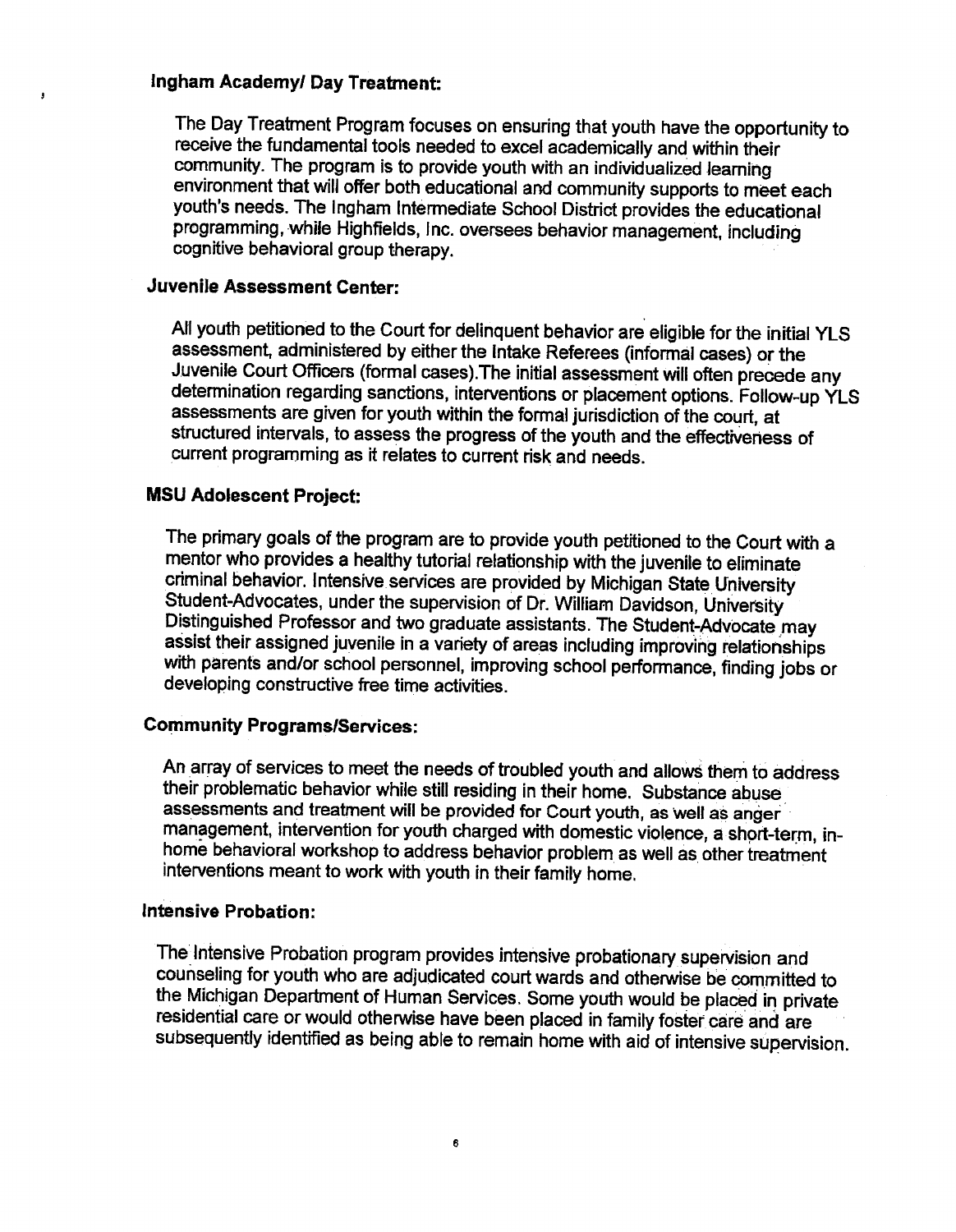### **Sexual Offenders:**

The sexual offenders program is for adolescent, pre-adolescent and female Sex Offender Treatment program is an out-patient, community-based treatment program for individuals who have been adjudicated for a sex offense. The program provides early intervention to treat within the child's home.

### Truancy:

 $\overline{\mathbf{3}}$ 

The Ingham County Truancy Court Program is a collaborative effort between the Ingham County Circuit Court Family Division and the local school districts with Ingham County. The program allows early detection of criminal behavior and intervention to prevent future criminality and need for out of home placement. The programming includes community based providers as well as social skills classes taught by Juvenile Court Officers.

### Aftercare:

Aftercare services serve the needs of juvenile clients being discharged from out-of-home residential placements. The emphasis is placed on the juvenile's needs with the communities' resources. After returning to the community, the JCO has contact with the youth and family on a weekly basis to ease the transition, coordinating agency services for the youth and family as set forth in the plan.

### In-Home Care Case File Review

### In Home Programs:

Ten (10) cases were reviewed from In-Home Detention, Evening Reporting. Intensive Neglect Services, Ingham Academy/ Day treatment, Juvenile Assessment Center, MSU Adolescent Project, Community Program Services. Intensive Probation, Sexual Offenders, Truancy and Aftercare program to ensure compliance with the CCF rules, policies, and handbook.

- The number of youth served were within the projected number reported on the Annual Plan and Budget.
- The elements of the program meet the service focus requirements to provide services as an alternative to placement and to reduce the days in out-of-home care.
- The programs goal is to work with youth in the home or in placement to  $\bullet$ reduce the number of youth petitioned, number of days in foster care, detention, and residential treatment.
- The fiscal expenditures supporting this program were consistent with  $\bullet$ those identified and approved in the Child Care Fund, Annual Plan and Budget.

Ĝ.